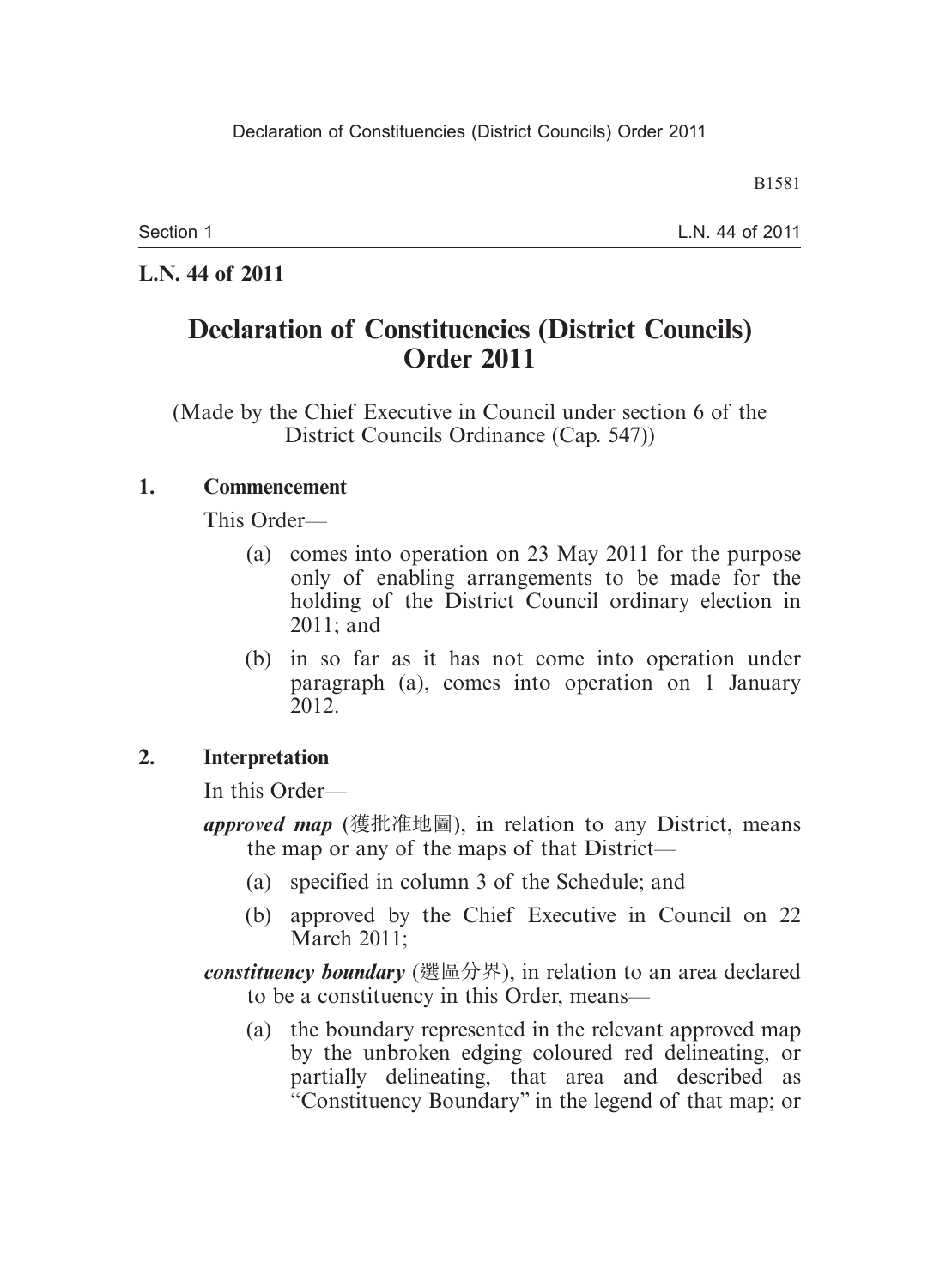B1583

Section 3

L.N. 44 of 2011

- (b) if any part of a district boundary joins or abuts any boundary partially delineating that area as mentioned in paragraph (a), or circumscribes or otherwise partially delineates that area—
	- (i) that part of that district boundary; and
	- (ii) that boundary partially delineating that area as so mentioned;
- *district boundary* (地方行政區分界), in relation to any District, means the boundary of the District area delineated as mentioned in section 3(1) of the Ordinance which is represented in the relevant approved map by the broken edging coloured red and described as "District Boundary" in the legend of that map.

#### **3. Declaration of District Councils constituencies**

Each area delineated and marked on an approved map as mentioned in column 3 of the Schedule is declared to be a constituency for the purposes of an election to elect the members for the fourth term of office of the District Council established for the District specified opposite that area in column 2 of the Schedule. The name of the constituency is specified opposite that area in column 4 of the Schedule.

#### **4. Declaration of Constituencies (District Councils) Order 2006 repealed**

The Declaration of Constituencies (District Councils) Order 2006 (Cap. 547 sub. leg. E) is repealed.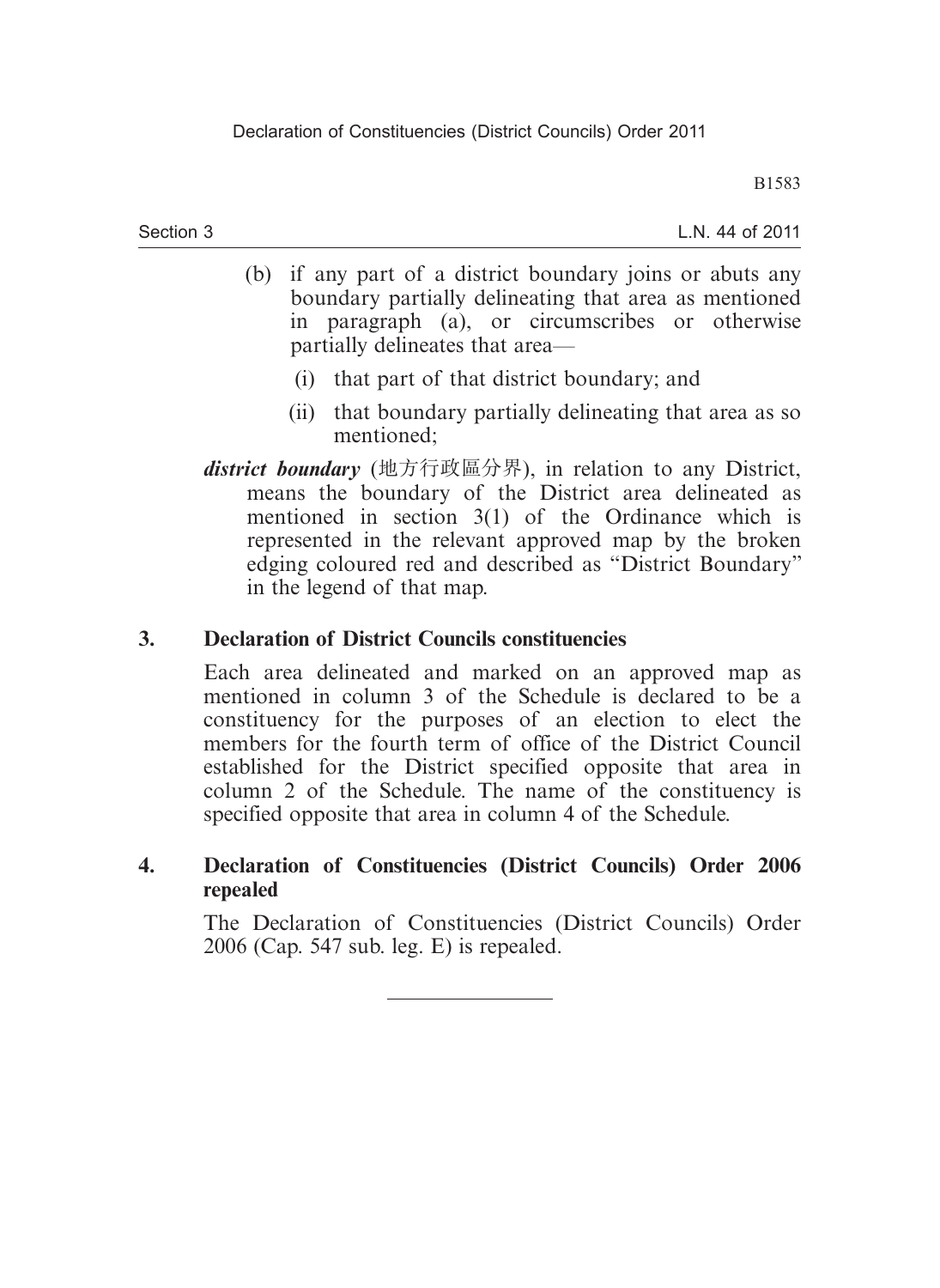B1585

L.N. 44 of 2011

# **Schedule** [ss. 2 & 3]

## **Constituencies of Districts**

| Item | Name of<br>District                    |     | Delineation of Area                                                                                                                                                   | Name of<br>Constituency |
|------|----------------------------------------|-----|-----------------------------------------------------------------------------------------------------------------------------------------------------------------------|-------------------------|
| 1.   | Central and<br><b>Western District</b> | (1) | That area delineated by<br>the relevant constituency<br>boundary on the approved<br>map identified as Plan No.<br>$DCCA/R/2011/A$ and<br>marked with the code<br>A01. | Chung Wan               |
|      |                                        | (2) | That area delineated by<br>the relevant constituency<br>boundary on that<br>approved map and marked<br>with the code A02.                                             | Mid Levels<br>East      |
|      |                                        |     | (3) That area delineated by<br>the relevant constituency<br>boundary on that<br>approved map and marked<br>with the code A03.                                         | Castle Road             |
|      |                                        | (4) | That area delineated by<br>the relevant constituency<br>boundary on that<br>approved map and marked<br>with the code A04.                                             | Peak                    |
|      |                                        | (5) | That area delineated by<br>the relevant constituency<br>boundary on that<br>approved map and marked<br>with the code A05.                                             | University              |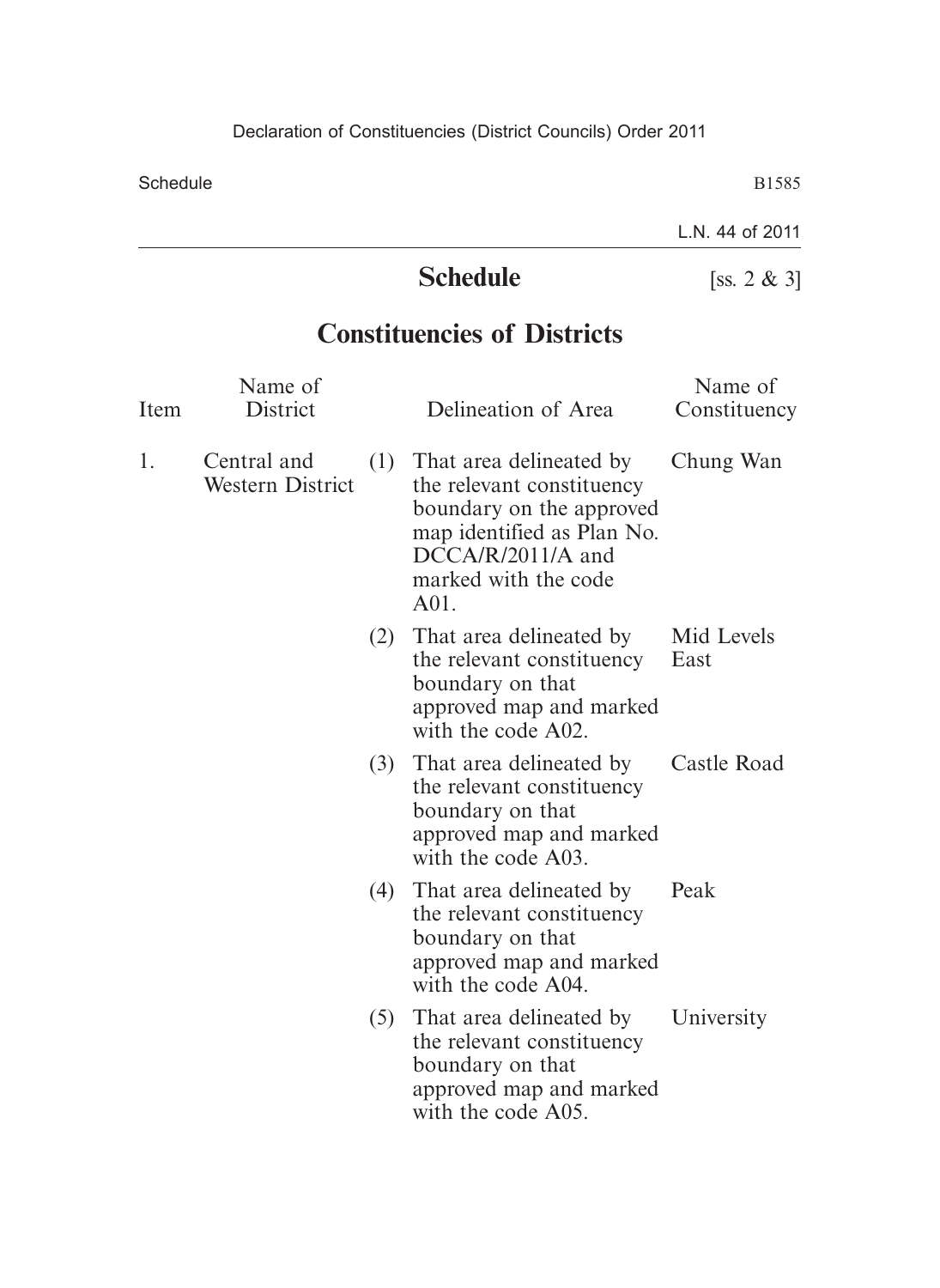|      |                     |                                               |                                                                                                                                  | L.N. 44 of 2011                         |
|------|---------------------|-----------------------------------------------|----------------------------------------------------------------------------------------------------------------------------------|-----------------------------------------|
| Item | Name of<br>District |                                               | Delineation of Area                                                                                                              | Name of<br>Constituency                 |
|      |                     | (6)                                           | That area delineated by<br>the relevant constituency<br>boundary on that<br>approved map and marked<br>with the code A06.        | Kennedy<br>Town &<br><b>Mount Davis</b> |
|      |                     |                                               | (7) That area delineated by<br>the relevant constituency<br>boundary on that<br>approved map and marked<br>with the code A07.    | Kwun Lung                               |
|      |                     |                                               | (8) That area delineated by<br>the relevant constituency<br>boundary on that<br>approved map and marked<br>with the code A08.    | Sai Wan                                 |
|      |                     | (9)<br>boundary on that<br>with the code A09. | That area delineated by<br>the relevant constituency<br>approved map and marked                                                  | Belcher                                 |
|      |                     |                                               | (10) That area delineated by<br>the relevant constituency<br>boundary on that<br>approved map and marked<br>with the code A10.   | <b>Shek Tong</b><br>Tsui                |
|      |                     |                                               | $(11)$ That area delineated by<br>the relevant constituency<br>boundary on that<br>approved map and marked<br>with the code A11. | Sai Ying Pun                            |
|      |                     |                                               |                                                                                                                                  |                                         |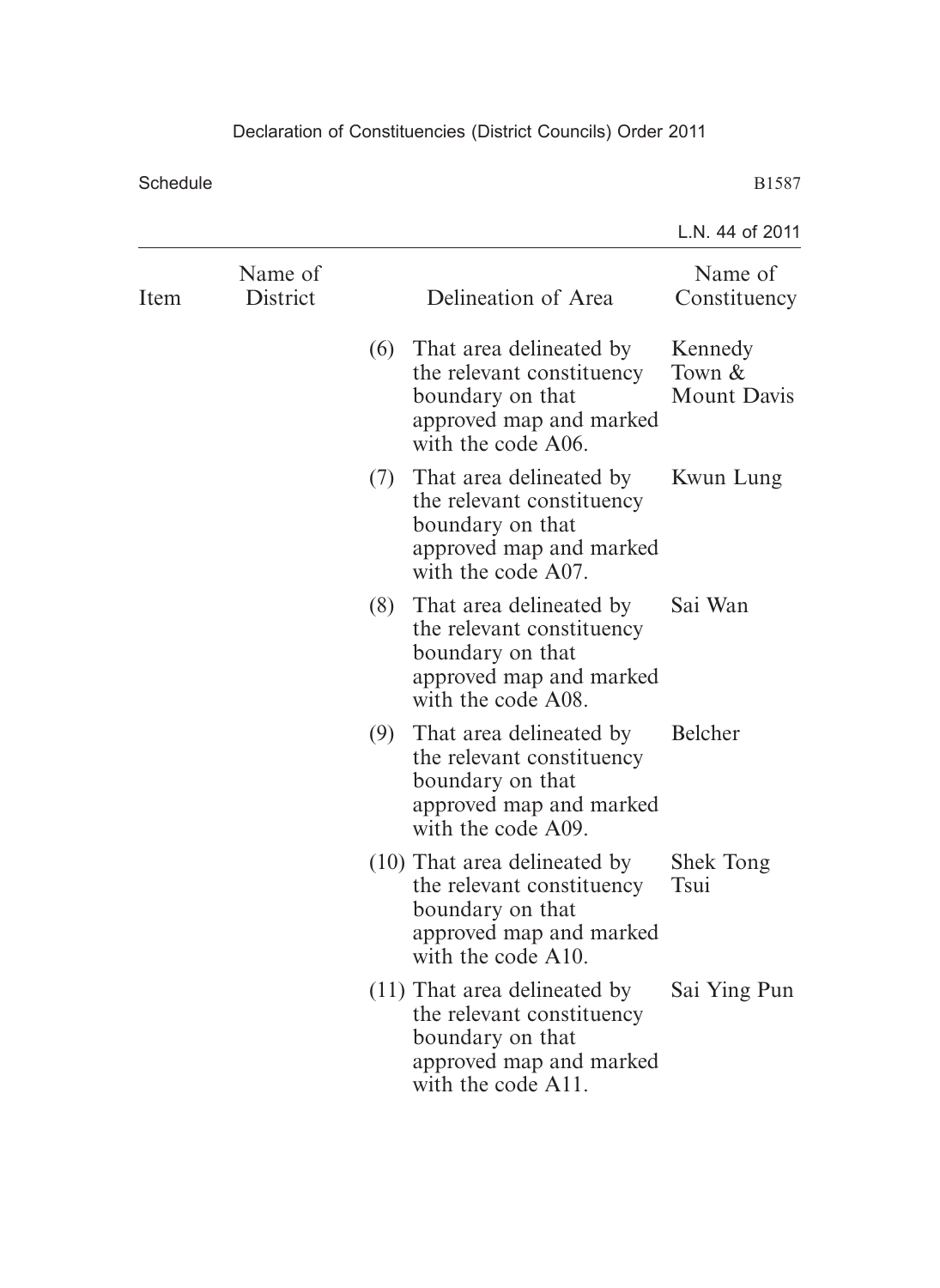|      |                      |                                                                                                                                                                                    | L.N. 44 of 2011         |
|------|----------------------|------------------------------------------------------------------------------------------------------------------------------------------------------------------------------------|-------------------------|
| Item | Name of<br>District  | Delineation of Area                                                                                                                                                                | Name of<br>Constituency |
|      |                      | (12) That area delineated by<br>the relevant constituency<br>boundary on that<br>approved map and marked<br>with the code A12.                                                     | Sheung Wan              |
|      |                      | (13) That area delineated by<br>the relevant constituency<br>boundary on that<br>approved map and marked<br>with the code A13.                                                     | Tung Wah                |
|      |                      | (14) That area delineated by<br>the relevant constituency<br>boundary on that<br>approved map and marked<br>with the code A14.                                                     | <b>Centre Street</b>    |
|      |                      | $(15)$ That area delineated by<br>the relevant constituency<br>boundary on that<br>approved map and marked<br>with the code A15.                                                   | <b>Water Street</b>     |
| 2.   | Wan Chai<br>District | $(1)$ That area delineated by<br>the relevant constituency<br>boundary on the approved<br>map identified as Plan No.<br>$DCCA/R/2011/B$ and<br>marked with the code<br><b>B01.</b> | Hennessy                |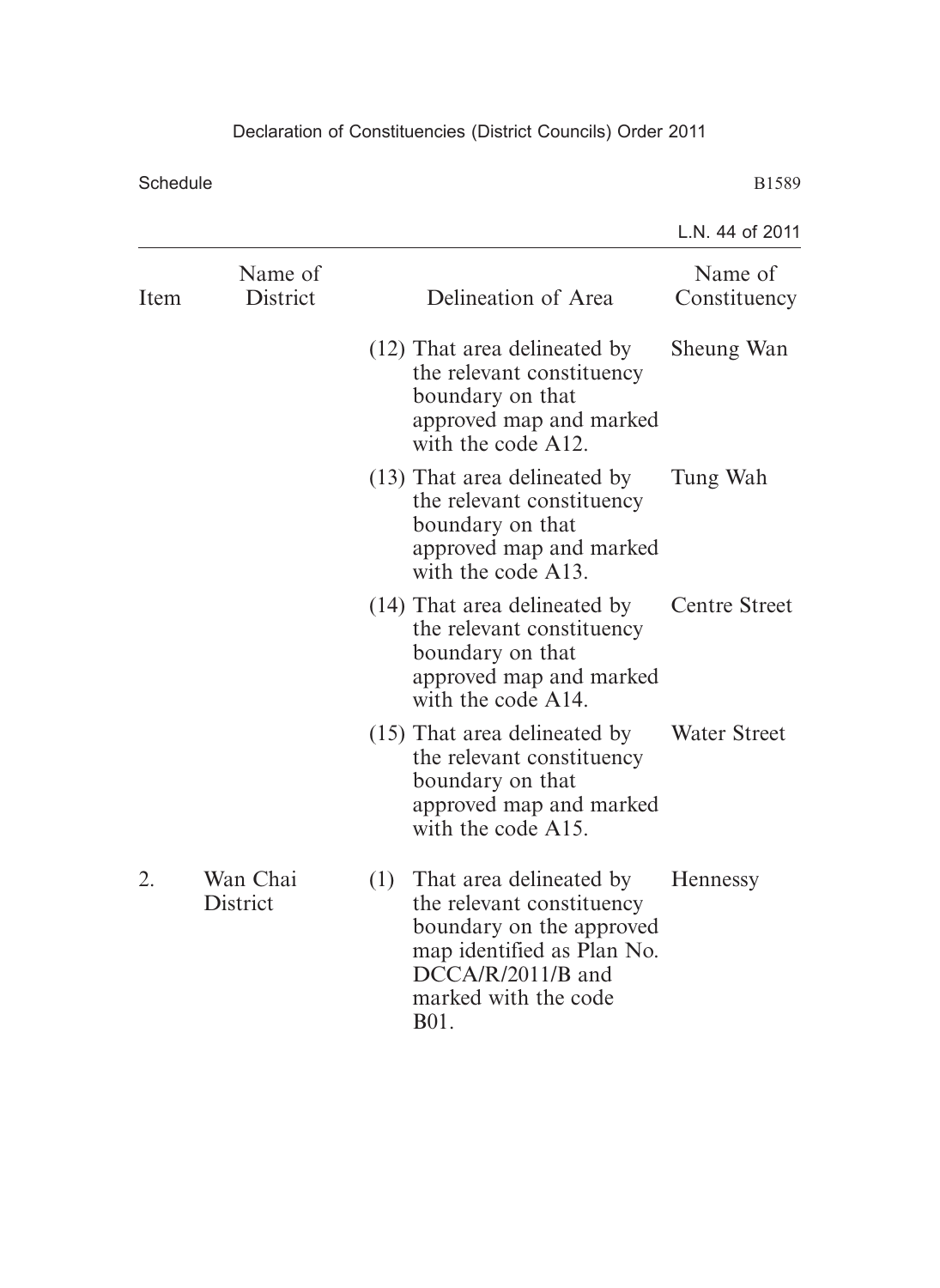|      |                            |     |                                                                                                                               | L.N. 44 of 2011         |
|------|----------------------------|-----|-------------------------------------------------------------------------------------------------------------------------------|-------------------------|
| Item | Name of<br><b>District</b> |     | Delineation of Area                                                                                                           | Name of<br>Constituency |
|      |                            |     | (2) That area delineated by<br>the relevant constituency<br>boundary on that<br>approved map and marked<br>with the code B02. | Oi Kwan                 |
|      |                            |     | (3) That area delineated by<br>the relevant constituency<br>boundary on that<br>approved map and marked<br>with the code B03. | Canal Road              |
|      |                            |     | (4) That area delineated by<br>the relevant constituency<br>boundary on that<br>approved map and marked<br>with the code B04. | Causeway<br>Bay         |
|      |                            |     | (5) That area delineated by<br>the relevant constituency<br>boundary on that<br>approved map and marked<br>with the code B05. | Tai Hang                |
|      |                            |     | (6) That area delineated by<br>the relevant constituency<br>boundary on that<br>approved map and marked<br>with the code B06. | Jardine's<br>Lookout    |
|      |                            | (7) | That area delineated by<br>the relevant constituency<br>boundary on that<br>approved map and marked<br>with the code B07.     | <b>Broadwood</b>        |
|      |                            |     |                                                                                                                               |                         |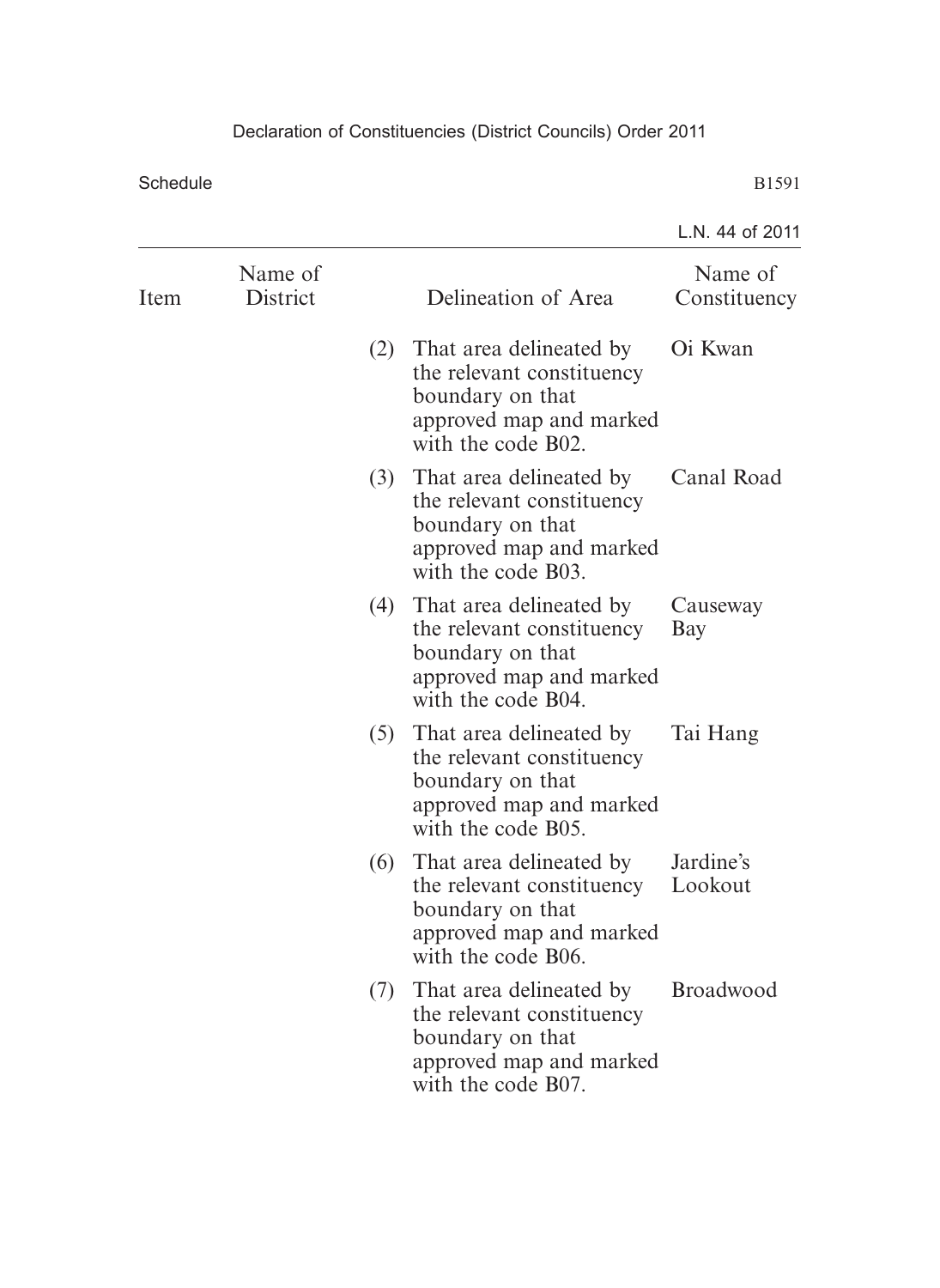|      |                     |                                                                                                                                                                            | L.N. 44 of 2011         |
|------|---------------------|----------------------------------------------------------------------------------------------------------------------------------------------------------------------------|-------------------------|
| Item | Name of<br>District | Delineation of Area                                                                                                                                                        | Name of<br>Constituency |
|      |                     | (8) That area delineated by<br>the relevant constituency<br>boundary on that<br>approved map and marked<br>with the code B08.                                              | Happy Valley            |
|      |                     | (9) That area delineated by<br>the relevant constituency<br>boundary on that<br>approved map and marked<br>with the code B09.                                              | Stubbs Road             |
|      |                     | (10) That area delineated by<br>the relevant constituency<br>boundary on that<br>approved map and marked<br>with the code B10.                                             | Southorn                |
|      |                     | $(11)$ That area delineated by<br>the relevant constituency<br>boundary on that<br>approved map and marked<br>with the code B11.                                           | Tai Fat Hau             |
| 3.   | Eastern District    | (1) That area delineated by<br>the relevant constituency<br>boundary on the approved<br>map identified as Plan No.<br>DCCA/R/2011/C and<br>marked with the code<br>$C01$ . | Tai Koo<br>Shing West   |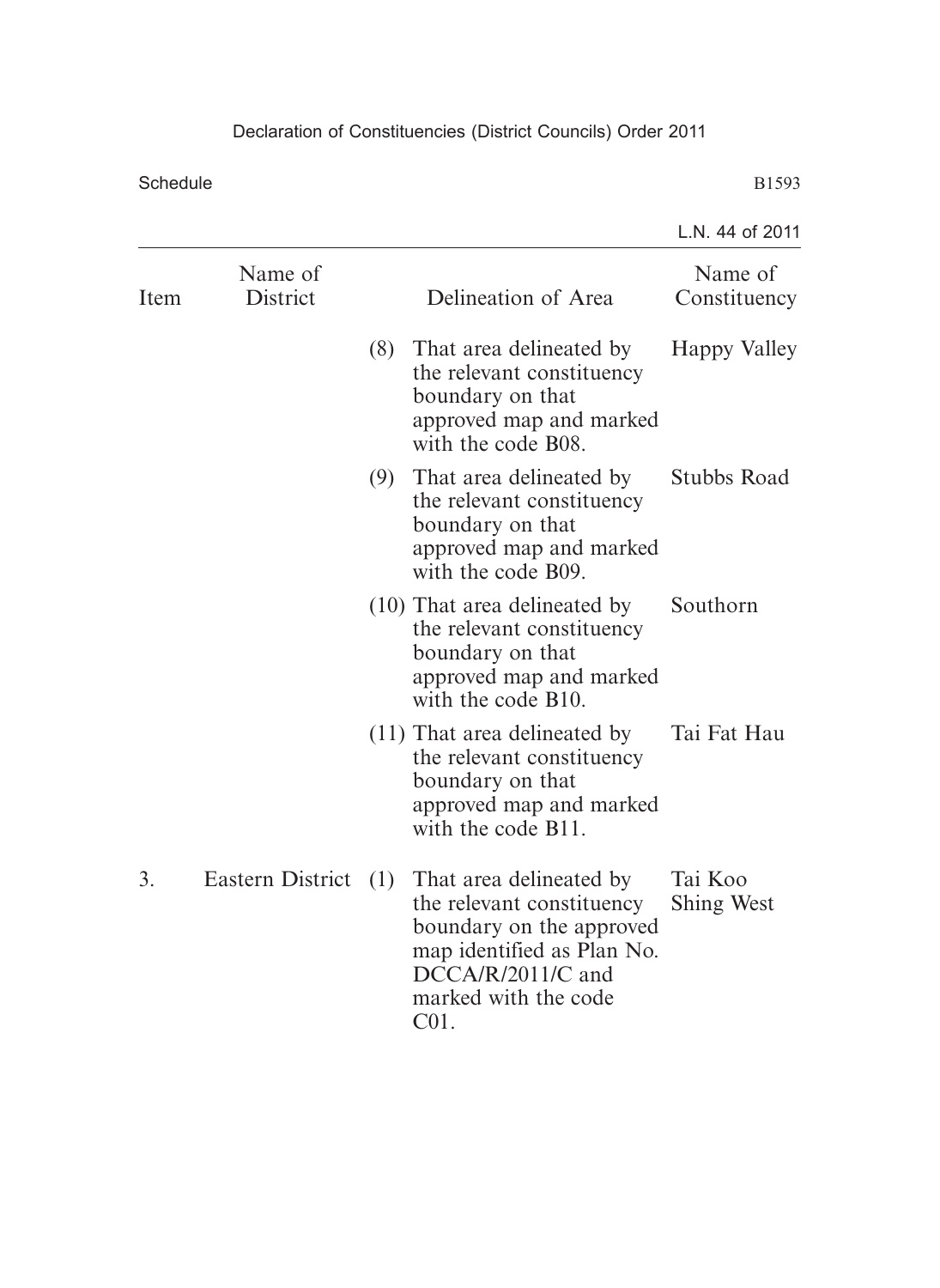|                     |     |                                                                                                                           | L.N. 44 of 2011                                                                                  |
|---------------------|-----|---------------------------------------------------------------------------------------------------------------------------|--------------------------------------------------------------------------------------------------|
| Name of<br>District |     | Delineation of Area                                                                                                       | Name of<br>Constituency                                                                          |
|                     |     | the relevant constituency<br>boundary on that<br>approved map and marked<br>with the code C02.                            | Tai Koo<br><b>Shing East</b>                                                                     |
|                     |     | the relevant constituency<br>boundary on that<br>approved map and marked<br>with the code C03.                            | Lei King Wan                                                                                     |
|                     |     | the relevant constituency<br>boundary on that<br>approved map and marked<br>with the code C04.                            | <b>Aldrich Bay</b>                                                                               |
|                     |     | That area delineated by<br>the relevant constituency<br>boundary on that<br>approved map and marked<br>with the code C05. | Shaukeiwan                                                                                       |
|                     | (6) | That area delineated by<br>the relevant constituency<br>boundary on that<br>approved map and marked<br>with the code C06. | A Kung<br>Ngam                                                                                   |
|                     | (7) | That area delineated by<br>the relevant constituency<br>boundary on that<br>approved map and marked<br>with the code C07. | Heng Fa<br>Chuen                                                                                 |
|                     |     |                                                                                                                           | (2) That area delineated by<br>(3) That area delineated by<br>(4) That area delineated by<br>(5) |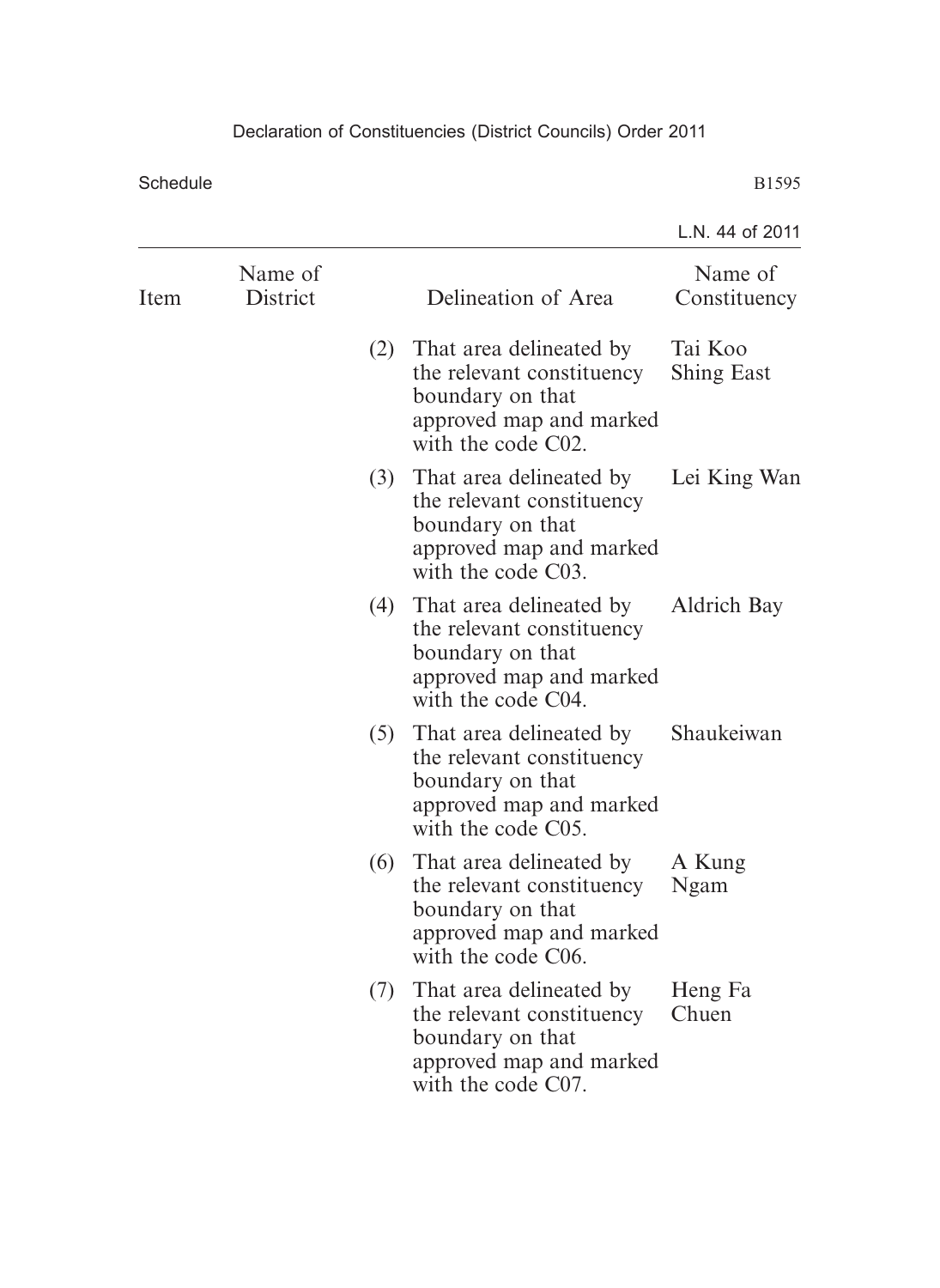|      |                     |                                                                                                                                  | L.N. 44 of 2011         |
|------|---------------------|----------------------------------------------------------------------------------------------------------------------------------|-------------------------|
| Item | Name of<br>District | Delineation of Area                                                                                                              | Name of<br>Constituency |
|      |                     | (8) That area delineated by<br>the relevant constituency<br>boundary on that<br>approved map and marked<br>with the code C08.    | Tsui Wan                |
|      |                     | (9) That area delineated by<br>the relevant constituency<br>boundary on that<br>approved map and marked<br>with the code C09.    | Yan Lam                 |
|      |                     | (10) That area delineated by<br>the relevant constituency<br>boundary on that<br>approved map and marked<br>with the code C10.   | Siu Sai Wan             |
|      |                     | $(11)$ That area delineated by<br>the relevant constituency<br>boundary on that<br>approved map and marked<br>with the code C11. | King Yee                |
|      |                     | (12) That area delineated by<br>the relevant constituency<br>boundary on that<br>approved map and marked<br>with the code C12.   | Wan Tsui                |
|      |                     | (13) That area delineated by<br>the relevant constituency<br>boundary on that<br>approved map and marked<br>with the code C13.   | Fei Tsui                |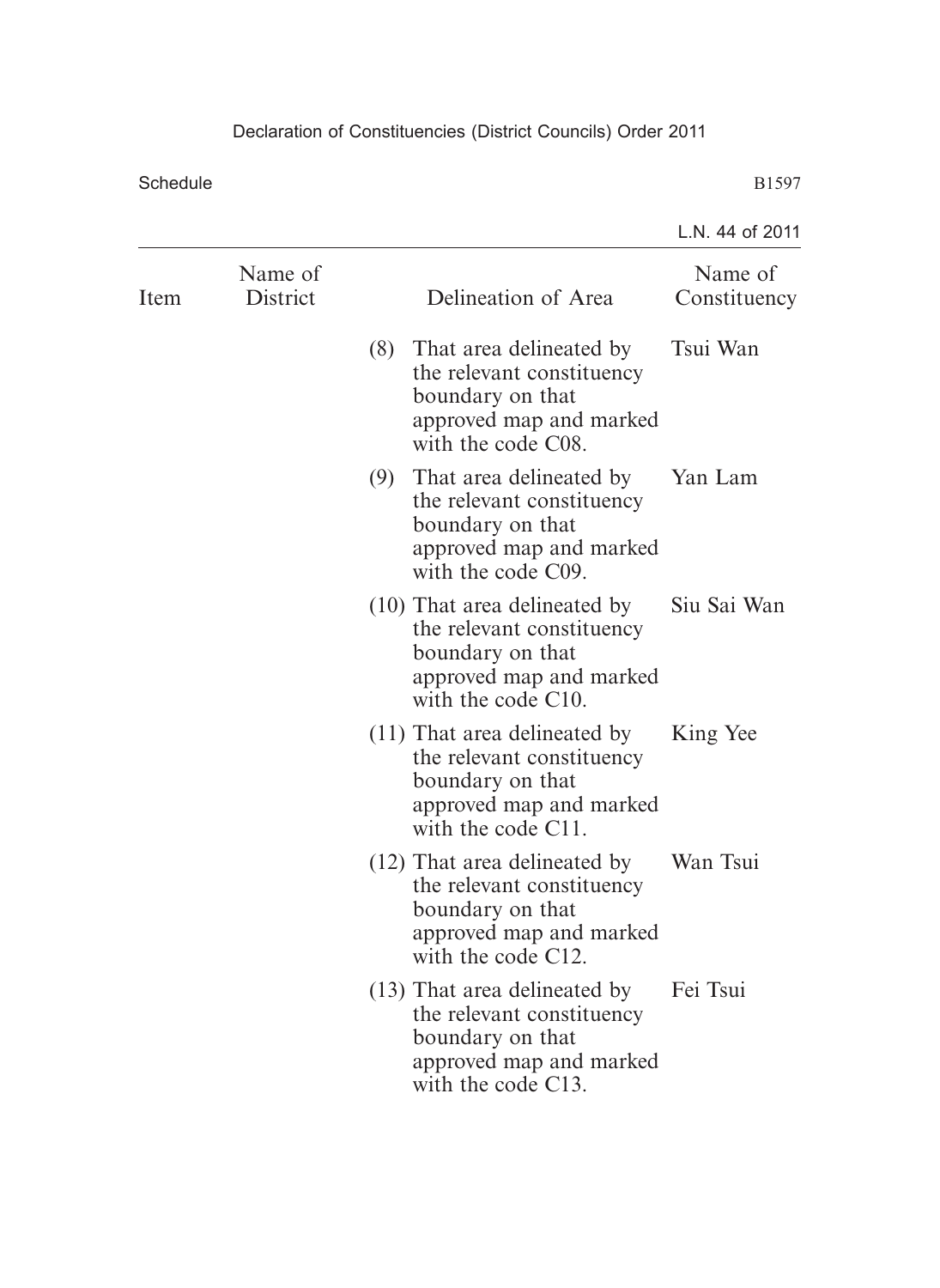|      |                     |                                                                                                                                   | L.N. 44 of 2011         |
|------|---------------------|-----------------------------------------------------------------------------------------------------------------------------------|-------------------------|
| Item | Name of<br>District | Delineation of Area                                                                                                               | Name of<br>Constituency |
|      |                     | (14) That area delineated by<br>the relevant constituency<br>boundary on that<br>approved map and marked<br>with the code $C14$ . | Mount<br>Parker         |
|      |                     | $(15)$ That area delineated by<br>the relevant constituency<br>boundary on that<br>approved map and marked<br>with the code C15.  | Braemar Hill            |
|      |                     | $(16)$ That area delineated by<br>the relevant constituency<br>boundary on that<br>approved map and marked<br>with the code C16.  | Tin Hau                 |
|      |                     | $(17)$ That area delineated by<br>the relevant constituency<br>boundary on that<br>approved map and marked<br>with the code C17.  | Fortress Hill           |
|      |                     | (18) That area delineated by<br>the relevant constituency<br>boundary on that<br>approved map and marked<br>with the code C18.    | Victoria Park           |
|      |                     | (19) That area delineated by<br>the relevant constituency<br>boundary on that<br>approved map and marked<br>with the code C19.    | City Garden             |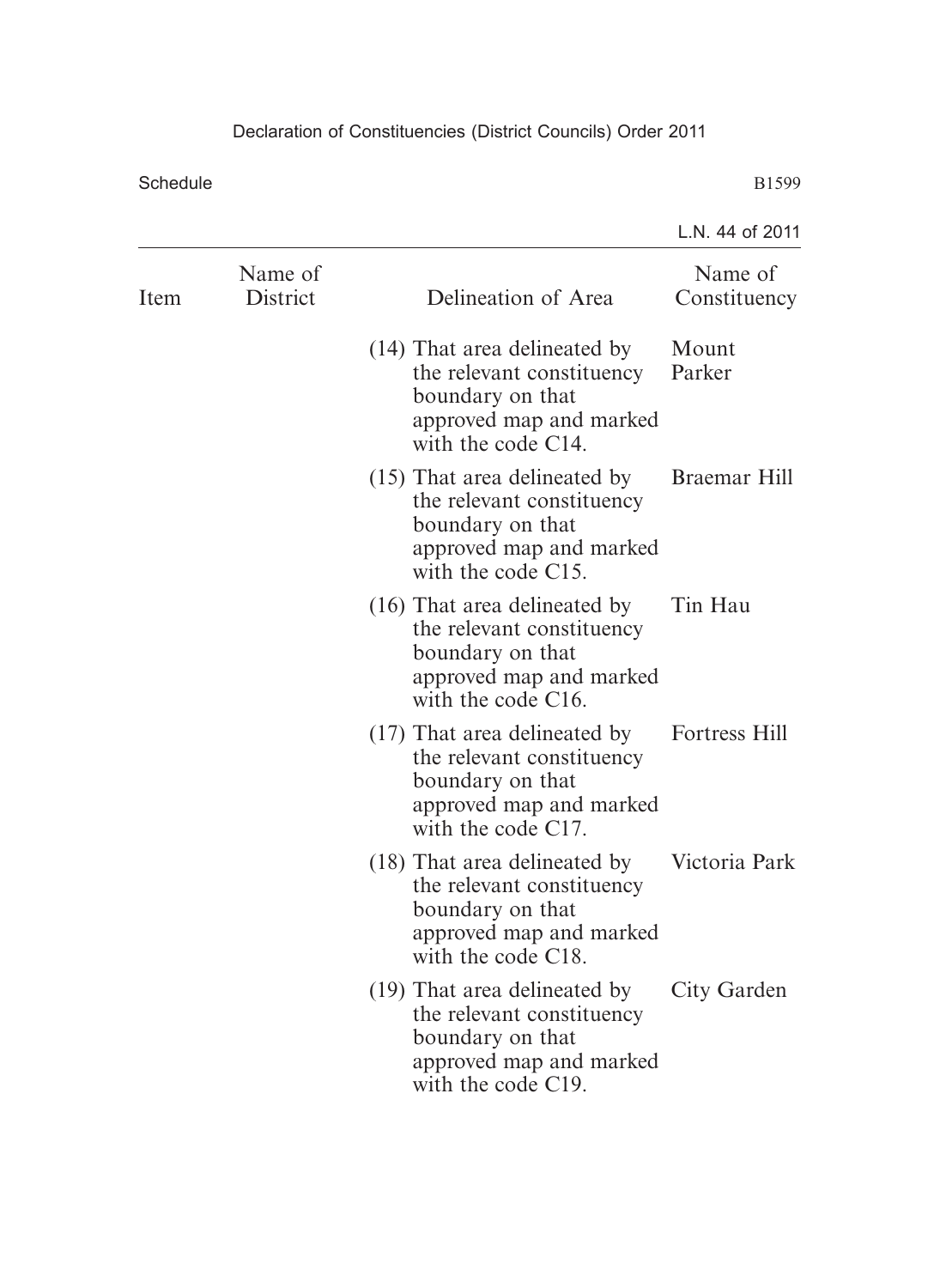|      |                     |                                                                                                                                   | L.N. 44 of 2011         |
|------|---------------------|-----------------------------------------------------------------------------------------------------------------------------------|-------------------------|
| Item | Name of<br>District | Delineation of Area                                                                                                               | Name of<br>Constituency |
|      |                     | (20) That area delineated by<br>the relevant constituency<br>boundary on that<br>approved map and marked<br>with the code C20.    | Provident               |
|      |                     | (21) That area delineated by<br>the relevant constituency<br>boundary on that<br>approved map and marked<br>with the code $C21$ . | <b>Fort Street</b>      |
|      |                     | (22) That area delineated by<br>the relevant constituency<br>boundary on that<br>approved map and marked<br>with the code C22.    | Kam Ping                |
|      |                     | (23) That area delineated by<br>the relevant constituency<br>boundary on that<br>approved map and marked<br>with the code C23.    | Tanner                  |
|      |                     | (24) That area delineated by<br>the relevant constituency<br>boundary on that<br>approved map and marked<br>with the code C24.    | Healthy<br>Village      |
|      |                     | (25) That area delineated by<br>the relevant constituency<br>boundary on that<br>approved map and marked<br>with the code C25.    | Quarry Bay              |
|      |                     |                                                                                                                                   |                         |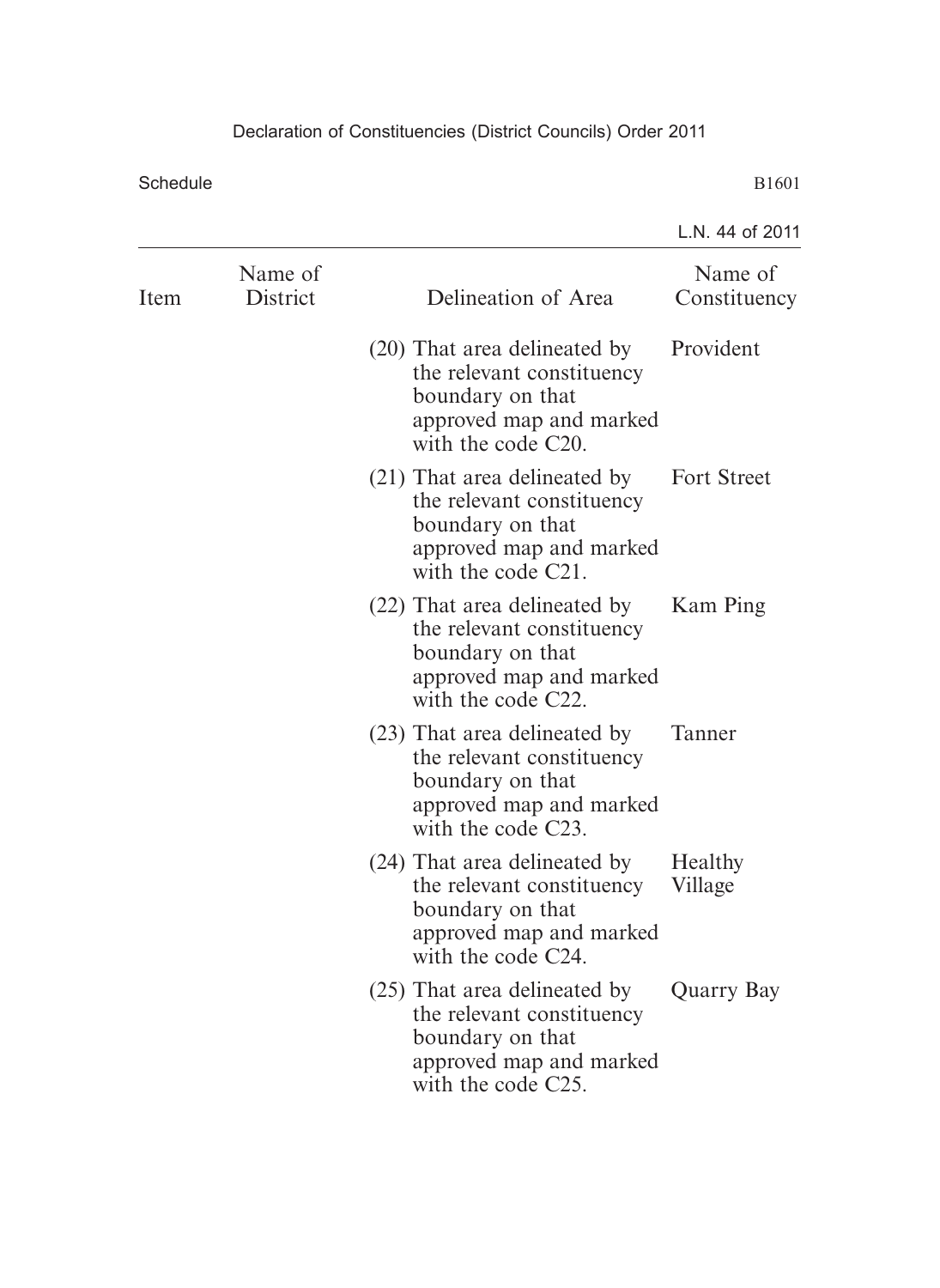|      |                     |                                                                                                                                | L.N. 44 of 2011         |
|------|---------------------|--------------------------------------------------------------------------------------------------------------------------------|-------------------------|
| Item | Name of<br>District | Delineation of Area                                                                                                            | Name of<br>Constituency |
|      |                     | (26) That area delineated by<br>the relevant constituency<br>boundary on that<br>approved map and marked<br>with the code C26. | Nam Fung                |
|      |                     | (27) That area delineated by<br>the relevant constituency<br>boundary on that<br>approved map and marked<br>with the code C27. | Kornhill                |
|      |                     | (28) That area delineated by<br>the relevant constituency<br>boundary on that<br>approved map and marked<br>with the code C28. | Kornhill<br>Garden      |
|      |                     | (29) That area delineated by<br>the relevant constituency<br>boundary on that<br>approved map and marked<br>with the code C29. | Hing Tung               |
|      |                     | (30) That area delineated by<br>the relevant constituency<br>boundary on that<br>approved map and marked<br>with the code C30. | Sai Wan Ho              |
|      |                     | (31) That area delineated by<br>the relevant constituency<br>boundary on that<br>approved map and marked<br>with the code C31. | Lower Yiu<br>Tung       |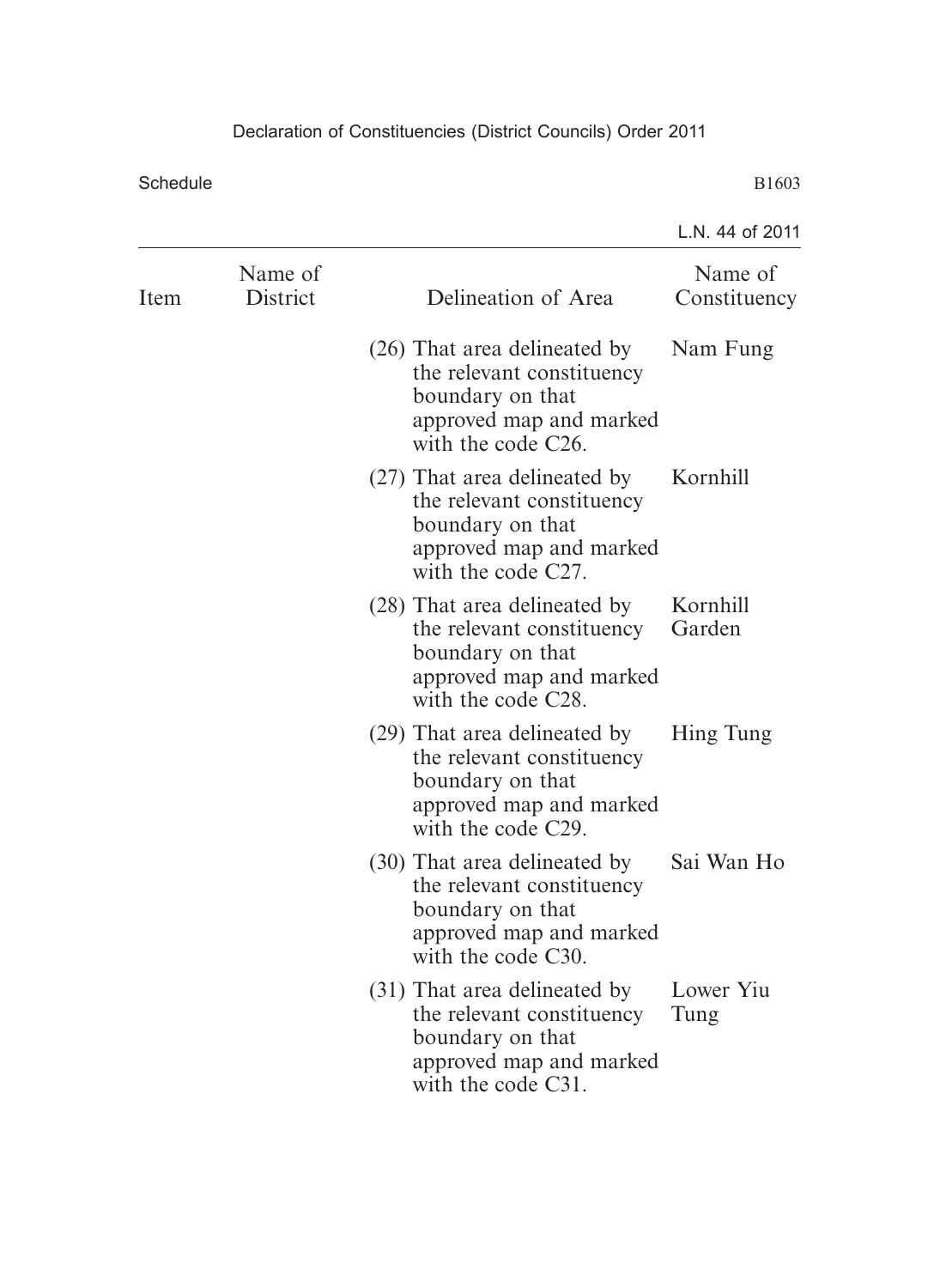|      |                     |                                                                                                                                | L.N. 44 of 2011         |
|------|---------------------|--------------------------------------------------------------------------------------------------------------------------------|-------------------------|
| Item | Name of<br>District | Delineation of Area                                                                                                            | Name of<br>Constituency |
|      |                     | (32) That area delineated by<br>the relevant constituency<br>boundary on that<br>approved map and marked<br>with the code C32. | Upper Yiu<br>Tung       |
|      |                     | (33) That area delineated by<br>the relevant constituency<br>boundary on that<br>approved map and marked<br>with the code C33. | Hing Man                |
|      |                     | (34) That area delineated by<br>the relevant constituency<br>boundary on that<br>approved map and marked<br>with the code C34. | Lok Hong                |
|      |                     | (35) That area delineated by<br>the relevant constituency<br>boundary on that<br>approved map and marked<br>with the code C35. | Tsui Tak                |
|      |                     | (36) That area delineated by<br>the relevant constituency<br>boundary on that<br>approved map and marked<br>with the code C36. | Yue Wan                 |
|      |                     | (37) That area delineated by<br>the relevant constituency<br>boundary on that<br>approved map and marked<br>with the code C37. | Kai Hiu                 |
|      |                     |                                                                                                                                |                         |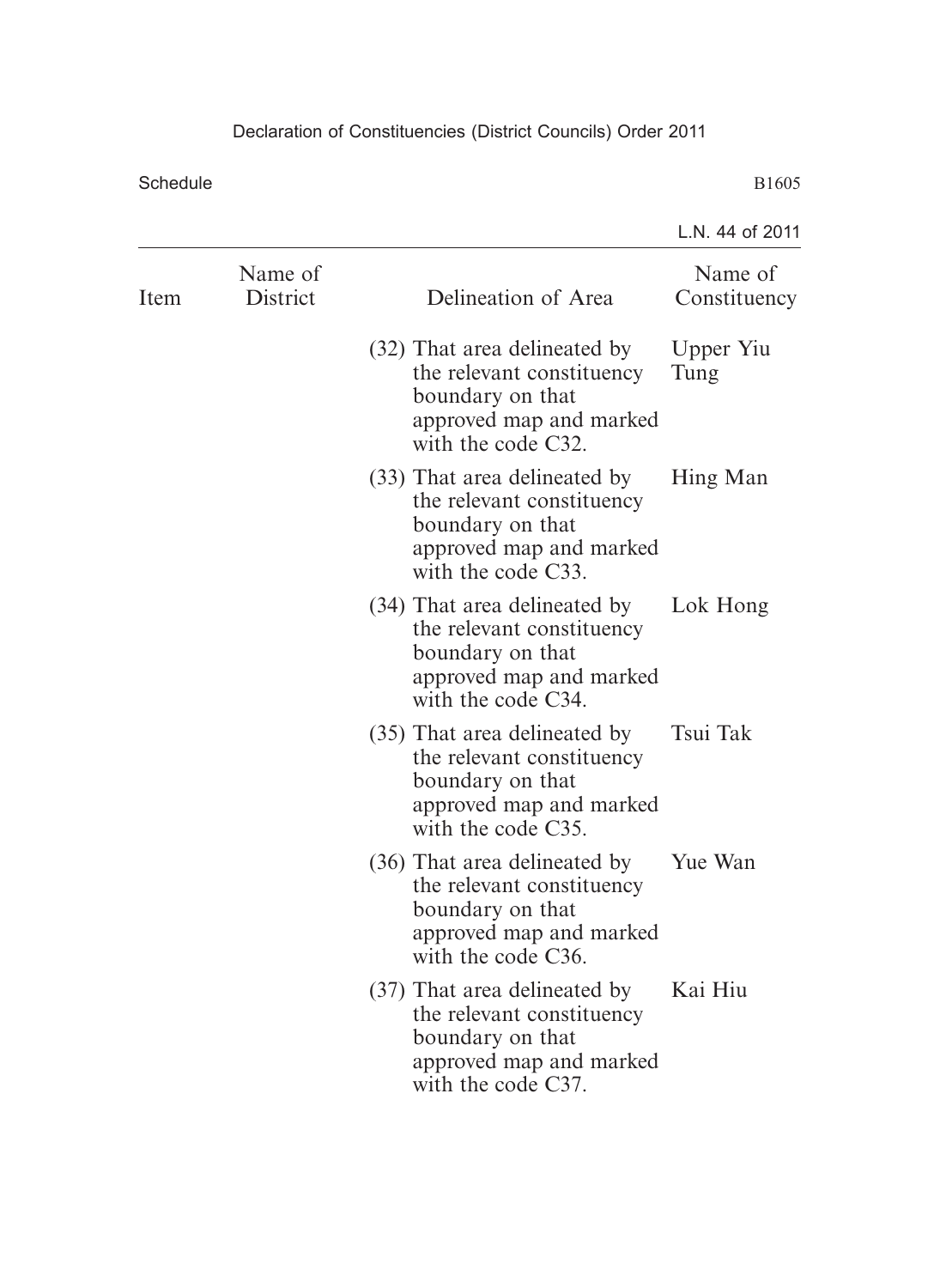|      |                      |     |                                                                                                                                                                            | L.N. 44 of 2011         |
|------|----------------------|-----|----------------------------------------------------------------------------------------------------------------------------------------------------------------------------|-------------------------|
| Item | Name of<br>District  |     | Delineation of Area                                                                                                                                                        | Name of<br>Constituency |
| 4.   | Southern<br>District |     | (1) That area delineated by<br>the relevant constituency<br>boundary on the approved<br>map identified as Plan No.<br>$DCCA/R/2011/D1$ and<br>marked with the code<br>D01. | Aberdeen                |
|      |                      |     | (2) That area delineated by<br>the relevant constituency<br>boundary on that<br>approved map and marked<br>with the code D02.                                              | Ap Lei Chau<br>Estate   |
|      |                      |     | (3) That area delineated by<br>the relevant constituency<br>boundary on that<br>approved map and marked<br>with the code D03.                                              | Ap Lei Chau<br>North    |
|      |                      | (4) | That area delineated by<br>the relevant constituency<br>boundary on that<br>approved map and marked<br>with the code D04.                                                  | Lei Tung I              |
|      |                      | (5) | That area delineated by<br>the relevant constituency<br>boundary on that<br>approved map and marked<br>with the code D05.                                                  | Lei Tung II             |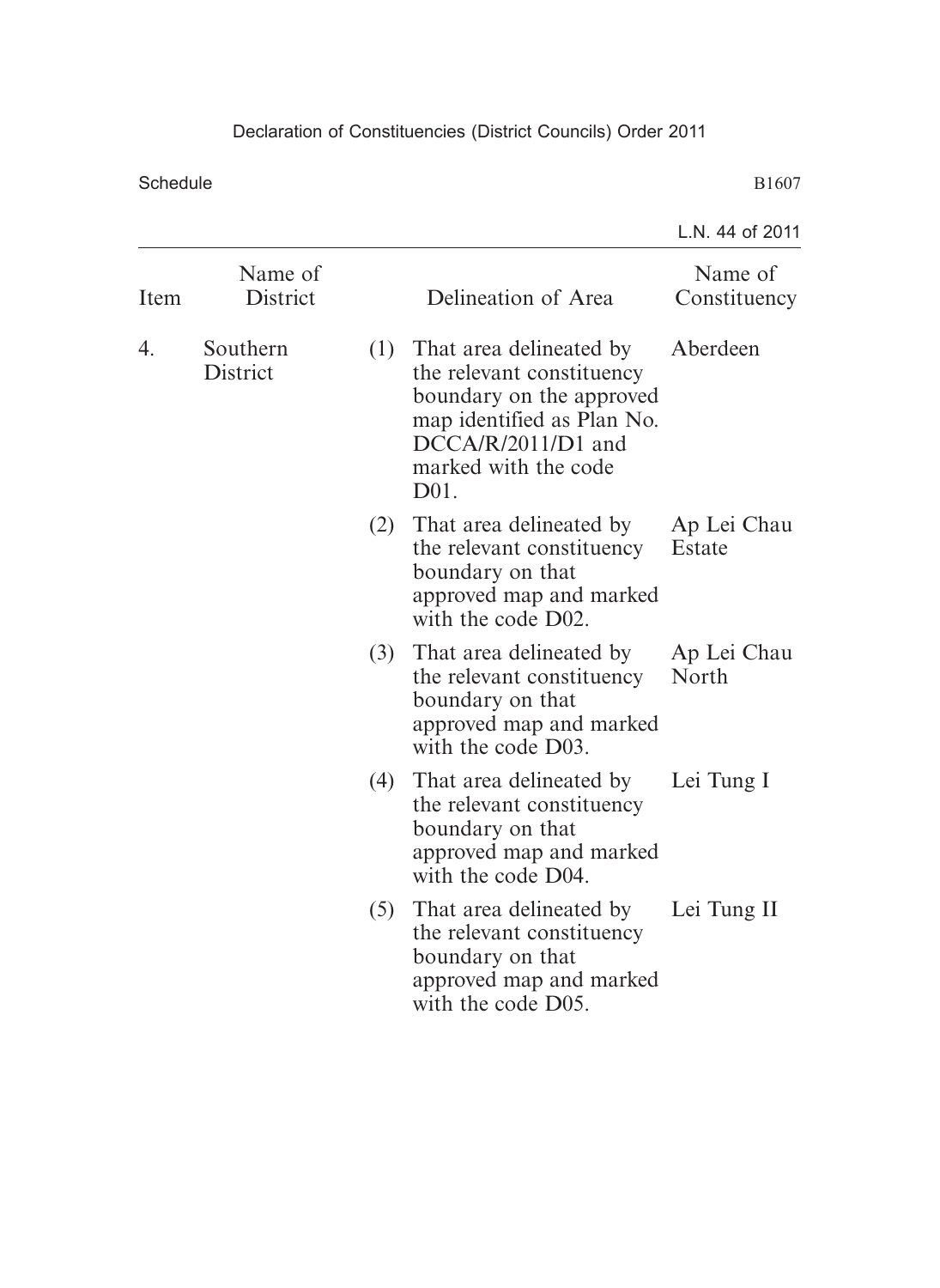|                     |     |                                                                                                                           | L.N. 44 of 2011                                                                                                                                             |
|---------------------|-----|---------------------------------------------------------------------------------------------------------------------------|-------------------------------------------------------------------------------------------------------------------------------------------------------------|
| Name of<br>District |     | Delineation of Area                                                                                                       | Name of<br>Constituency                                                                                                                                     |
|                     |     | the relevant constituency<br>boundary on that<br>approved map and marked<br>with the code D06.                            | South<br>Horizons<br>East                                                                                                                                   |
|                     |     | the relevant constituency<br>boundary on that<br>approved map and marked<br>with the code D07.                            | South<br>Horizons<br>West                                                                                                                                   |
|                     |     | the relevant constituency<br>boundary on that<br>approved map and marked<br>with the code D08.                            | Wah Kwai                                                                                                                                                    |
|                     | (9) | That area delineated by<br>the relevant constituency<br>boundary on that<br>approved map and marked<br>with the code D09. | Wah Fu I                                                                                                                                                    |
|                     |     | the relevant constituency<br>boundary on that<br>approved map and marked<br>with the code D10.                            | Wah Fu II                                                                                                                                                   |
|                     |     | the relevant constituency<br>boundary on that<br>approved map and marked<br>with the code D11.                            | Pokfulam                                                                                                                                                    |
|                     |     |                                                                                                                           | (6) That area delineated by<br>(7) That area delineated by<br>(8) That area delineated by<br>(10) That area delineated by<br>$(11)$ That area delineated by |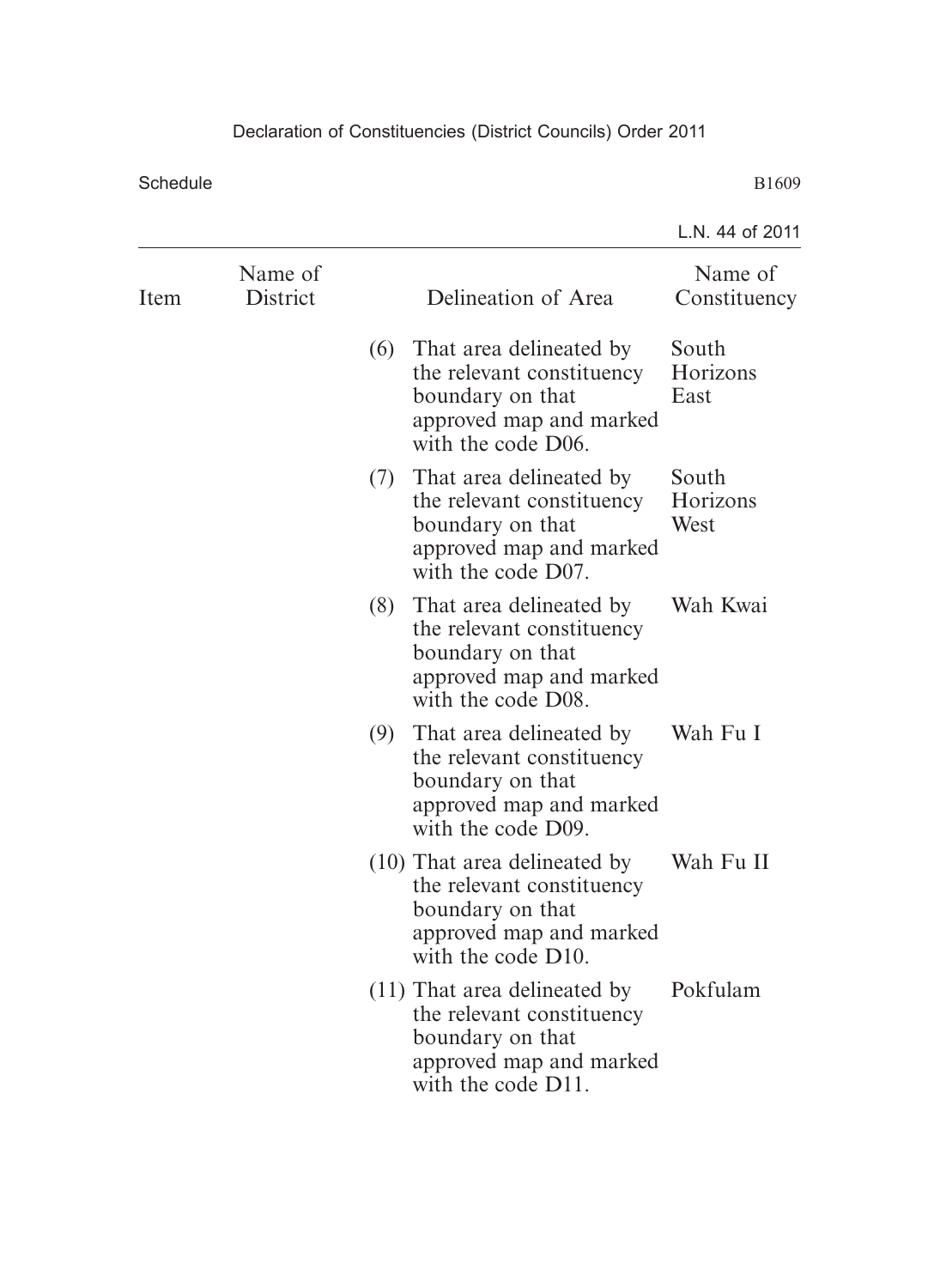|      |                     |                                                                                                                                  | L.N. 44 of 2011         |
|------|---------------------|----------------------------------------------------------------------------------------------------------------------------------|-------------------------|
| Item | Name of<br>District | Delineation of Area                                                                                                              | Name of<br>Constituency |
|      |                     | (12) That area delineated by<br>the relevant constituency<br>boundary on that<br>approved map and marked<br>with the code D12.   | Chi Fu                  |
|      |                     | (13) That area delineated by<br>the relevant constituency<br>boundary on that<br>approved map and marked<br>with the code D13.   | Tin Wan                 |
|      |                     | (14) That area delineated by<br>the relevant constituency<br>boundary on that<br>approved map and marked<br>with the code D14.   | <b>Shek Yue</b>         |
|      |                     | $(15)$ That area delineated by<br>the relevant constituency<br>boundary on that<br>approved map and marked<br>with the code D15. | Wong Chuk<br>Hang       |
|      |                     | (16) That area delineated by<br>the relevant constituency<br>boundary on that<br>approved map and marked<br>with the code D16.   | Bays Area               |
|      |                     |                                                                                                                                  |                         |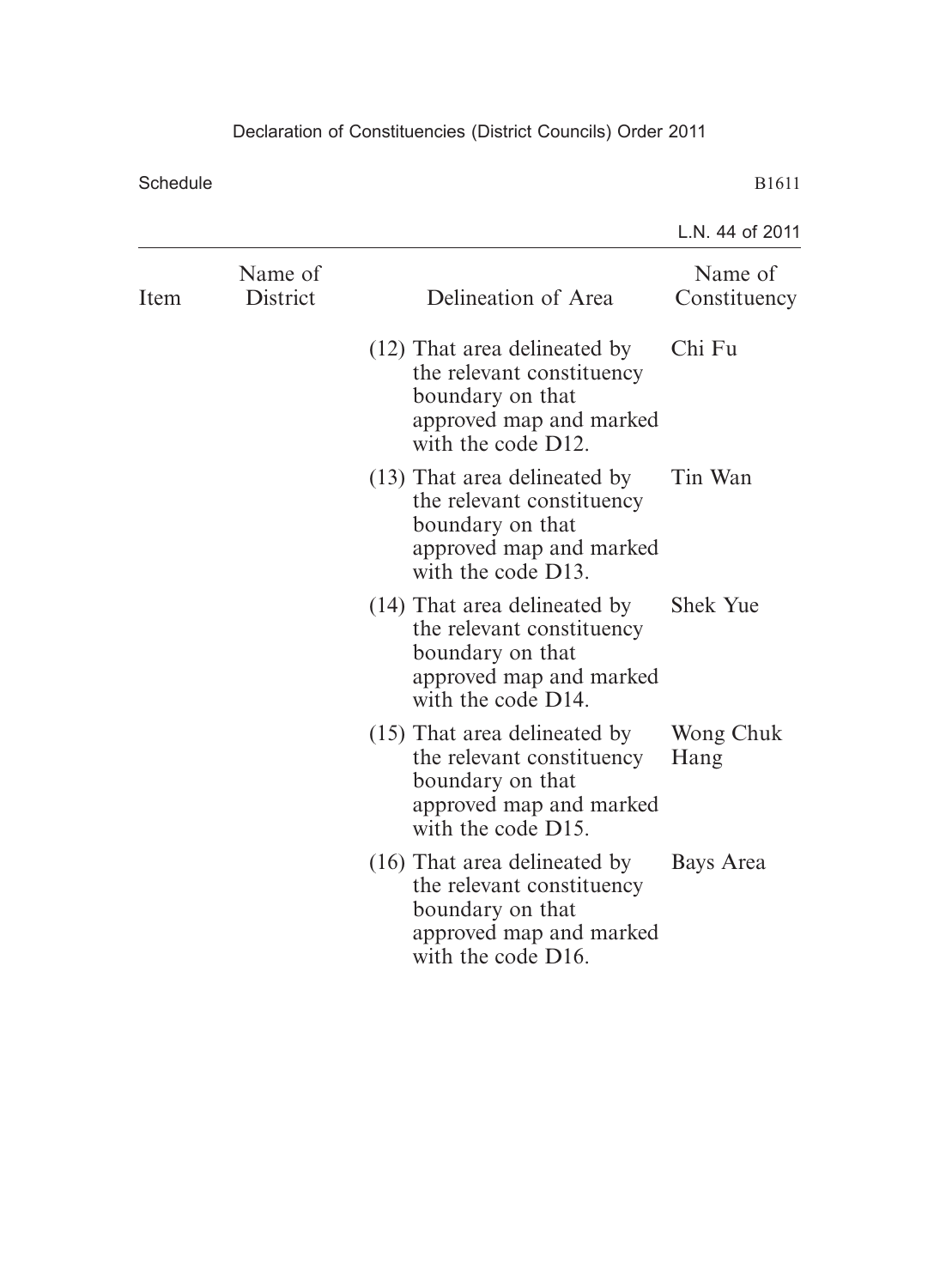|                |                     |     |                                                                                                                                                                                                                            | L.N. 44 of 2011         |
|----------------|---------------------|-----|----------------------------------------------------------------------------------------------------------------------------------------------------------------------------------------------------------------------------|-------------------------|
| Item           | Name of<br>District |     | Delineation of Area                                                                                                                                                                                                        | Name of<br>Constituency |
|                |                     |     | (17) That area delineated by<br>the relevant constituency<br>boundary on the approved<br>maps identified as Plan<br>Nos. DCCA/R/2011/D1<br>and DCCA/R/2011/D2<br>and marked with the code<br>D <sub>17</sub> on both maps. | Stanley &<br>Shek O     |
| 5.<br>District | Yau Tsim Mong (1)   |     | That area delineated by<br>the relevant constituency<br>boundary on the approved<br>map identified as Plan No.<br>$DCCA/R/2011/E$ and<br>marked with the code<br>E01.                                                      | Tsim Sha Tsui<br>West   |
|                |                     | (2) | That area delineated by<br>the relevant constituency<br>boundary on that<br>approved map and marked<br>with the code E02.                                                                                                  | Jordan East             |
|                |                     | (3) | That area delineated by<br>the relevant constituency<br>boundary on that<br>approved map and marked<br>with the code E03.                                                                                                  | Jordan West             |
|                |                     | (4) | That area delineated by<br>the relevant constituency<br>boundary on that<br>approved map and marked<br>with the code E04.                                                                                                  | Yau Ma Tei              |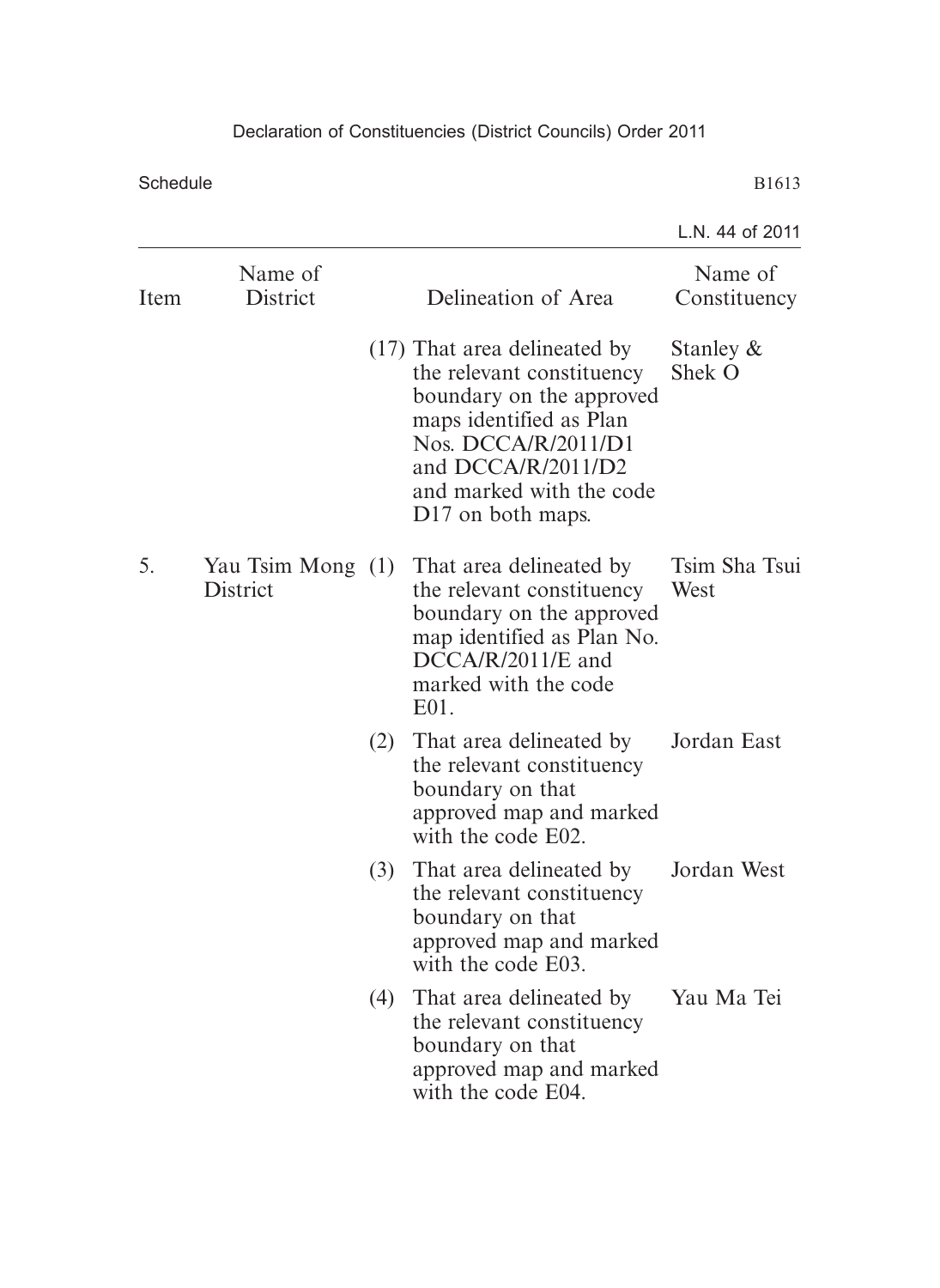|      |                            |                                                                                                                           |                                                                                                                                  | L.N. 44 of 2011         |
|------|----------------------------|---------------------------------------------------------------------------------------------------------------------------|----------------------------------------------------------------------------------------------------------------------------------|-------------------------|
| Item | Name of<br><b>District</b> |                                                                                                                           | Delineation of Area                                                                                                              | Name of<br>Constituency |
|      |                            |                                                                                                                           | (5) That area delineated by<br>the relevant constituency<br>boundary on that<br>approved map and marked<br>with the code E05.    | Charming                |
|      |                            |                                                                                                                           | (6) That area delineated by<br>the relevant constituency<br>boundary on that<br>approved map and marked<br>with the code E06.    | Mong Kok<br>West        |
|      |                            |                                                                                                                           | (7) That area delineated by<br>the relevant constituency<br>boundary on that<br>approved map and marked<br>with the code E07.    | Fu Pak                  |
|      | (8)                        | That area delineated by<br>the relevant constituency<br>boundary on that<br>approved map and marked<br>with the code E08. | Olympic                                                                                                                          |                         |
|      |                            | (9)                                                                                                                       | That area delineated by<br>the relevant constituency<br>boundary on that<br>approved map and marked<br>with the code E09.        | Cherry                  |
|      |                            |                                                                                                                           | $(10)$ That area delineated by<br>the relevant constituency<br>boundary on that<br>approved map and marked<br>with the code E10. | Tai Kok Tsui<br>South   |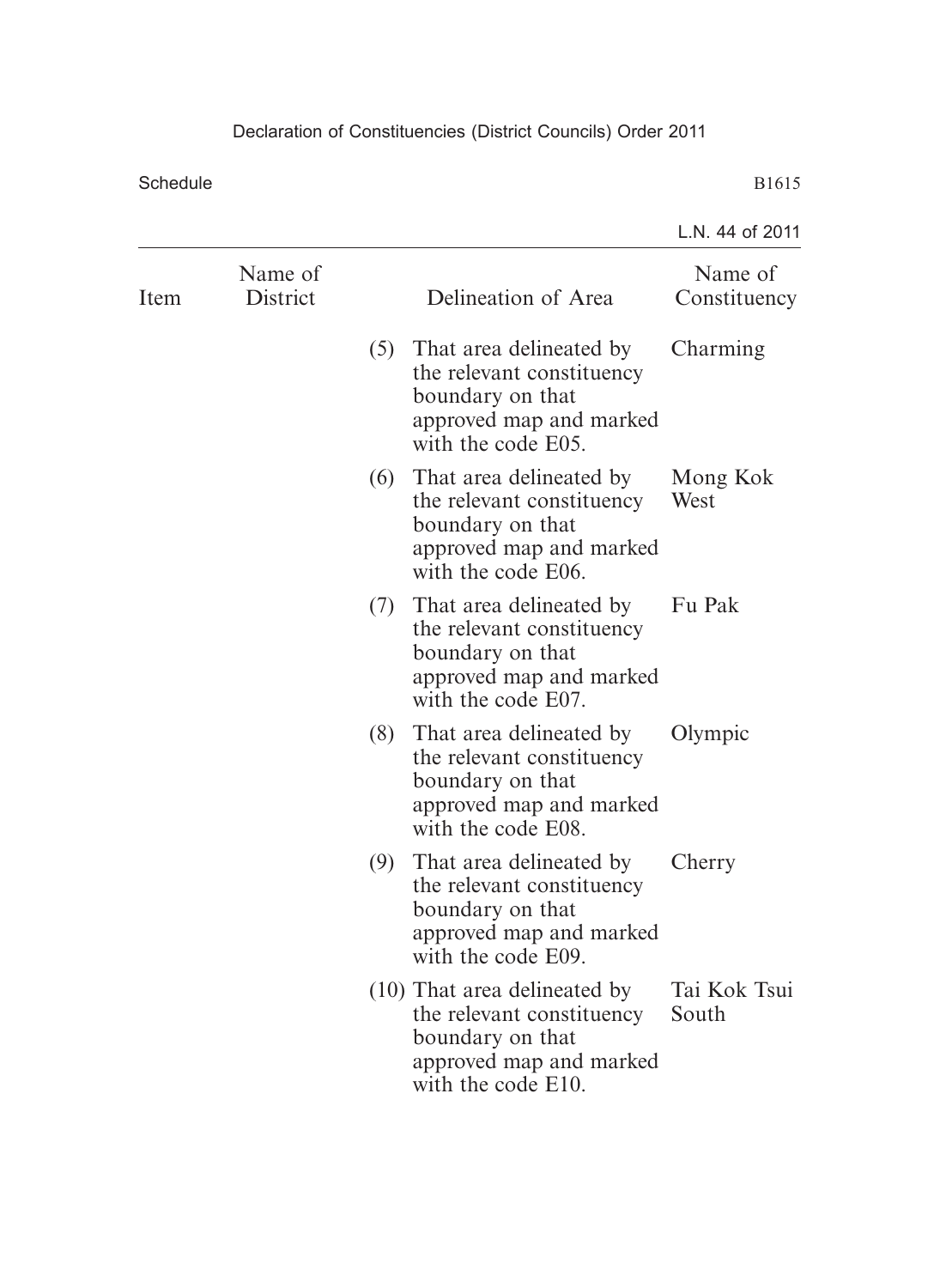|      |                     |                                                                                                                                  | L.N. 44 of 2011         |
|------|---------------------|----------------------------------------------------------------------------------------------------------------------------------|-------------------------|
| Item | Name of<br>District | Delineation of Area                                                                                                              | Name of<br>Constituency |
|      |                     | $(11)$ That area delineated by<br>the relevant constituency<br>boundary on that<br>approved map and marked<br>with the code E11. | Tai Kok Tsui<br>North   |
|      |                     | (12) That area delineated by<br>the relevant constituency<br>boundary on that<br>approved map and marked<br>with the code E12.   | Tai Nan                 |
|      |                     | $(13)$ That area delineated by<br>the relevant constituency<br>boundary on that<br>approved map and marked<br>with the code E13. | Mong Kok<br>North       |
|      |                     | (14) That area delineated by<br>the relevant constituency<br>boundary on that<br>approved map and marked<br>with the code E14.   | Mong Kok<br>East        |
|      |                     | $(15)$ That area delineated by<br>the relevant constituency<br>boundary on that<br>approved map and marked<br>with the code E15. | Mong Kok<br>South       |
|      |                     | $(16)$ That area delineated by<br>the relevant constituency<br>boundary on that<br>approved map and marked<br>with the code E16. | King's Park             |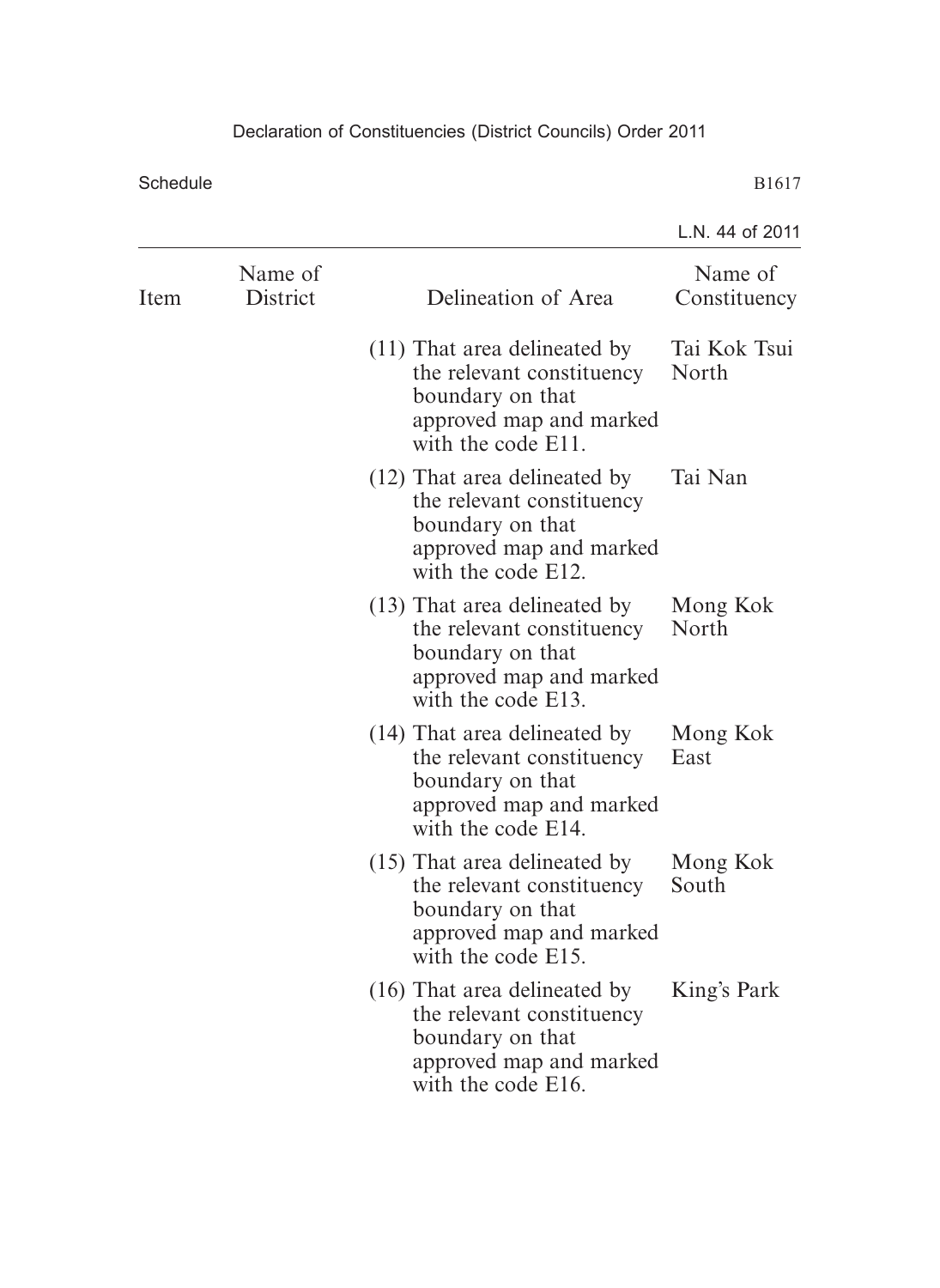|      |                          |     |                                                                                                                                                                     | L.N. 44 of 2011                      |
|------|--------------------------|-----|---------------------------------------------------------------------------------------------------------------------------------------------------------------------|--------------------------------------|
| Item | Name of<br>District      |     | Delineation of Area                                                                                                                                                 | Name of<br>Constituency              |
|      |                          |     | $(17)$ That area delineated by<br>the relevant constituency<br>boundary on that<br>approved map and marked<br>with the code E17.                                    | Tsim Sha Tsui<br>East                |
| 6.   | Sham Shui Po<br>District | (1) | That area delineated by<br>the relevant constituency<br>boundary on the approved<br>map identified as Plan No.<br>DCCA/R/2011/F and<br>marked with the code<br>F01. | Po Lai                               |
|      |                          | (2) | That area delineated by<br>the relevant constituency<br>boundary on that<br>approved map and marked<br>with the code F02.                                           | Cheung Sha<br>Wan                    |
|      |                          | (3) | That area delineated by<br>the relevant constituency<br>boundary on that<br>approved map and marked<br>with the code F03.                                           | Nam Cheong<br>North                  |
|      |                          | (4) | That area delineated by<br>the relevant constituency<br>boundary on that<br>approved map and marked<br>with the code F04.                                           | Shek Kip Mei<br>& Nam<br>Cheong East |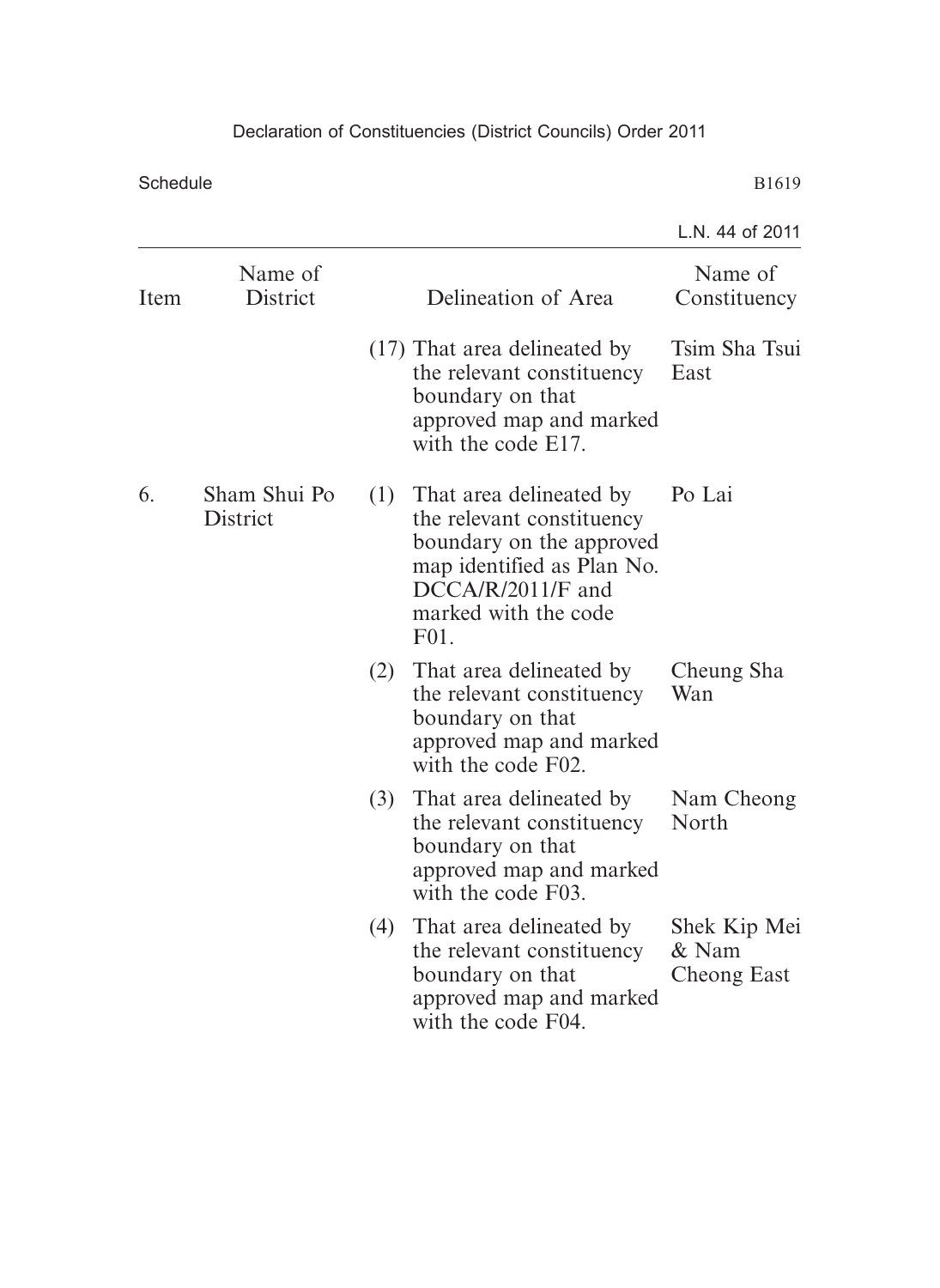|      |                     |     |                                                                                                                                  | L.N. 44 of 2011         |
|------|---------------------|-----|----------------------------------------------------------------------------------------------------------------------------------|-------------------------|
| Item | Name of<br>District |     | Delineation of Area                                                                                                              | Name of<br>Constituency |
|      |                     |     | (5) That area delineated by<br>the relevant constituency<br>boundary on that<br>approved map and marked<br>with the code F05.    | Nam Cheong<br>South     |
|      |                     | (6) | That area delineated by<br>the relevant constituency<br>boundary on that<br>approved map and marked<br>with the code F06.        | Nam Cheong<br>Central   |
|      |                     |     | (7) That area delineated by<br>the relevant constituency<br>boundary on that<br>approved map and marked<br>with the code F07.    | Nam Cheong<br>West      |
|      |                     | (8) | That area delineated by<br>the relevant constituency<br>boundary on that<br>approved map and marked<br>with the code F08.        | Fu Cheong               |
|      |                     | (9) | That area delineated by<br>the relevant constituency<br>boundary on that<br>approved map and marked<br>with the code F09.        | Lai Kok                 |
|      |                     |     | $(10)$ That area delineated by<br>the relevant constituency<br>boundary on that<br>approved map and marked<br>with the code F10. | Fortune                 |
|      |                     |     |                                                                                                                                  |                         |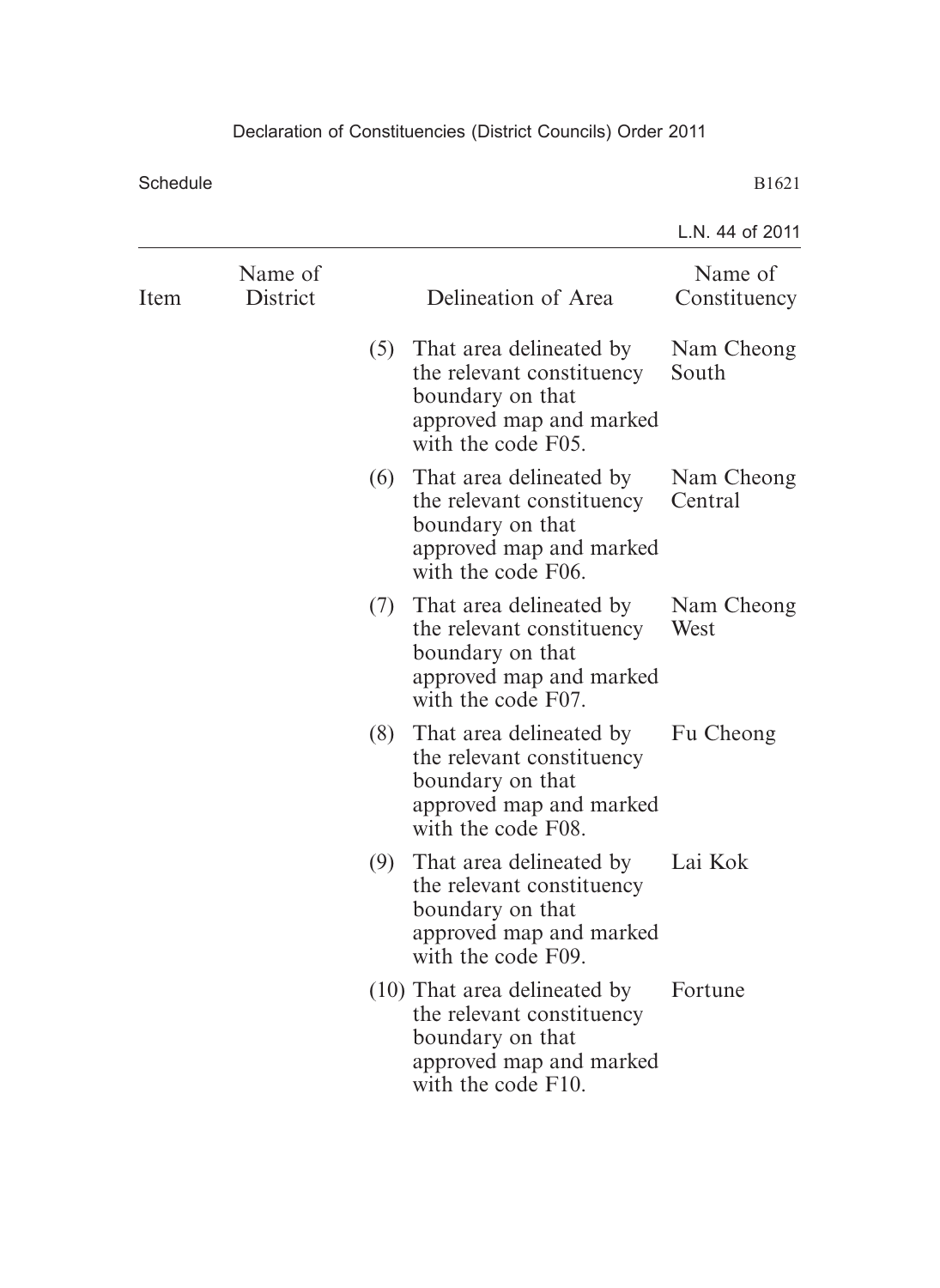|      |                     |                                                                                                                                  | L.N. 44 of 2011         |
|------|---------------------|----------------------------------------------------------------------------------------------------------------------------------|-------------------------|
| Item | Name of<br>District | Delineation of Area                                                                                                              | Name of<br>Constituency |
|      |                     | $(11)$ That area delineated by<br>the relevant constituency<br>boundary on that<br>approved map and marked<br>with the code F11. | Lai Chi Kok<br>South    |
|      |                     | (12) That area delineated by<br>the relevant constituency<br>boundary on that<br>approved map and marked<br>with the code F12.   | Mei Foo<br>South        |
|      |                     | (13) That area delineated by<br>the relevant constituency<br>boundary on that<br>approved map and marked<br>with the code F13.   | Mei Foo<br>Central      |
|      |                     | (14) That area delineated by<br>the relevant constituency<br>boundary on that<br>approved map and marked<br>with the code F14.   | Mei Foo<br>North        |
|      |                     | $(15)$ That area delineated by<br>the relevant constituency<br>boundary on that<br>approved map and marked<br>with the code F15. | Lai Chi Kok<br>North    |
|      |                     | (16) That area delineated by<br>the relevant constituency<br>boundary on that<br>approved map and marked<br>with the code F16.   | Un Chau $\&$<br>So Uk   |
|      |                     |                                                                                                                                  |                         |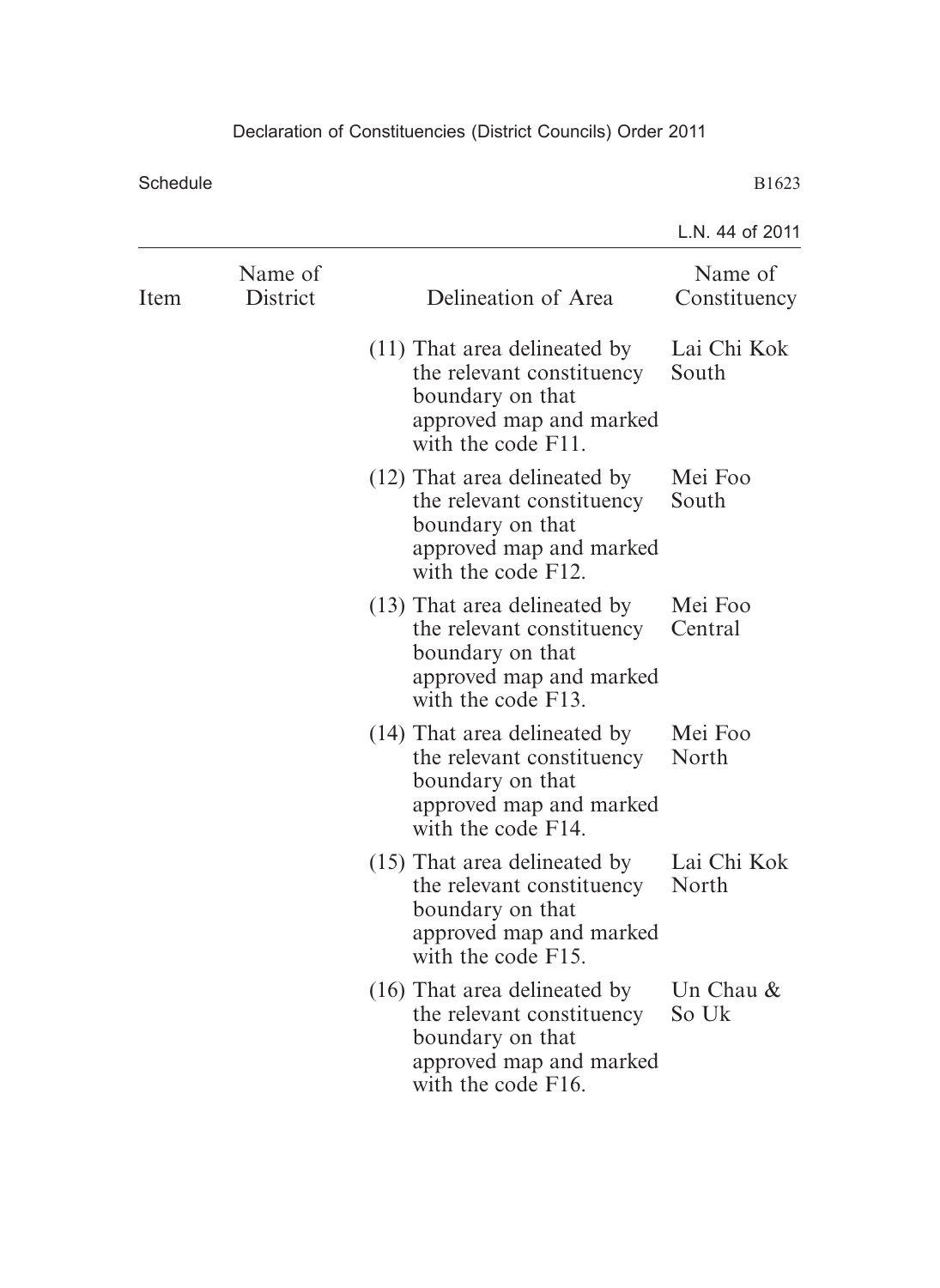|                     |                                                                                                                                | L.N. 44 of 2011                                 |
|---------------------|--------------------------------------------------------------------------------------------------------------------------------|-------------------------------------------------|
| Name of<br>District | Delineation of Area                                                                                                            | Name of<br>Constituency                         |
|                     | (17) That area delineated by<br>the relevant constituency<br>boundary on that<br>approved map and marked<br>with the code F17. | Lei Cheng<br>Uk                                 |
|                     | (18) That area delineated by<br>the relevant constituency<br>boundary on that<br>approved map and marked<br>with the code F18. | Ha Pak Tin                                      |
|                     | (19) That area delineated by<br>the relevant constituency<br>boundary on that<br>approved map and marked<br>with the code F19. | Yau Yat<br><b>T</b> suen                        |
|                     | (20) That area delineated by<br>the relevant constituency<br>boundary on that<br>approved map and marked<br>with the code F20. | Nam Shan,<br>Tai Hang<br>Tung & Tai<br>Hang Sai |
|                     | (21) That area delineated by<br>the relevant constituency<br>boundary on that<br>approved map and marked<br>with the code F21. | Lung Ping $\&$<br><b>Sheung Pak</b><br>Tin      |
|                     |                                                                                                                                |                                                 |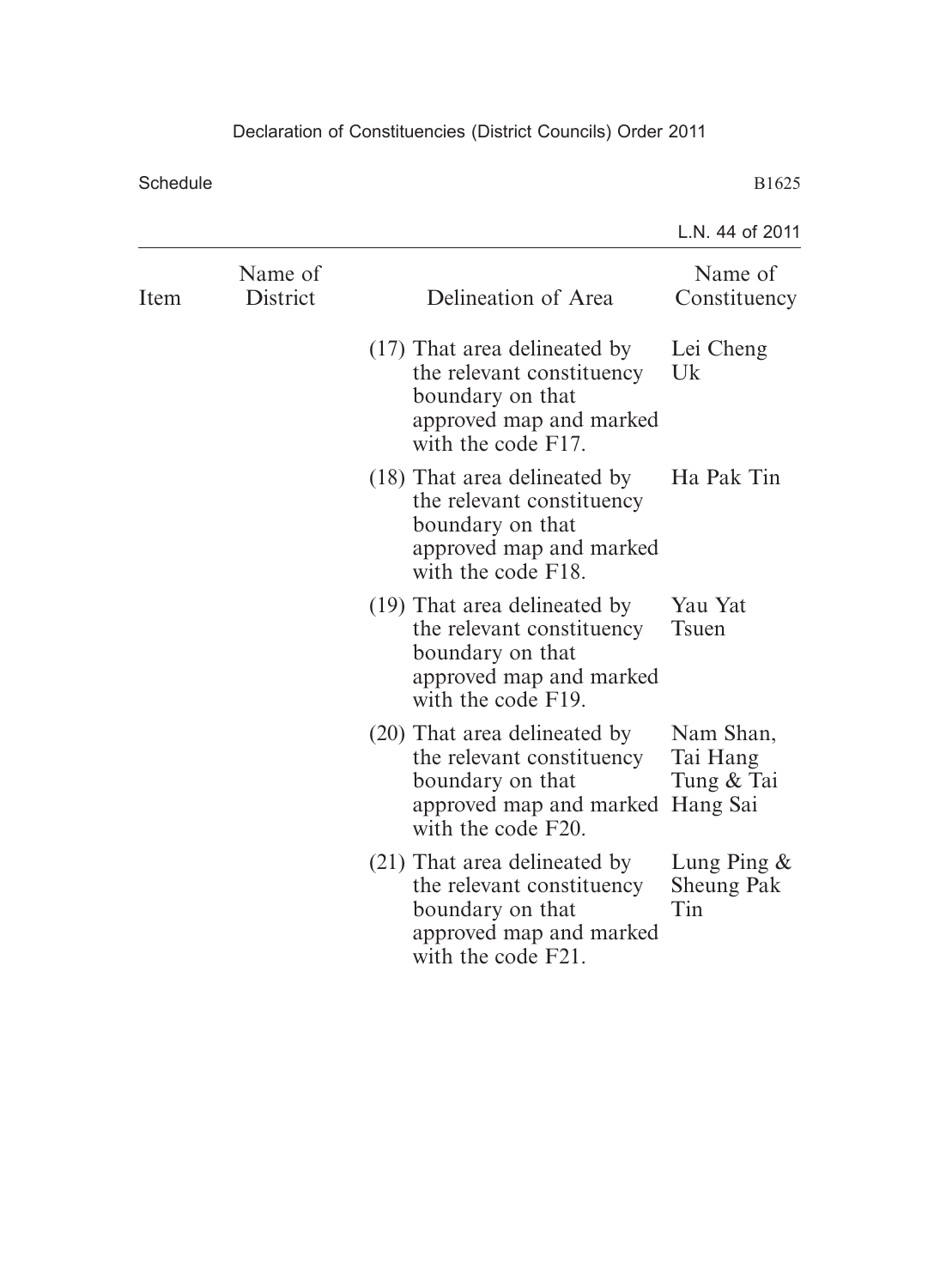|                       |                     |     |                                                                                                                                                                           | L.N. 44 of 2011         |
|-----------------------|---------------------|-----|---------------------------------------------------------------------------------------------------------------------------------------------------------------------------|-------------------------|
| Item                  | Name of<br>District |     | Delineation of Area                                                                                                                                                       | Name of<br>Constituency |
| 7.<br><b>District</b> | Kowloon City        |     | (1) That area delineated by<br>the relevant constituency<br>boundary on the approved<br>map identified as Plan No.<br>$DCCA/R/2011/G$ and<br>marked with the code<br>G01. | Ma Tau Wai              |
|                       |                     | (2) | That area delineated by<br>the relevant constituency<br>boundary on that<br>approved map and marked<br>with the code G02.                                                 | Ma Hang<br>Chung        |
|                       |                     |     | (3) That area delineated by<br>the relevant constituency<br>boundary on that<br>approved map and marked<br>with the code G03.                                             | Ma Tau Kok              |
|                       |                     | (4) | That area delineated by<br>the relevant constituency<br>boundary on that<br>approved map and marked<br>with the code G04.                                                 | Lok Man                 |
|                       |                     | (5) | That area delineated by<br>the relevant constituency<br>boundary on that<br>approved map and marked<br>with the code G05.                                                 | Sheung Lok              |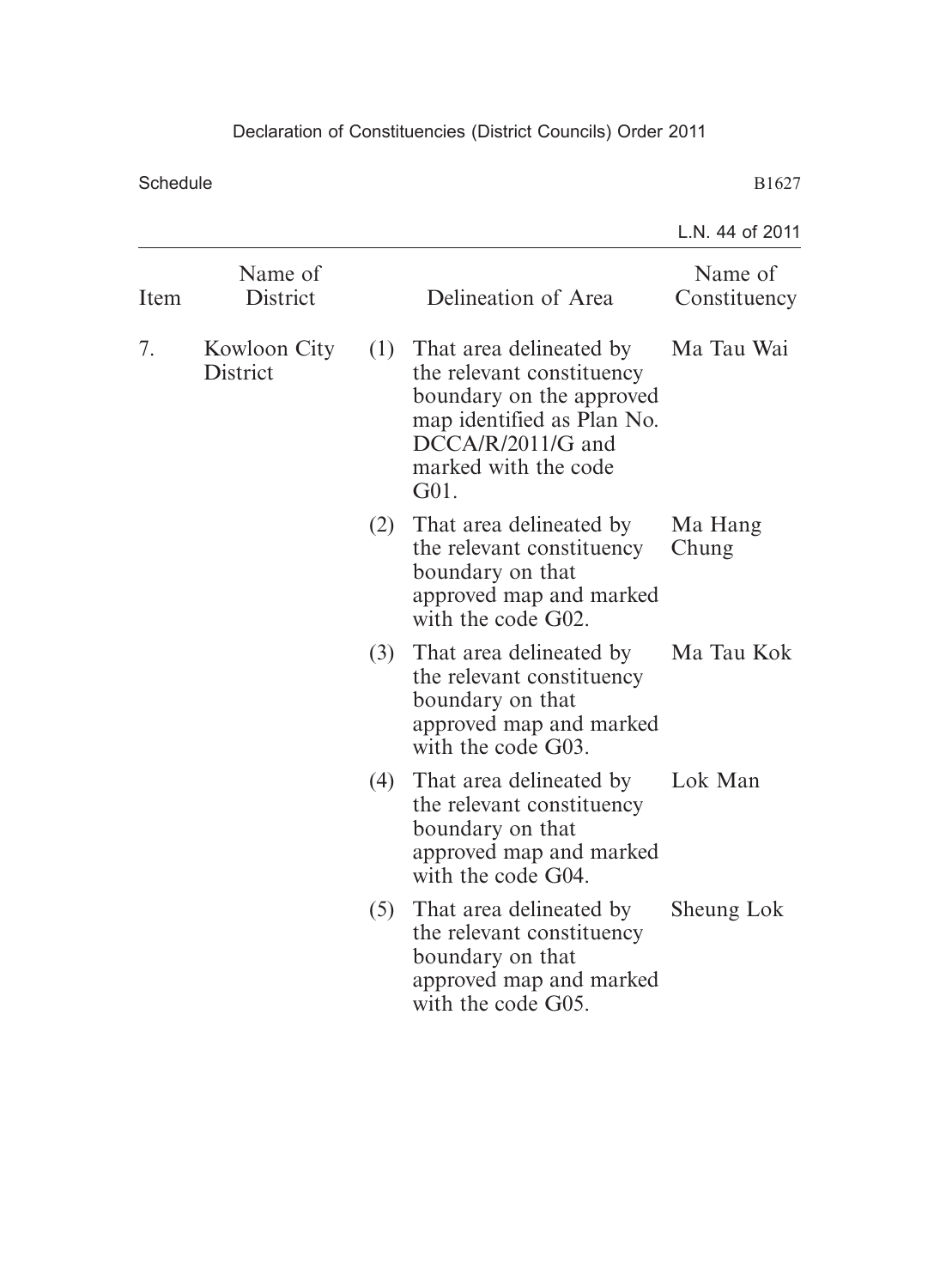|      |                     |     |                                                                                                                                  | L.N. 44 of 2011         |
|------|---------------------|-----|----------------------------------------------------------------------------------------------------------------------------------|-------------------------|
| Item | Name of<br>District |     | Delineation of Area                                                                                                              | Name of<br>Constituency |
|      |                     |     | (6) That area delineated by<br>the relevant constituency<br>boundary on that<br>approved map and marked<br>with the code G06.    | Ho Man Tin              |
|      |                     |     | (7) That area delineated by<br>the relevant constituency<br>boundary on that<br>approved map and marked<br>with the code G07.    | Kadoorie                |
|      |                     |     | (8) That area delineated by<br>the relevant constituency<br>boundary on that<br>approved map and marked<br>with the code G08.    | Prince                  |
|      |                     | (9) | That area delineated by<br>the relevant constituency<br>boundary on that<br>approved map and marked<br>with the code G09.        | Kowloon<br>Tong         |
|      |                     |     | $(10)$ That area delineated by<br>the relevant constituency<br>boundary on that<br>approved map and marked<br>with the code G10. | Lung Shing              |
|      |                     |     | $(11)$ That area delineated by<br>the relevant constituency<br>boundary on that<br>approved map and marked<br>with the code G11. | Kai Tak                 |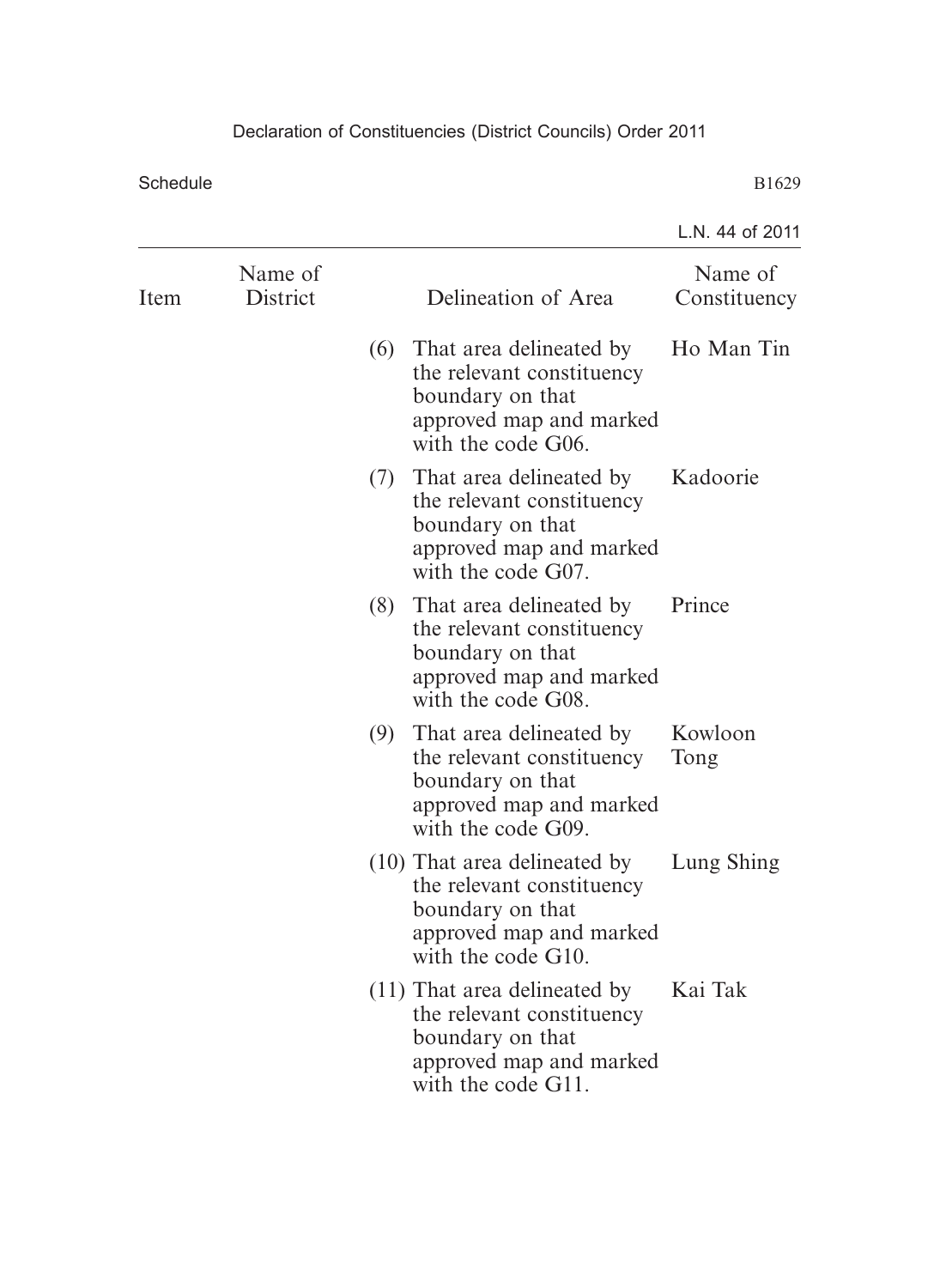|      |                     |                                                                                                                                | L.N. 44 of 2011          |
|------|---------------------|--------------------------------------------------------------------------------------------------------------------------------|--------------------------|
| Item | Name of<br>District | Delineation of Area                                                                                                            | Name of<br>Constituency  |
|      |                     | (12) That area delineated by<br>the relevant constituency<br>boundary on that<br>approved map and marked<br>with the code G12. | Hoi Sham                 |
|      |                     | (13) That area delineated by<br>the relevant constituency<br>boundary on that<br>approved map and marked<br>with the code G13. | To Kwa Wan<br>North      |
|      |                     | (14) That area delineated by<br>the relevant constituency<br>boundary on that<br>approved map and marked<br>with the code G14. | To Kwa Wan<br>South      |
|      |                     | (15) That area delineated by<br>the relevant constituency<br>boundary on that<br>approved map and marked<br>with the code G15. | Hok Yuen<br>Laguna Verde |
|      |                     | (16) That area delineated by<br>the relevant constituency<br>boundary on that<br>approved map and marked<br>with the code G16. | Whampoa<br>East          |
|      |                     | (17) That area delineated by<br>the relevant constituency<br>boundary on that<br>approved map and marked<br>with the code G17. | Whampoa<br>West          |
|      |                     |                                                                                                                                |                          |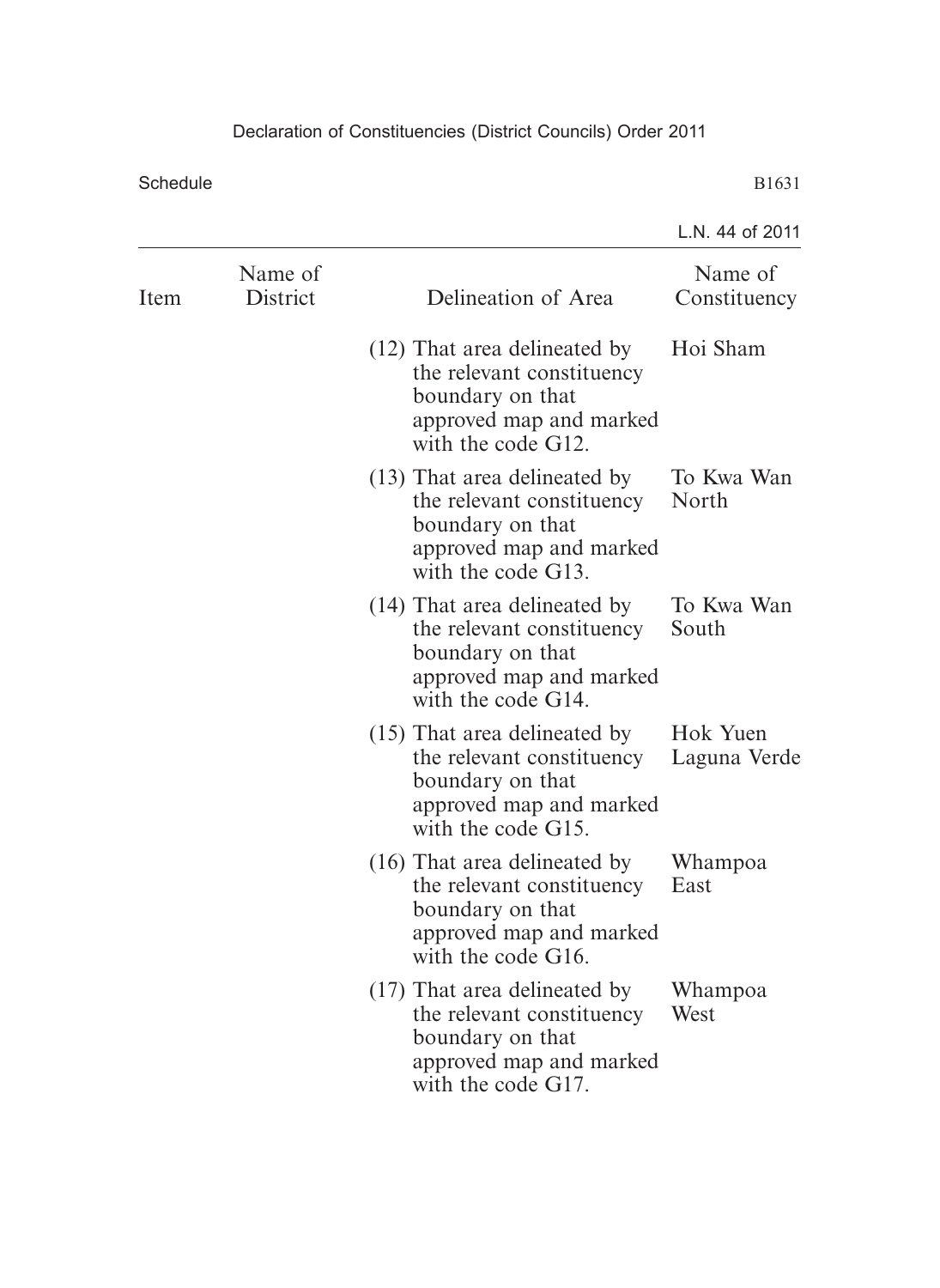|                     |                                                                                                                                | L.N. 44 of 2011         |
|---------------------|--------------------------------------------------------------------------------------------------------------------------------|-------------------------|
| Name of<br>District | Delineation of Area                                                                                                            | Name of<br>Constituency |
|                     | (18) That area delineated by<br>the relevant constituency<br>boundary on that<br>approved map and marked<br>with the code G18. | Hung Hom<br>Bay         |
|                     | (19) That area delineated by<br>the relevant constituency<br>boundary on that<br>approved map and marked<br>with the code G19. | Hung Hom                |
|                     | (20) That area delineated by<br>the relevant constituency<br>boundary on that<br>approved map and marked<br>with the code G20. | Ka Wai                  |
|                     | (21) That area delineated by<br>the relevant constituency<br>boundary on that<br>approved map and marked<br>with the code G21. | Oi Man                  |
|                     | (22) That area delineated by<br>the relevant constituency<br>boundary on that<br>approved map and marked<br>with the code G22. | Oi Chun                 |
|                     |                                                                                                                                |                         |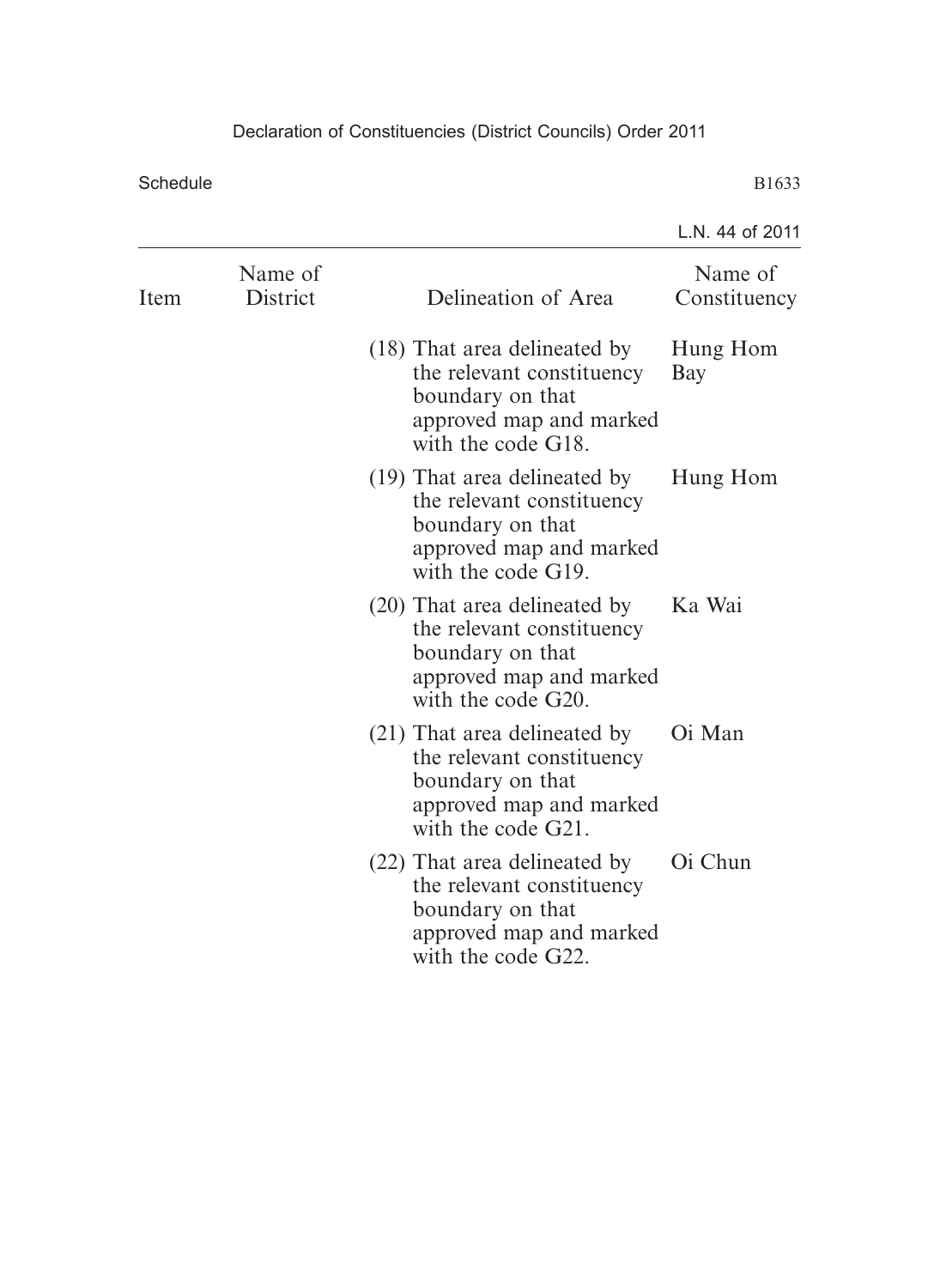|                                |                     |     |                                                                                                                                                                                      | L.N. 44 of 2011         |
|--------------------------------|---------------------|-----|--------------------------------------------------------------------------------------------------------------------------------------------------------------------------------------|-------------------------|
| Item                           | Name of<br>District |     | Delineation of Area                                                                                                                                                                  | Name of<br>Constituency |
| 8.<br>Wong Tai Sin<br>District |                     |     | (1) That area delineated by<br>the relevant constituency<br>boundary on the approved<br>map identified as Plan No.<br>DCCA/R/2011/H and<br>marked with the code<br>H <sub>01</sub> . | Lung Tsui               |
|                                |                     | (2) | That area delineated by<br>the relevant constituency<br>boundary on that<br>approved map and marked<br>with the code H02.                                                            | Lung Ha                 |
|                                |                     |     | (3) That area delineated by<br>the relevant constituency<br>boundary on that<br>approved map and marked<br>with the code H03.                                                        | Lung Sheung             |
|                                |                     | (4) | That area delineated by<br>the relevant constituency<br>boundary on that<br>approved map and marked<br>with the code H04.                                                            | Fung Wong               |
|                                |                     | (5) | That area delineated by<br>the relevant constituency<br>boundary on that<br>approved map and marked<br>with the code H05.                                                            | Fung Tak                |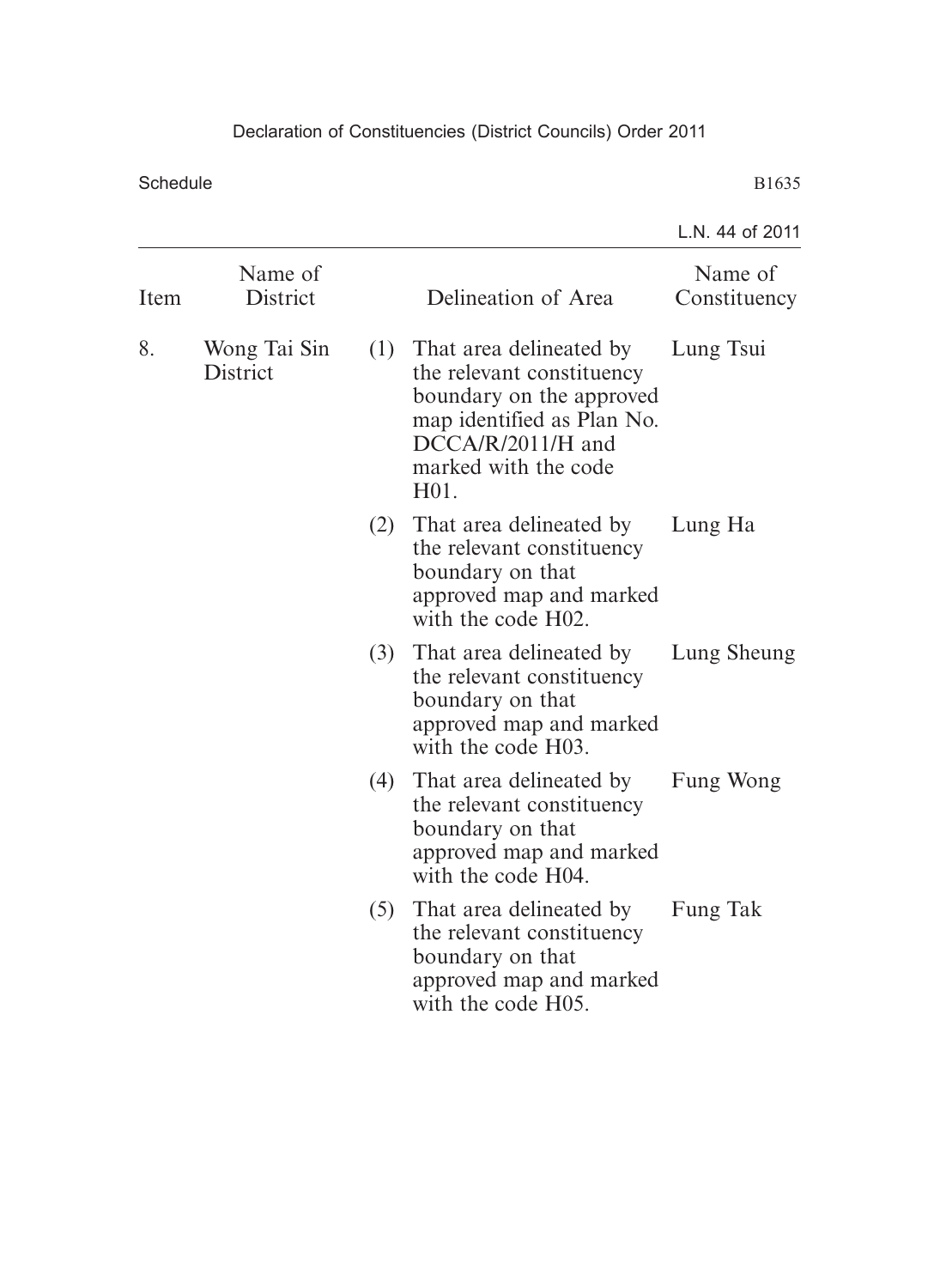|      |                     |     |                                                                                                                                  | L.N. 44 of 2011         |
|------|---------------------|-----|----------------------------------------------------------------------------------------------------------------------------------|-------------------------|
| Item | Name of<br>District |     | Delineation of Area                                                                                                              | Name of<br>Constituency |
|      |                     |     | (6) That area delineated by<br>the relevant constituency<br>boundary on that<br>approved map and marked<br>with the code H06.    | Lung Sing               |
|      |                     |     | (7) That area delineated by<br>the relevant constituency<br>boundary on that<br>approved map and marked<br>with the code H07.    | San Po Kong             |
|      |                     | (8) | That area delineated by<br>the relevant constituency<br>boundary on that<br>approved map and marked<br>with the code H08.        | Tung Tau                |
|      |                     |     | (9) That area delineated by<br>the relevant constituency<br>boundary on that<br>approved map and marked<br>with the code H09.    | Tung Mei                |
|      |                     |     | $(10)$ That area delineated by<br>the relevant constituency<br>boundary on that<br>approved map and marked<br>with the code H10. | Lok Fu                  |
|      |                     |     | $(11)$ That area delineated by<br>the relevant constituency<br>boundary on that<br>approved map and marked<br>with the code H11. | Wang Tau<br>Hom         |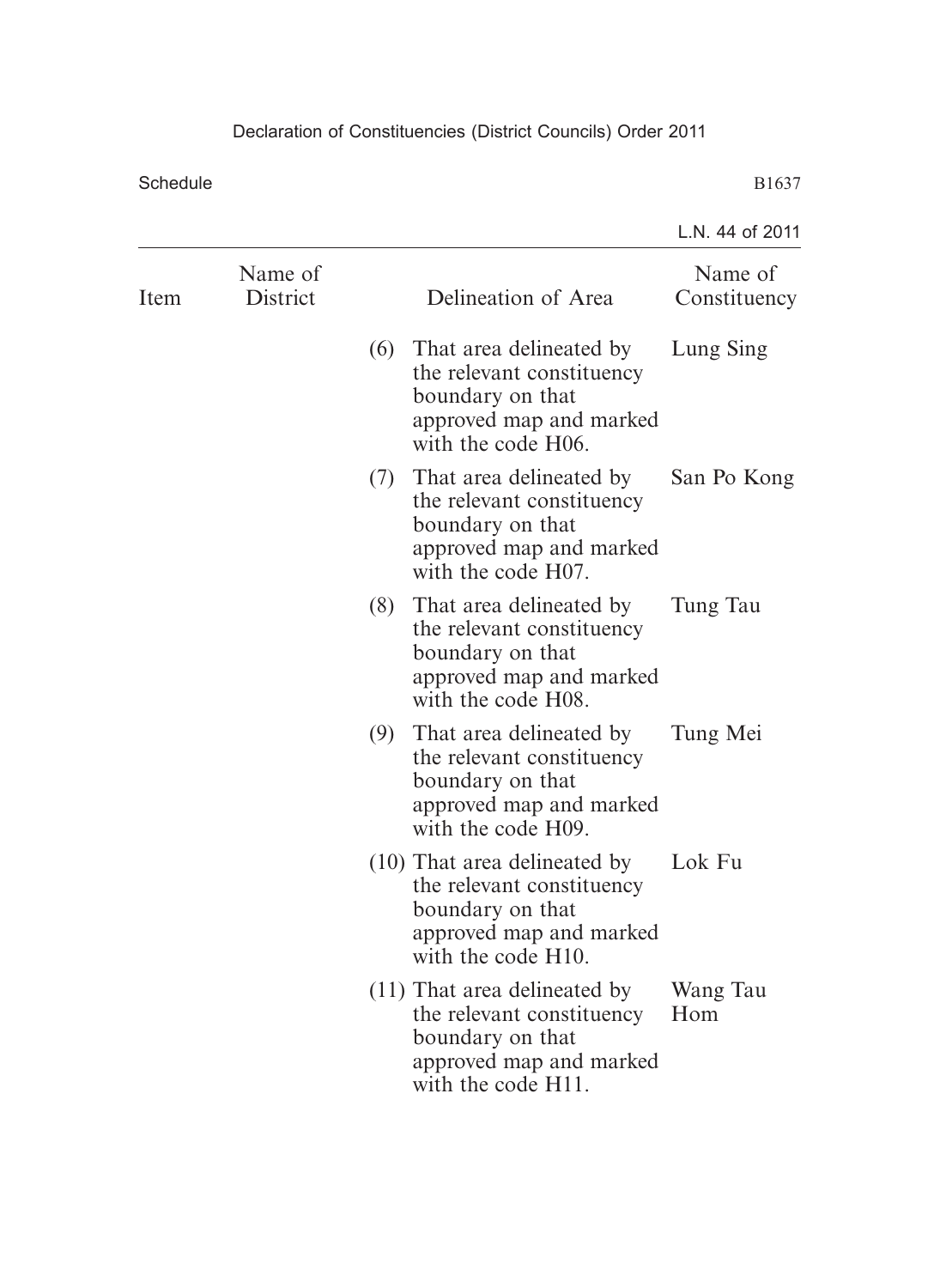|      |                     |                                                                                                                                  | L.N. 44 of 2011           |
|------|---------------------|----------------------------------------------------------------------------------------------------------------------------------|---------------------------|
| Item | Name of<br>District | Delineation of Area                                                                                                              | Name of<br>Constituency   |
|      |                     | (12) That area delineated by<br>the relevant constituency<br>boundary on that<br>approved map and marked<br>with the code H12.   | Tin Keung                 |
|      |                     | (13) That area delineated by<br>the relevant constituency<br>boundary on that<br>approved map and marked<br>with the code H13.   | Tsui Chuk &<br>Pang Ching |
|      |                     | (14) That area delineated by<br>the relevant constituency<br>boundary on that<br>approved map and marked<br>with the code H14.   | Chuk Yuen<br>South        |
|      |                     | $(15)$ That area delineated by<br>the relevant constituency<br>boundary on that<br>approved map and marked<br>with the code H15. | Chuk Yuen<br>North        |
|      |                     | $(16)$ That area delineated by<br>the relevant constituency<br>boundary on that<br>approved map and marked<br>with the code H16. | <b>Tsz Wan West</b>       |
|      |                     | (17) That area delineated by<br>the relevant constituency<br>boundary on that<br>approved map and marked<br>with the code H17.   | Ching Oi                  |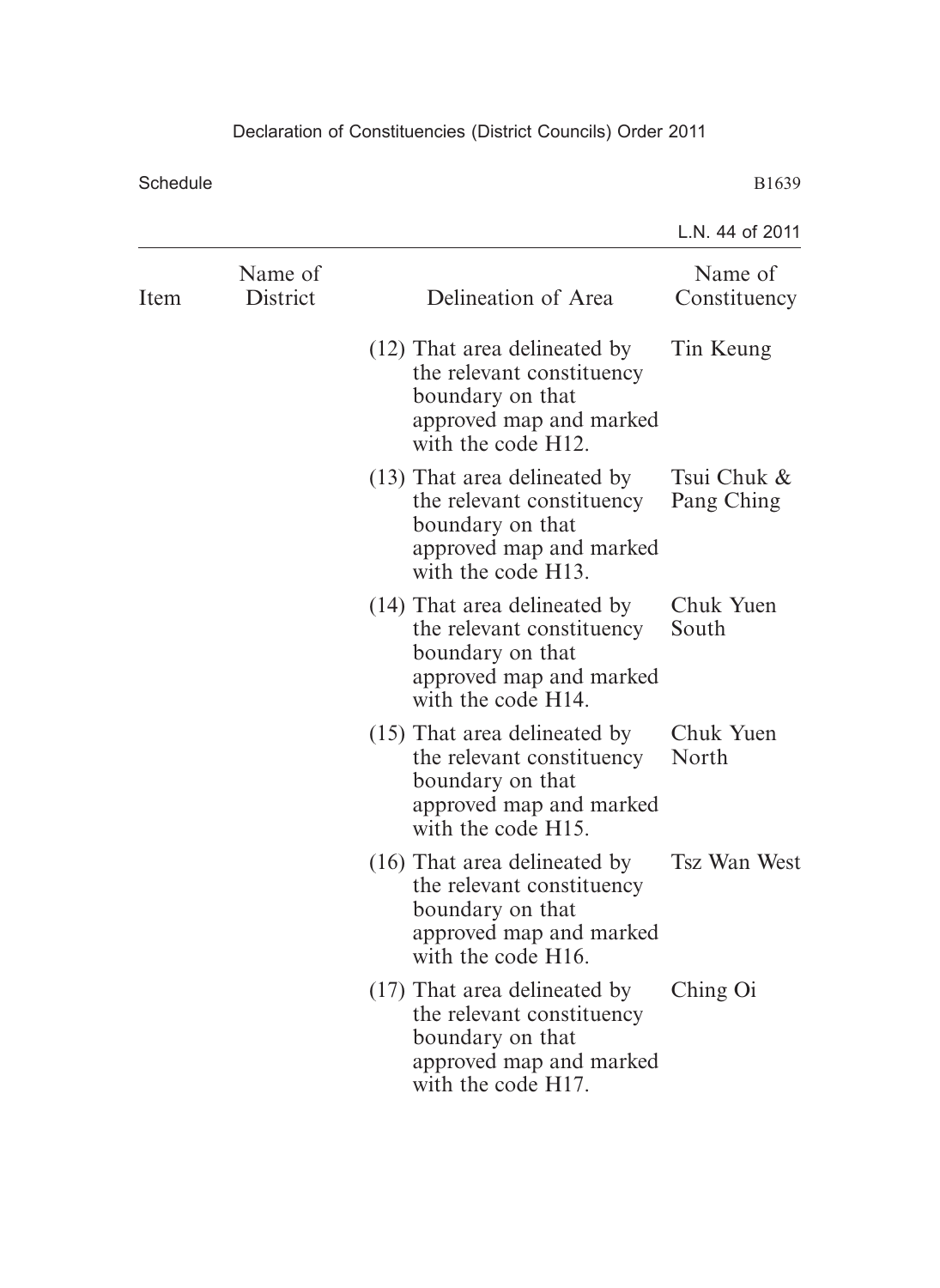|      |                                                                                                                                |                                                                                                                                | L.N. 44 of 2011         |
|------|--------------------------------------------------------------------------------------------------------------------------------|--------------------------------------------------------------------------------------------------------------------------------|-------------------------|
| Item | Name of<br>District                                                                                                            | Delineation of Area                                                                                                            | Name of<br>Constituency |
|      |                                                                                                                                | (18) That area delineated by<br>the relevant constituency<br>boundary on that<br>approved map and marked<br>with the code H18. | Ching On                |
|      |                                                                                                                                | (19) That area delineated by<br>the relevant constituency<br>boundary on that<br>approved map and marked<br>with the code H19. | <b>Tsz Wan East</b>     |
|      |                                                                                                                                | (20) That area delineated by<br>the relevant constituency<br>boundary on that<br>approved map and marked<br>with the code H20. | King Fu                 |
|      | (21) That area delineated by<br>the relevant constituency<br>boundary on that<br>approved map and marked<br>with the code H21. | Choi Wan<br>East                                                                                                               |                         |
|      |                                                                                                                                | (22) That area delineated by<br>the relevant constituency<br>boundary on that<br>approved map and marked<br>with the code H22. | Choi Wan<br>South       |
|      |                                                                                                                                | (23) That area delineated by<br>the relevant constituency<br>boundary on that<br>approved map and marked<br>with the code H23. | Choi Wan<br>West        |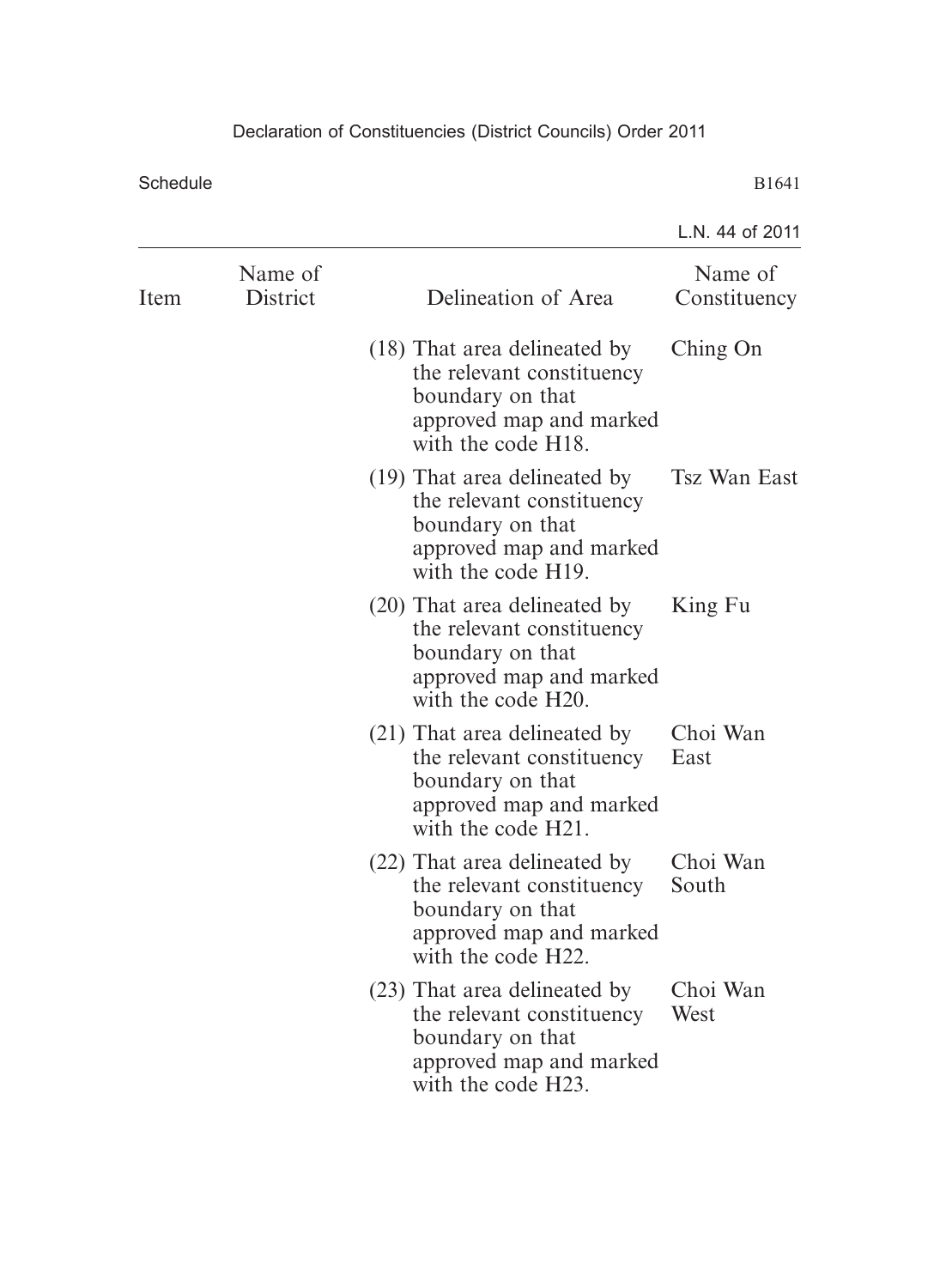|      |                              |     |                                                                                                                                                                        | L.N. 44 of 2011         |
|------|------------------------------|-----|------------------------------------------------------------------------------------------------------------------------------------------------------------------------|-------------------------|
| Item | Name of<br>District          |     | Delineation of Area                                                                                                                                                    | Name of<br>Constituency |
|      |                              |     | (24) That area delineated by<br>the relevant constituency<br>boundary on that<br>approved map and marked<br>with the code H24.                                         | Chi Choi                |
|      |                              |     | (25) That area delineated by<br>the relevant constituency<br>boundary on that<br>approved map and marked<br>with the code H25.                                         | Choi Hung               |
| 9.   | Kwun Tong<br><b>District</b> |     | (1) That area delineated by<br>the relevant constituency<br>boundary on the approved<br>map identified as Plan No.<br>$DCCA/R/2011/J$ and<br>marked with the code J01. | Kwun Tong<br>Central    |
|      |                              |     | (2) That area delineated by<br>the relevant constituency<br>boundary on that<br>approved map and marked<br>with the code J02.                                          | Kowloon Bay             |
|      |                              | (3) | That area delineated by<br>the relevant constituency<br>boundary on that<br>approved map and marked<br>with the code J03.                                              | Kai Yip                 |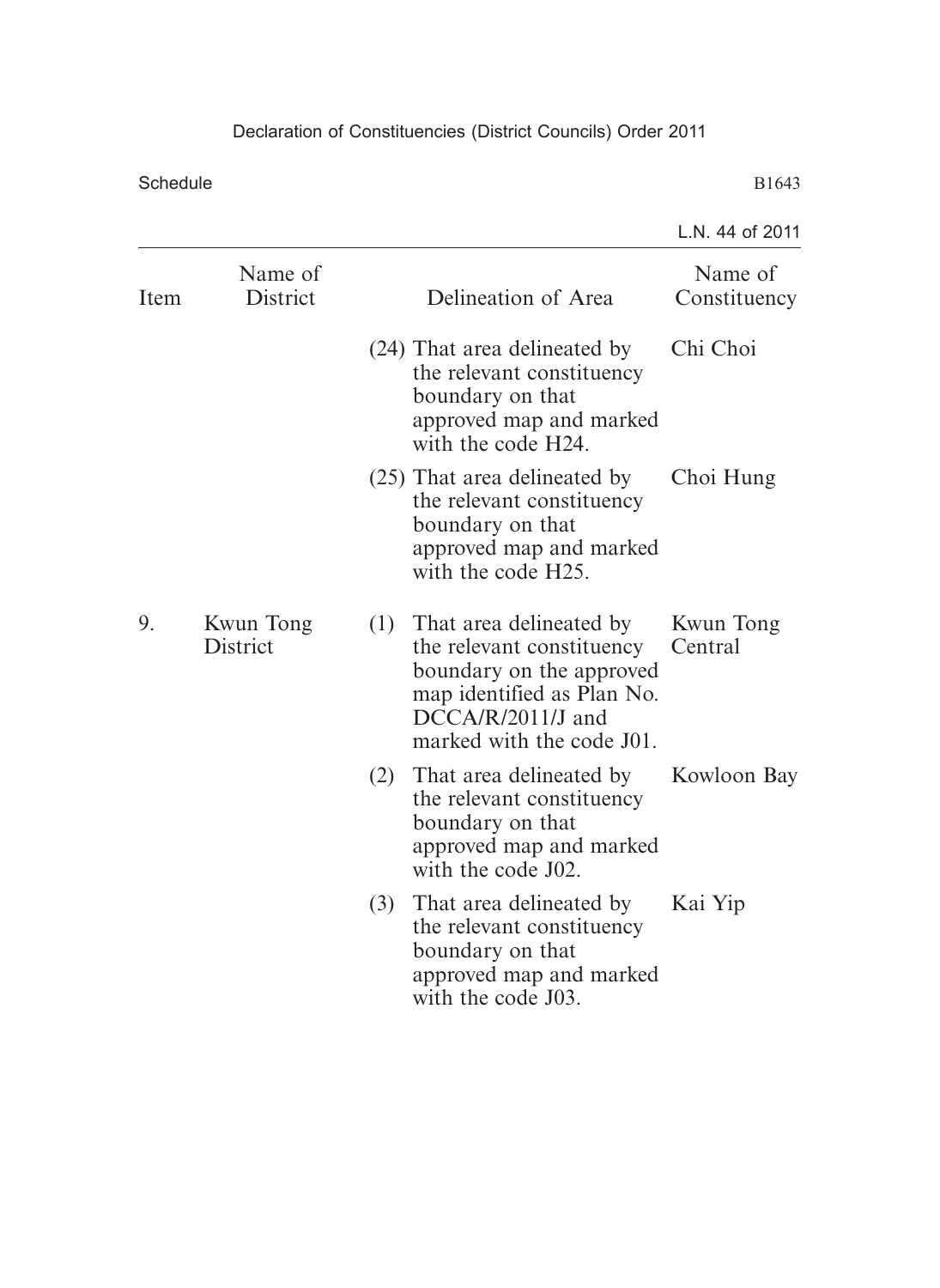|                     |     |                                                                                                                           | L.N. 44 of 2011                                                                                                          |
|---------------------|-----|---------------------------------------------------------------------------------------------------------------------------|--------------------------------------------------------------------------------------------------------------------------|
| Name of<br>District |     | Delineation of Area                                                                                                       | Name of<br>Constituency                                                                                                  |
|                     |     | the relevant constituency<br>boundary on that<br>approved map and marked<br>with the code J04.                            | Lai Ching                                                                                                                |
|                     |     | the relevant constituency<br>boundary on that<br>approved map and marked<br>with the code J05.                            | Ping Shek                                                                                                                |
|                     |     | the relevant constituency<br>boundary on that<br>approved map and marked<br>with the code J06.                            | Sheung Choi                                                                                                              |
|                     |     | the relevant constituency<br>boundary on that<br>approved map and marked<br>with the code J07.                            | Jordan Valley                                                                                                            |
|                     | (8) | That area delineated by<br>the relevant constituency<br>boundary on that<br>approved map and marked<br>with the code J08. | Shun Tin                                                                                                                 |
|                     | (9) | That area delineated by<br>the relevant constituency<br>boundary on that<br>approved map and marked<br>with the code J09. | Sheung Shun                                                                                                              |
|                     |     |                                                                                                                           | (4) That area delineated by<br>(5) That area delineated by<br>(6) That area delineated by<br>(7) That area delineated by |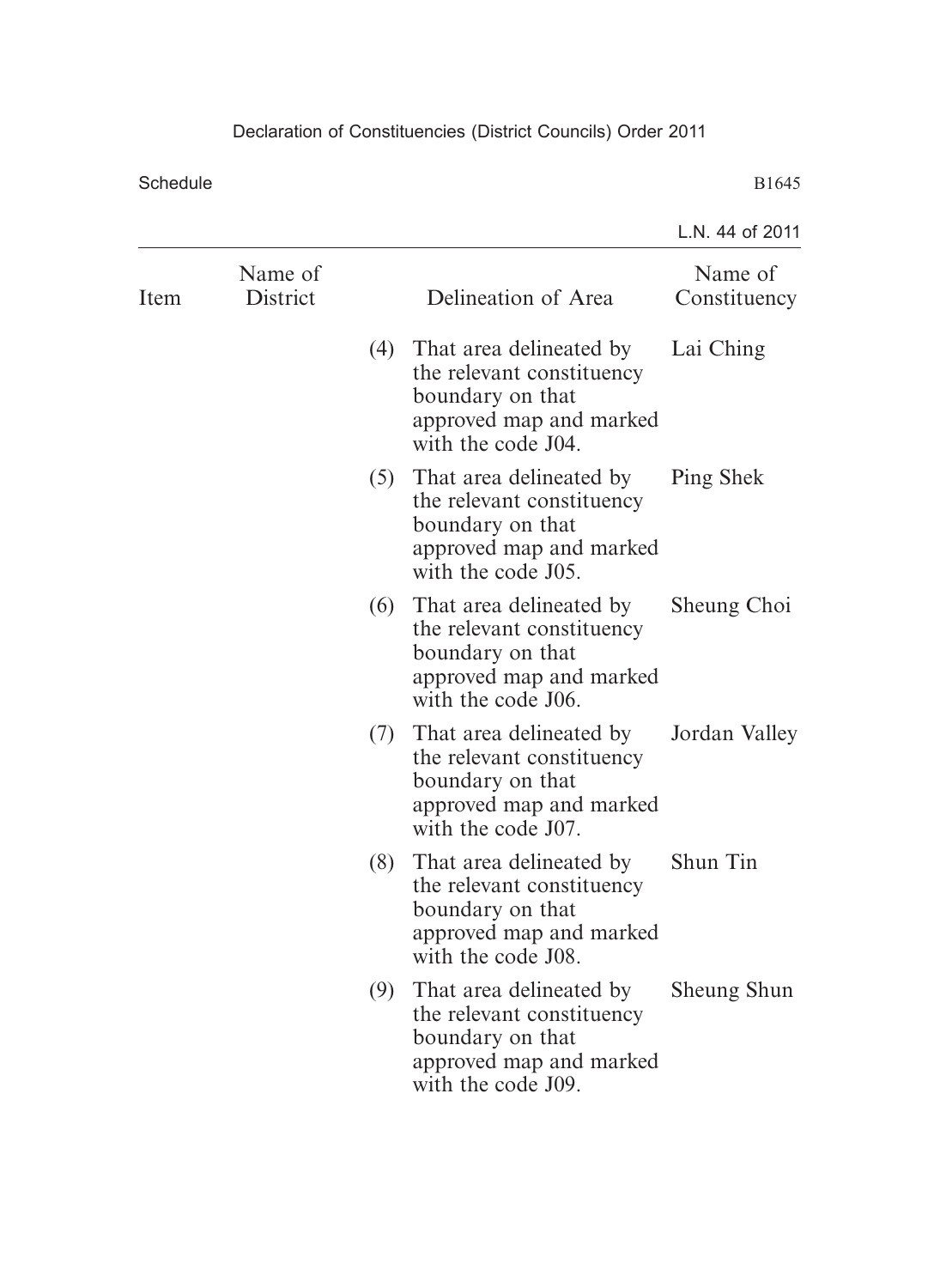|      |                     |                                                                                                                                  | L.N. 44 of 2011         |
|------|---------------------|----------------------------------------------------------------------------------------------------------------------------------|-------------------------|
| Item | Name of<br>District | Delineation of Area                                                                                                              | Name of<br>Constituency |
|      |                     | $(10)$ That area delineated by<br>the relevant constituency<br>boundary on that<br>approved map and marked<br>with the code J10. | On Lee                  |
|      |                     | $(11)$ That area delineated by<br>the relevant constituency<br>boundary on that<br>approved map and marked<br>with the code J11. | Po Tat                  |
|      |                     | (12) That area delineated by<br>the relevant constituency<br>boundary on that<br>approved map and marked<br>with the code J12.   | Sau Mau<br>Ping North   |
|      |                     | (13) That area delineated by<br>the relevant constituency<br>boundary on that<br>approved map and marked<br>with the code J13.   | Hiu Lai                 |
|      |                     | (14) That area delineated by<br>the relevant constituency<br>boundary on that<br>approved map and marked<br>with the code J14.   | Sau Mau<br>Ping South   |
|      |                     | $(15)$ That area delineated by<br>the relevant constituency<br>boundary on that<br>approved map and marked<br>with the code J15. | Hing Tin                |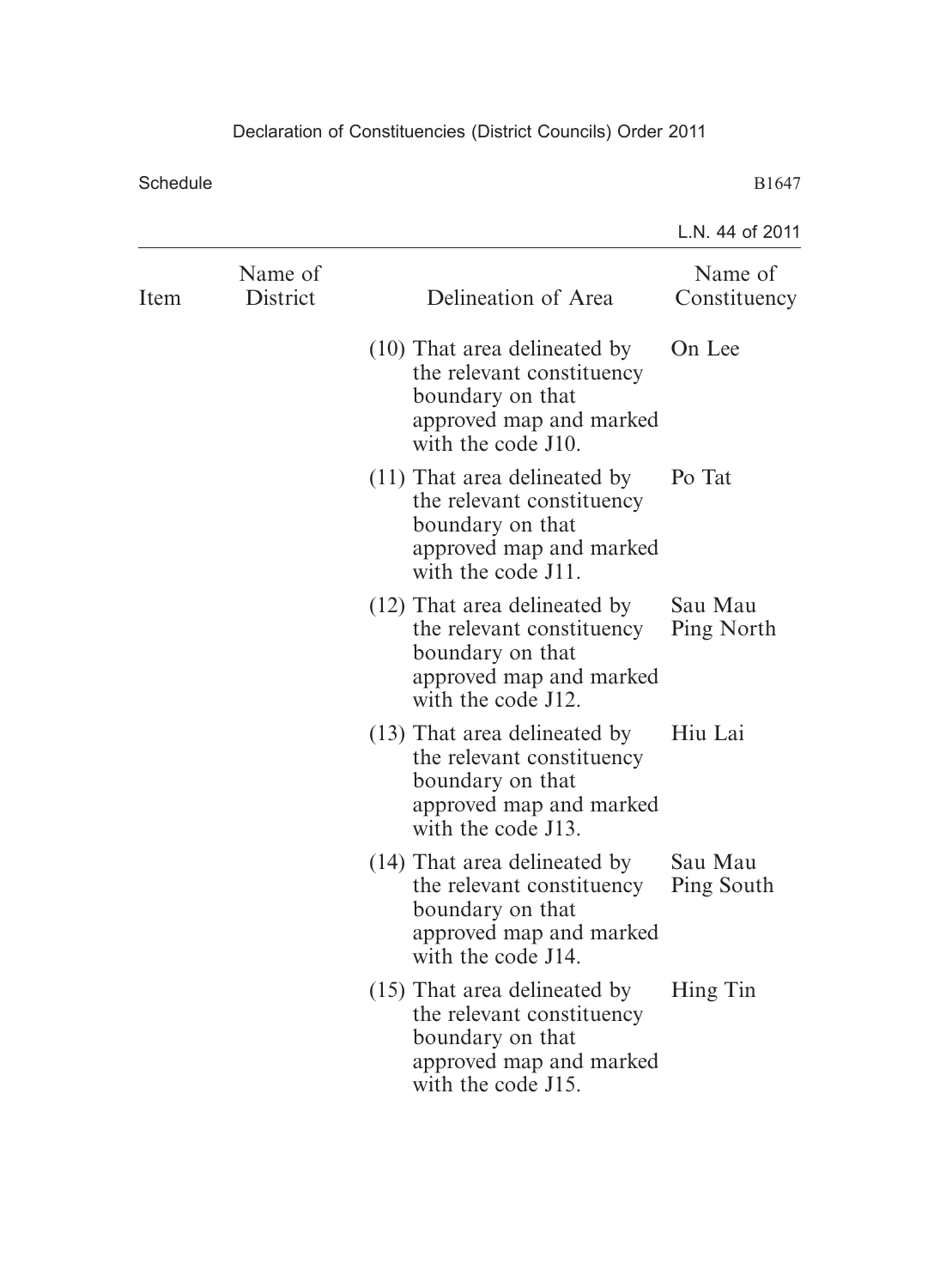|      |                     |                                                                                                                                  | L.N. 44 of 2011         |
|------|---------------------|----------------------------------------------------------------------------------------------------------------------------------|-------------------------|
| Item | Name of<br>District | Delineation of Area                                                                                                              | Name of<br>Constituency |
|      |                     | $(16)$ That area delineated by<br>the relevant constituency<br>boundary on that<br>approved map and marked<br>with the code J16. | Lam Tin                 |
|      |                     | $(17)$ That area delineated by<br>the relevant constituency<br>boundary on that<br>approved map and marked<br>with the code J17. | <b>Kwong Tak</b>        |
|      |                     | (18) That area delineated by<br>the relevant constituency<br>boundary on that<br>approved map and marked<br>with the code J18.   | Ping Tin                |
|      |                     | (19) That area delineated by<br>the relevant constituency<br>boundary on that<br>approved map and marked<br>with the code J19.   | Pak Nga                 |
|      |                     | (20) That area delineated by<br>the relevant constituency<br>boundary on that<br>approved map and marked<br>with the code J20.   | Yau Tong<br>East        |
|      |                     | (21) That area delineated by<br>the relevant constituency<br>boundary on that<br>approved map and marked<br>with the code J21.   | Yau Lai                 |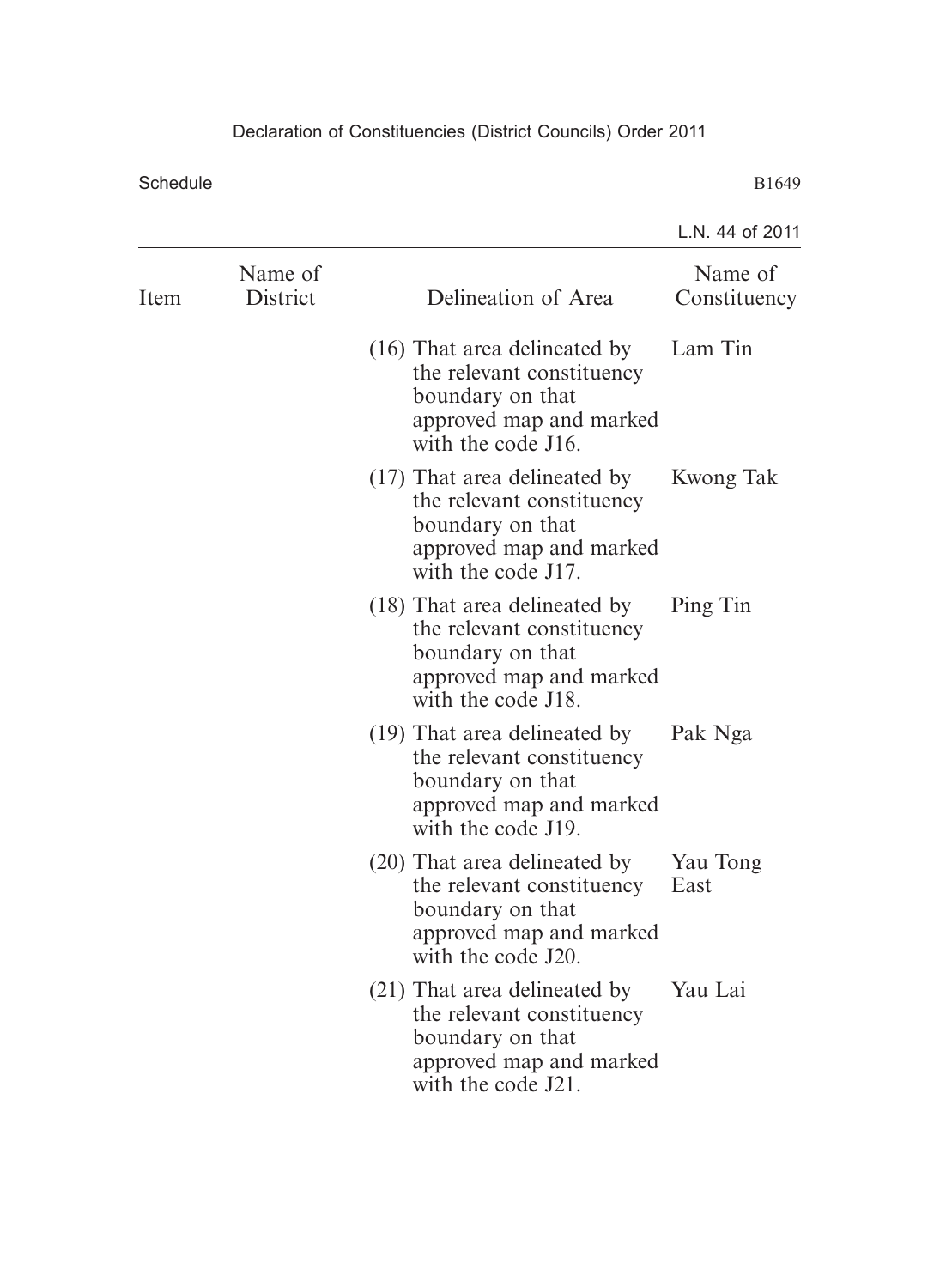|      |                     |                                                                                                                                | L.N. 44 of 2011         |
|------|---------------------|--------------------------------------------------------------------------------------------------------------------------------|-------------------------|
| Item | Name of<br>District | Delineation of Area                                                                                                            | Name of<br>Constituency |
|      |                     | (22) That area delineated by<br>the relevant constituency<br>boundary on that<br>approved map and marked<br>with the code J22. | Chui Cheung             |
|      |                     | (23) That area delineated by<br>the relevant constituency<br>boundary on that<br>approved map and marked<br>with the code J23. | Yau Tong<br>West        |
|      |                     | (24) That area delineated by<br>the relevant constituency<br>boundary on that<br>approved map and marked<br>with the code J24. | Laguna City             |
|      |                     | (25) That area delineated by<br>the relevant constituency<br>boundary on that<br>approved map and marked<br>with the code J25. | King Tin                |
|      |                     | (26) That area delineated by<br>the relevant constituency<br>boundary on that<br>approved map and marked<br>with the code J26. | Tsui Ping               |
|      |                     | (27) That area delineated by<br>the relevant constituency<br>boundary on that<br>approved map and marked<br>with the code J27. | Po Lok                  |
|      |                     |                                                                                                                                |                         |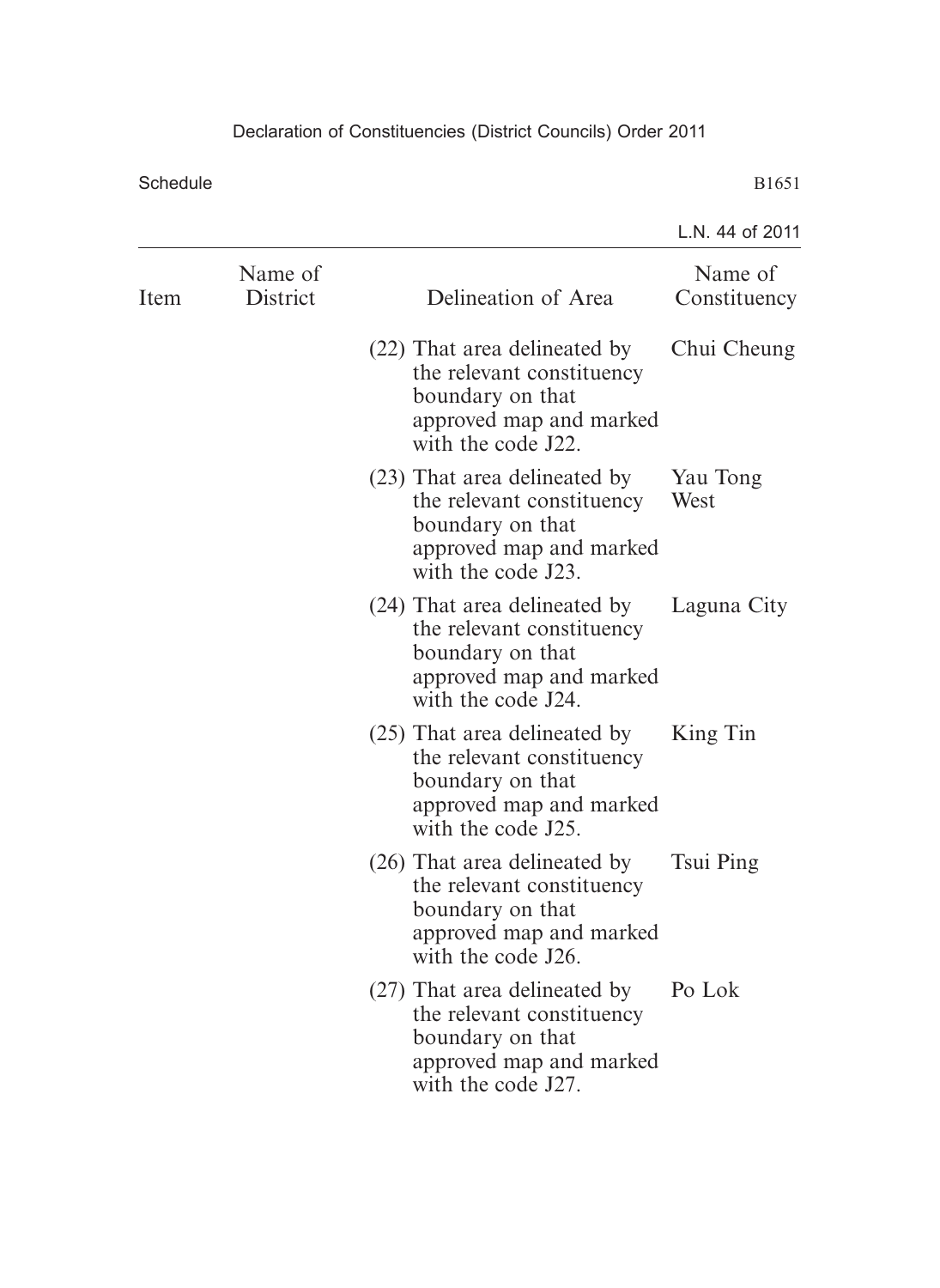|      |                     |                                                                                                                                | L.N. 44 of 2011         |
|------|---------------------|--------------------------------------------------------------------------------------------------------------------------------|-------------------------|
| Item | Name of<br>District | Delineation of Area                                                                                                            | Name of<br>Constituency |
|      |                     | (28) That area delineated by<br>the relevant constituency<br>boundary on that<br>approved map and marked<br>with the code J28. | Yuet Wah                |
|      |                     | (29) That area delineated by<br>the relevant constituency<br>boundary on that<br>approved map and marked<br>with the code J29. | Hip Hong                |
|      |                     | (30) That area delineated by<br>the relevant constituency<br>boundary on that<br>approved map and marked<br>with the code J30. | Hong Lok                |
|      |                     | (31) That area delineated by<br>the relevant constituency<br>boundary on that<br>approved map and marked<br>with the code J31. | Ting On                 |
|      |                     | (32) That area delineated by<br>the relevant constituency<br>boundary on that<br>approved map and marked<br>with the code J32. | Ngau Tau<br>Kok         |
|      |                     | (33) That area delineated by<br>the relevant constituency<br>boundary on that<br>approved map and marked<br>with the code J33. | To Tai                  |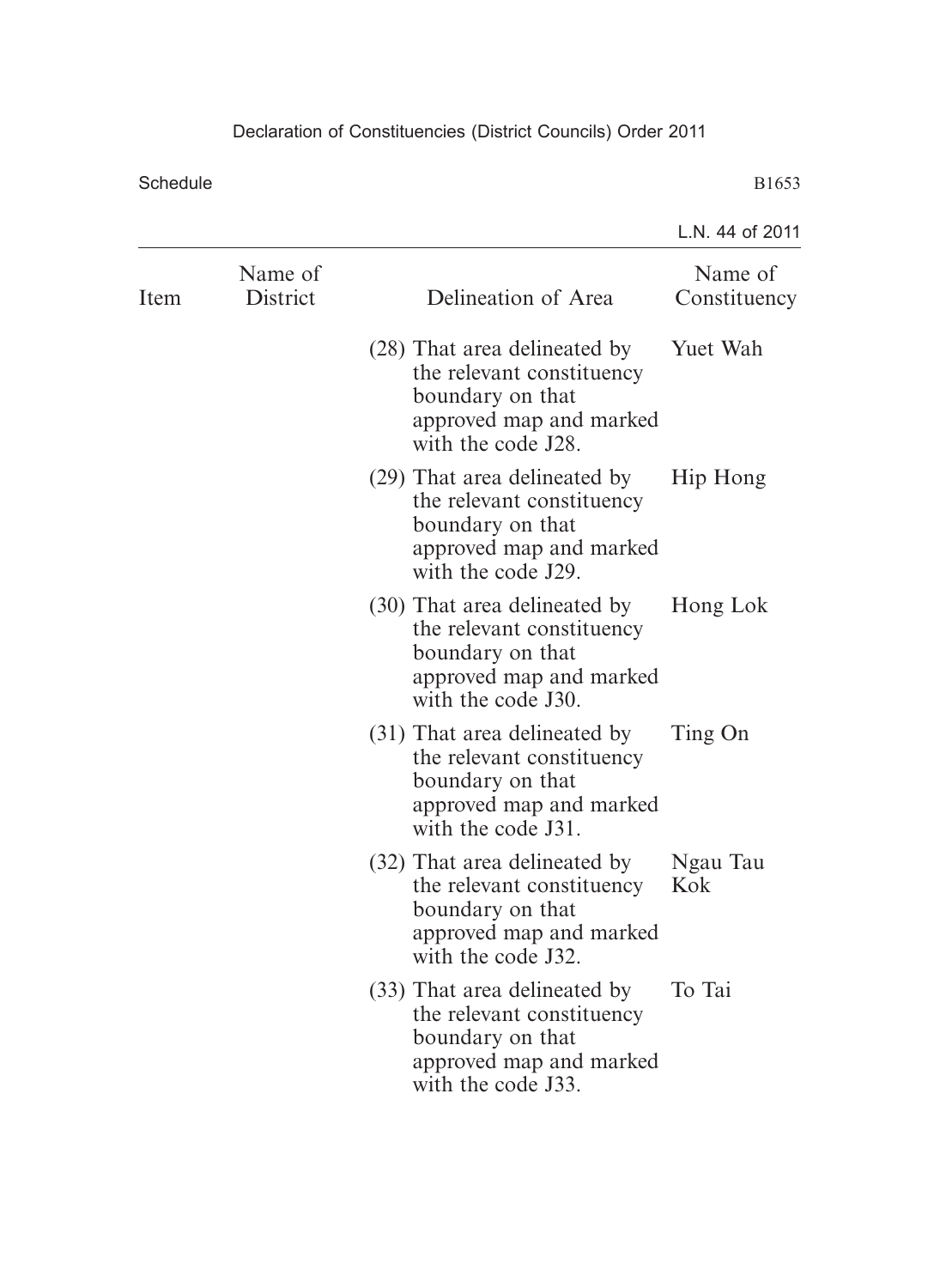|      |                              |     |                                                                                                                                                                           | L.N. 44 of 2011         |
|------|------------------------------|-----|---------------------------------------------------------------------------------------------------------------------------------------------------------------------------|-------------------------|
| Item | Name of<br>District          |     | Delineation of Area                                                                                                                                                       | Name of<br>Constituency |
|      |                              |     | (34) That area delineated by<br>the relevant constituency<br>boundary on that<br>approved map and marked<br>with the code J34.                                            | Lok Wah<br>North        |
|      |                              |     | (35) That area delineated by<br>the relevant constituency<br>boundary on that<br>approved map and marked<br>with the code J35.                                            | Lok Wah<br>South        |
| 10.  | Tsuen Wan<br><b>District</b> |     | (1) That area delineated by<br>the relevant constituency<br>boundary on the approved<br>map identified as Plan No.<br>$DCCA/R/2011/K$ and<br>marked with the code<br>K01. | Tak Wah                 |
|      |                              | (2) | That area delineated by<br>the relevant constituency<br>boundary on that<br>approved map and marked<br>with the code K02.                                                 | Yeung Uk<br>Road        |
|      |                              | (3) | That area delineated by<br>the relevant constituency<br>boundary on that<br>approved map and marked<br>with the code K03.                                                 | Hoi Bun                 |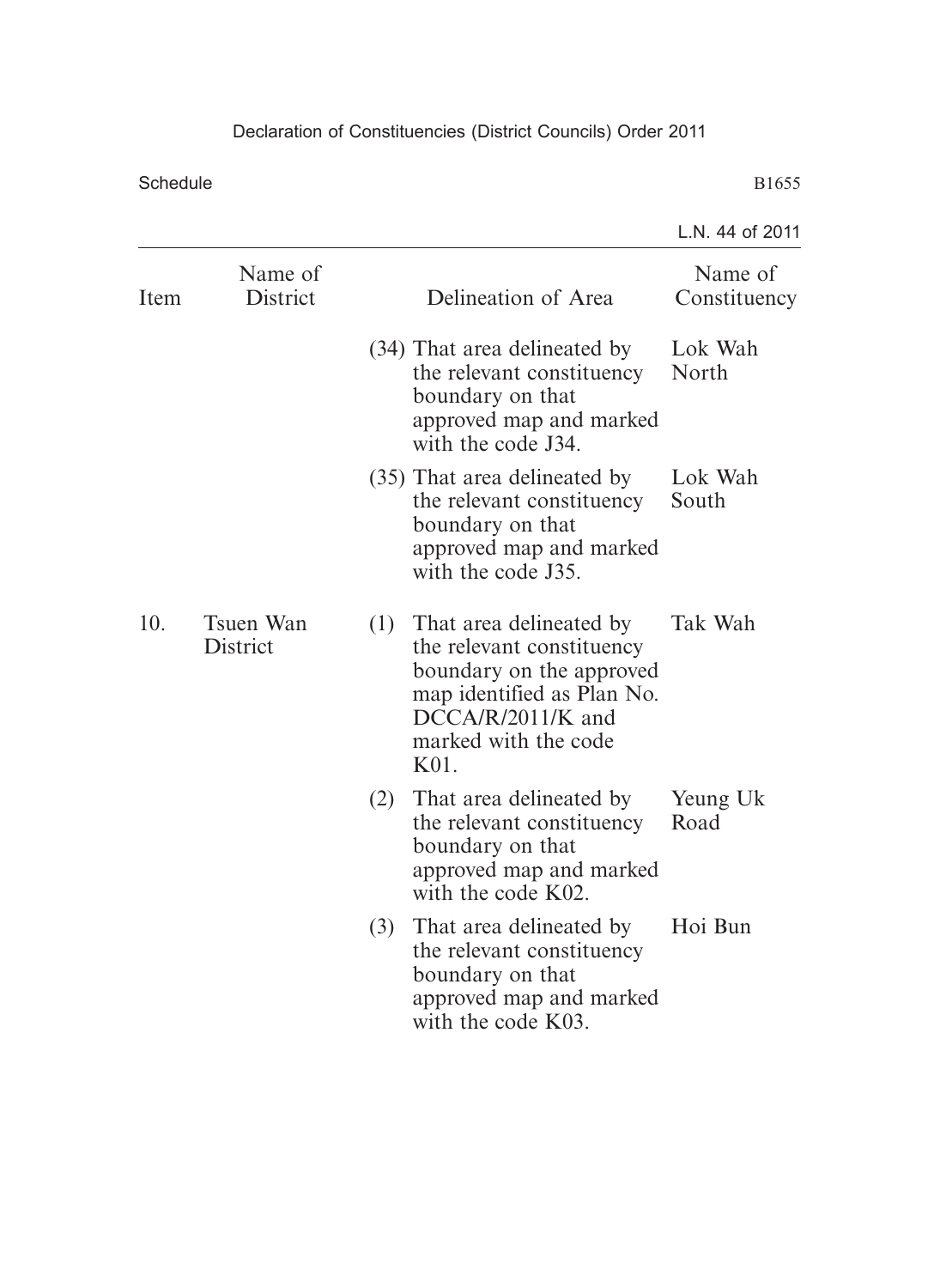|      |                     |     |                                                                                                                               | L.N. 44 of 2011         |
|------|---------------------|-----|-------------------------------------------------------------------------------------------------------------------------------|-------------------------|
| Item | Name of<br>District |     | Delineation of Area                                                                                                           | Name of<br>Constituency |
|      |                     |     | (4) That area delineated by<br>the relevant constituency<br>boundary on that<br>approved map and marked<br>with the code K04. | Clague<br>Garden        |
|      |                     |     | (5) That area delineated by<br>the relevant constituency<br>boundary on that<br>approved map and marked<br>with the code K05. | Fuk Loi                 |
|      |                     |     | (6) That area delineated by<br>the relevant constituency<br>boundary on that<br>approved map and marked<br>with the code K06. | Discovery<br>Park       |
|      |                     | (7) | That area delineated by<br>the relevant constituency<br>boundary on that<br>approved map and marked<br>with the code K07.     | Tsuen Wan<br>Centre     |
|      |                     | (8) | That area delineated by<br>the relevant constituency<br>boundary on that<br>approved map and marked<br>with the code K08.     | Allway                  |
|      |                     | (9) | That area delineated by<br>the relevant constituency<br>boundary on that<br>approved map and marked<br>with the code K09.     | Lai To                  |
|      |                     |     |                                                                                                                               |                         |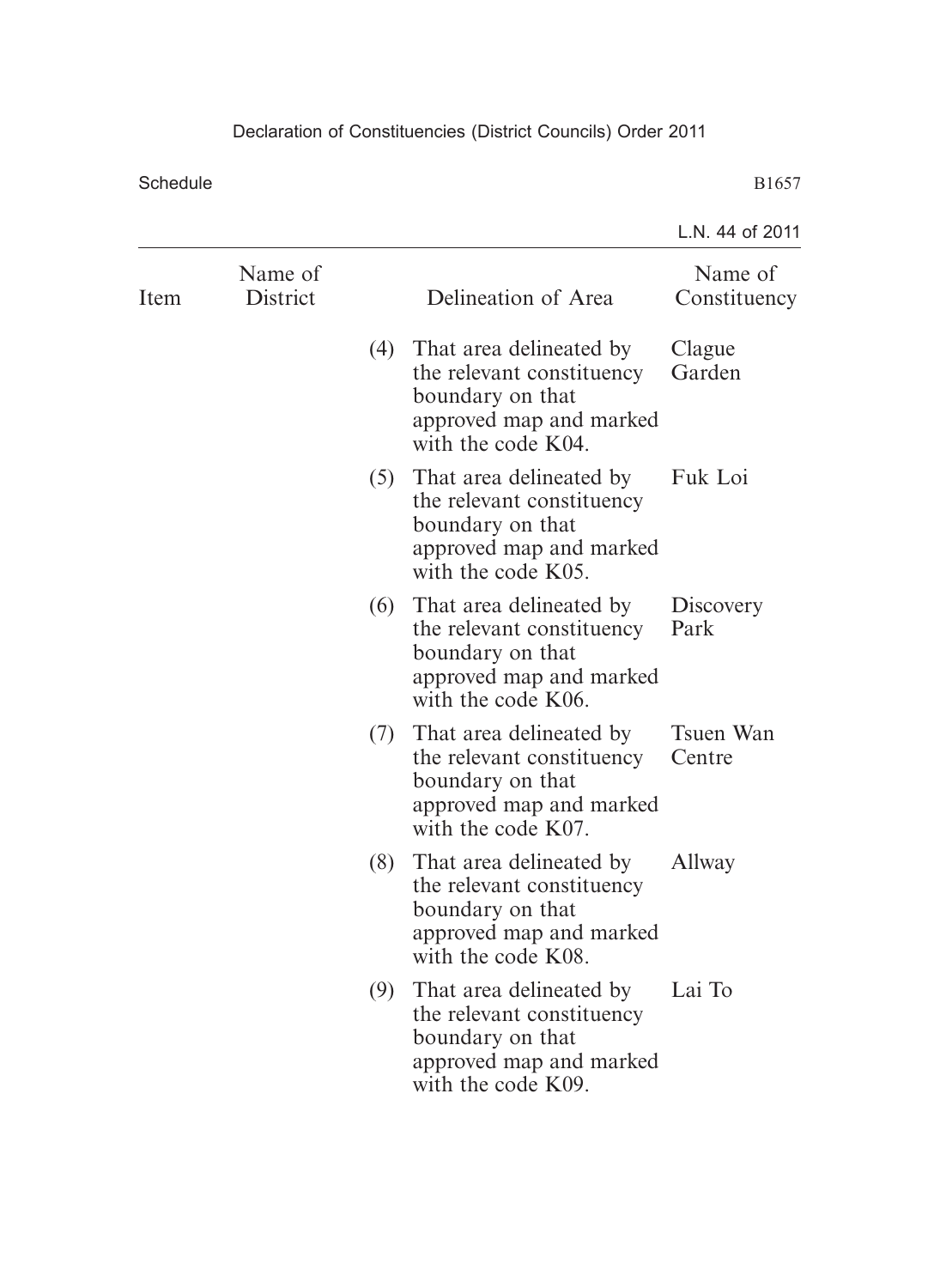|                     |                                                                                                                                     | L.N. 44 of 2011                |
|---------------------|-------------------------------------------------------------------------------------------------------------------------------------|--------------------------------|
| Name of<br>District | Delineation of Area                                                                                                                 | Name of<br>Constituency        |
|                     | $(10)$ That area delineated by<br>the relevant constituency<br>boundary on that<br>approved map and marked<br>with the code $K10$ . | Lai Hing                       |
|                     | $(11)$ That area delineated by<br>the relevant constituency<br>boundary on that<br>approved map and marked<br>with the code K11.    | Tsuen Wan<br><b>Rural West</b> |
|                     | (12) That area delineated by<br>the relevant constituency<br>boundary on that<br>approved map and marked<br>with the code $K12$ .   | Tsuen Wan<br><b>Rural East</b> |
|                     | (13) That area delineated by<br>the relevant constituency<br>boundary on that<br>approved map and marked<br>with the code $K13$ .   | Luk Yeung                      |
|                     | (14) That area delineated by<br>the relevant constituency<br>boundary on that<br>approved map and marked<br>with the code K14.      | Lei Muk<br><b>Shue East</b>    |
|                     | $(15)$ That area delineated by<br>the relevant constituency<br>boundary on that<br>approved map and marked<br>with the code K15.    | Lei Muk<br><b>Shue West</b>    |
|                     |                                                                                                                                     |                                |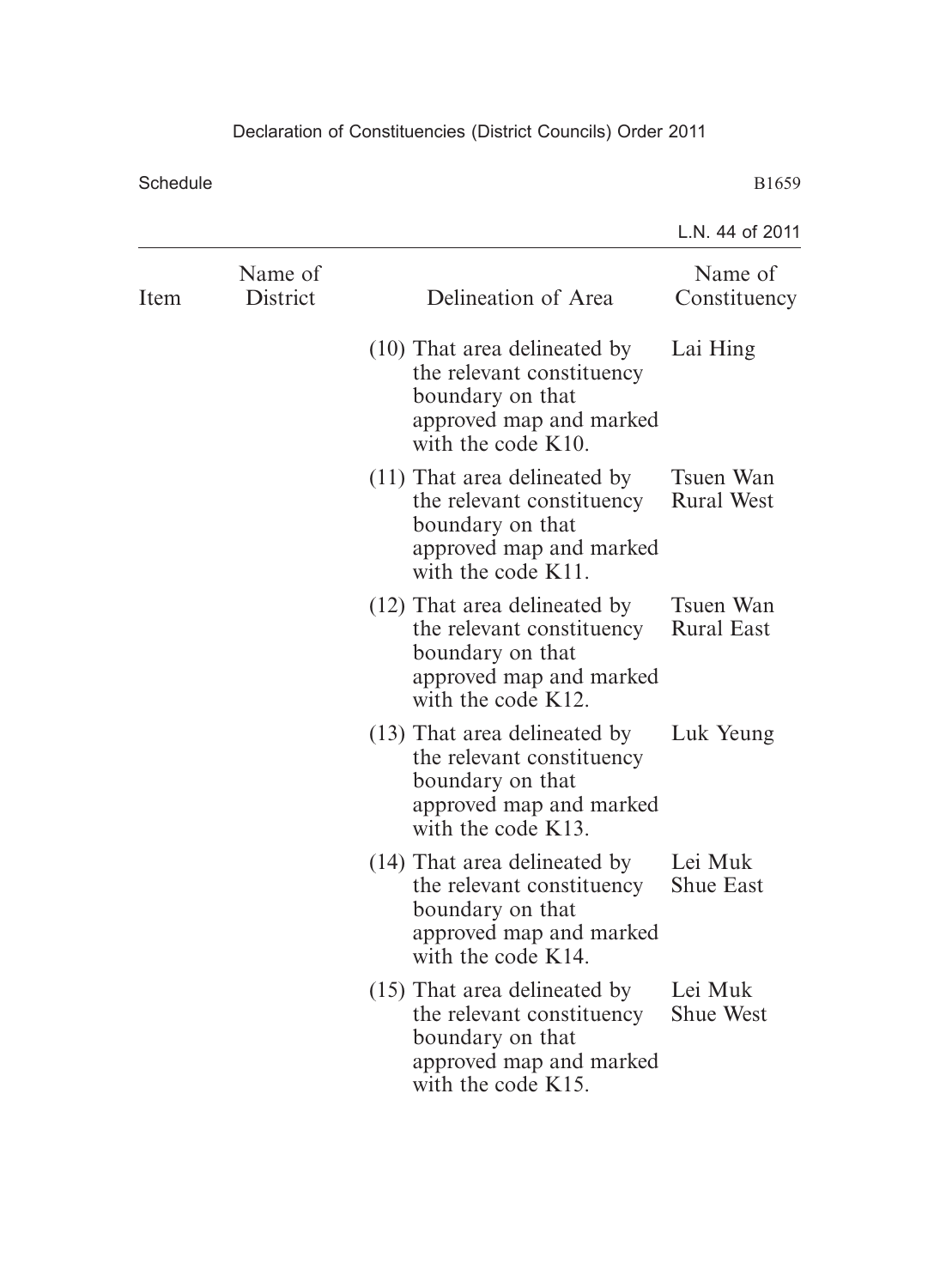|      |                      |     |                                                                                                                                                                              | L.N. 44 of 2011         |
|------|----------------------|-----|------------------------------------------------------------------------------------------------------------------------------------------------------------------------------|-------------------------|
| Item | Name of<br>District  |     | Delineation of Area                                                                                                                                                          | Name of<br>Constituency |
|      |                      |     | (16) That area delineated by<br>the relevant constituency<br>boundary on that<br>approved map and marked<br>with the code K16.                                               | Shek Wai<br>Kok         |
|      |                      |     | (17) That area delineated by<br>the relevant constituency<br>boundary on that<br>approved map and marked<br>with the code K17.                                               | Cheung Shek             |
| 11.  | Tuen Mun<br>District |     | (1) That area delineated by<br>the relevant constituency<br>boundary on the approved<br>map identified as Plan No.<br>$DCCA/R/2011/L$ and<br>marked with the code<br>$L01$ . | Tuen Mun<br>Town Centre |
|      |                      | (2) | That area delineated by<br>the relevant constituency<br>boundary on that<br>approved map and marked<br>with the code L02.                                                    | Siu Chi                 |
|      |                      | (3) | That area delineated by<br>the relevant constituency<br>boundary on that<br>approved map and marked<br>with the code L03.                                                    | Siu Tsui                |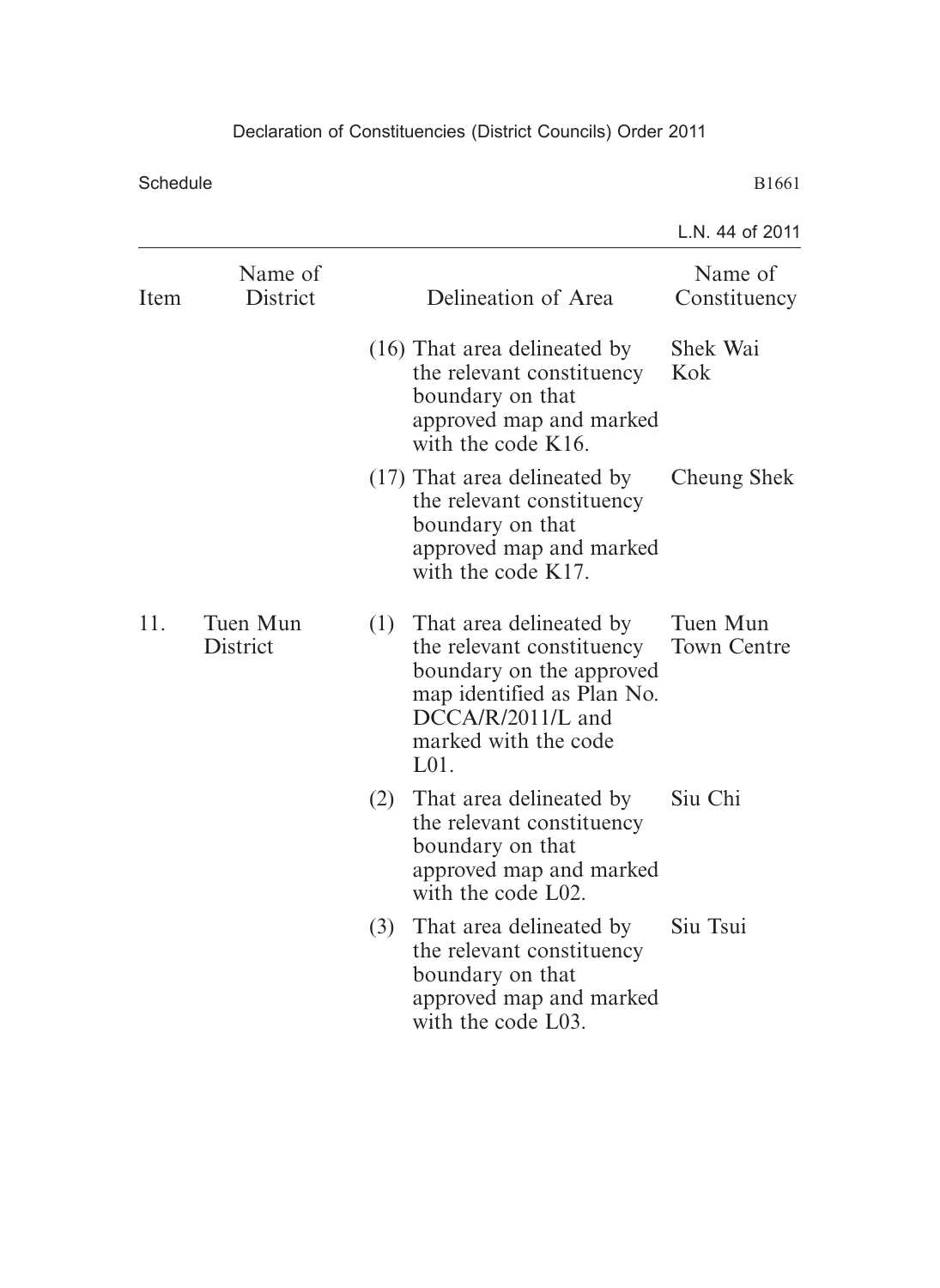|                     |     |                                                                                                                           | L.N. 44 of 2011                                                                                                                 |
|---------------------|-----|---------------------------------------------------------------------------------------------------------------------------|---------------------------------------------------------------------------------------------------------------------------------|
| Name of<br>District |     | Delineation of Area                                                                                                       | Name of<br>Constituency                                                                                                         |
|                     |     | the relevant constituency<br>boundary on that<br>approved map and marked<br>with the code L04.                            | On Ting                                                                                                                         |
|                     |     | the relevant constituency<br>boundary on that<br>approved map and marked<br>with the code L05.                            | Yau Oi South                                                                                                                    |
|                     |     | the relevant constituency<br>boundary on that<br>approved map and marked<br>with the code L06.                            | Yau Oi North                                                                                                                    |
|                     |     | That area delineated by<br>the relevant constituency<br>boundary on that<br>approved map and marked<br>with the code L07. | Tsui Hing                                                                                                                       |
|                     | (8) | That area delineated by<br>the relevant constituency<br>boundary on that<br>approved map and marked<br>with the code L08. | Shan King                                                                                                                       |
|                     |     | the relevant constituency<br>boundary on that<br>approved map and marked<br>with the code L09.                            | King Hing                                                                                                                       |
|                     |     |                                                                                                                           | (4) That area delineated by<br>(5) That area delineated by<br>(6) That area delineated by<br>(7)<br>(9) That area delineated by |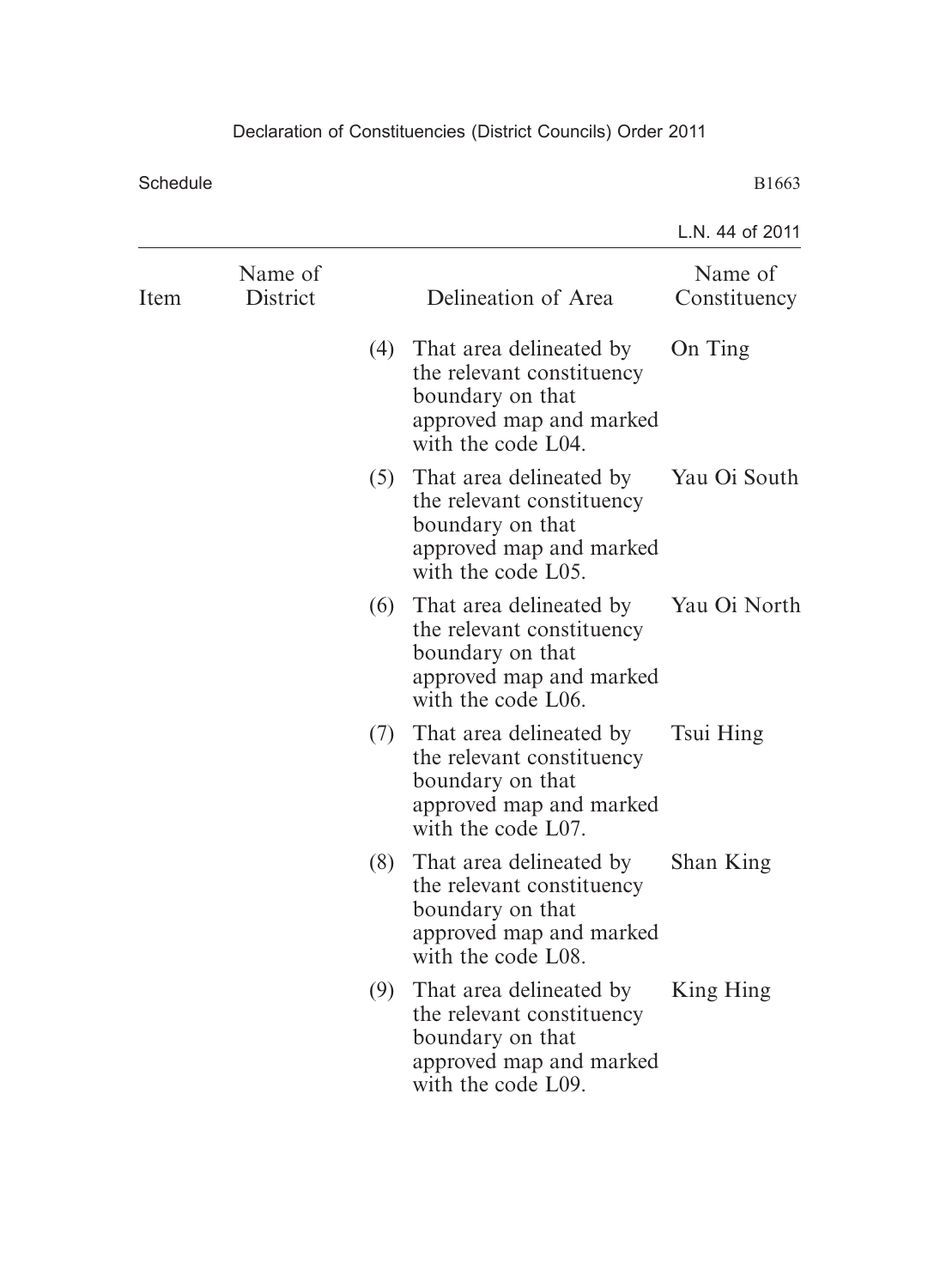|      |                     |                                                                                                                                  | L.N. 44 of 2011         |
|------|---------------------|----------------------------------------------------------------------------------------------------------------------------------|-------------------------|
| Item | Name of<br>District | Delineation of Area                                                                                                              | Name of<br>Constituency |
|      |                     | $(10)$ That area delineated by<br>the relevant constituency<br>boundary on that<br>approved map and marked<br>with the code L10. | <b>Hing Tsak</b>        |
|      |                     | $(11)$ That area delineated by<br>the relevant constituency<br>boundary on that<br>approved map and marked<br>with the code L11. | San Hui                 |
|      |                     | (12) That area delineated by<br>the relevant constituency<br>boundary on that<br>approved map and marked<br>with the code L12.   | Sam Shing               |
|      |                     | (13) That area delineated by<br>the relevant constituency<br>boundary on that<br>approved map and marked<br>with the code L13.   | Hanford                 |
|      |                     | (14) That area delineated by<br>the relevant constituency<br>boundary on that<br>approved map and marked<br>with the code L14.   | Fu Sun                  |
|      |                     | $(15)$ That area delineated by<br>the relevant constituency<br>boundary on that<br>approved map and marked<br>with the code L15. | Yuet Wu                 |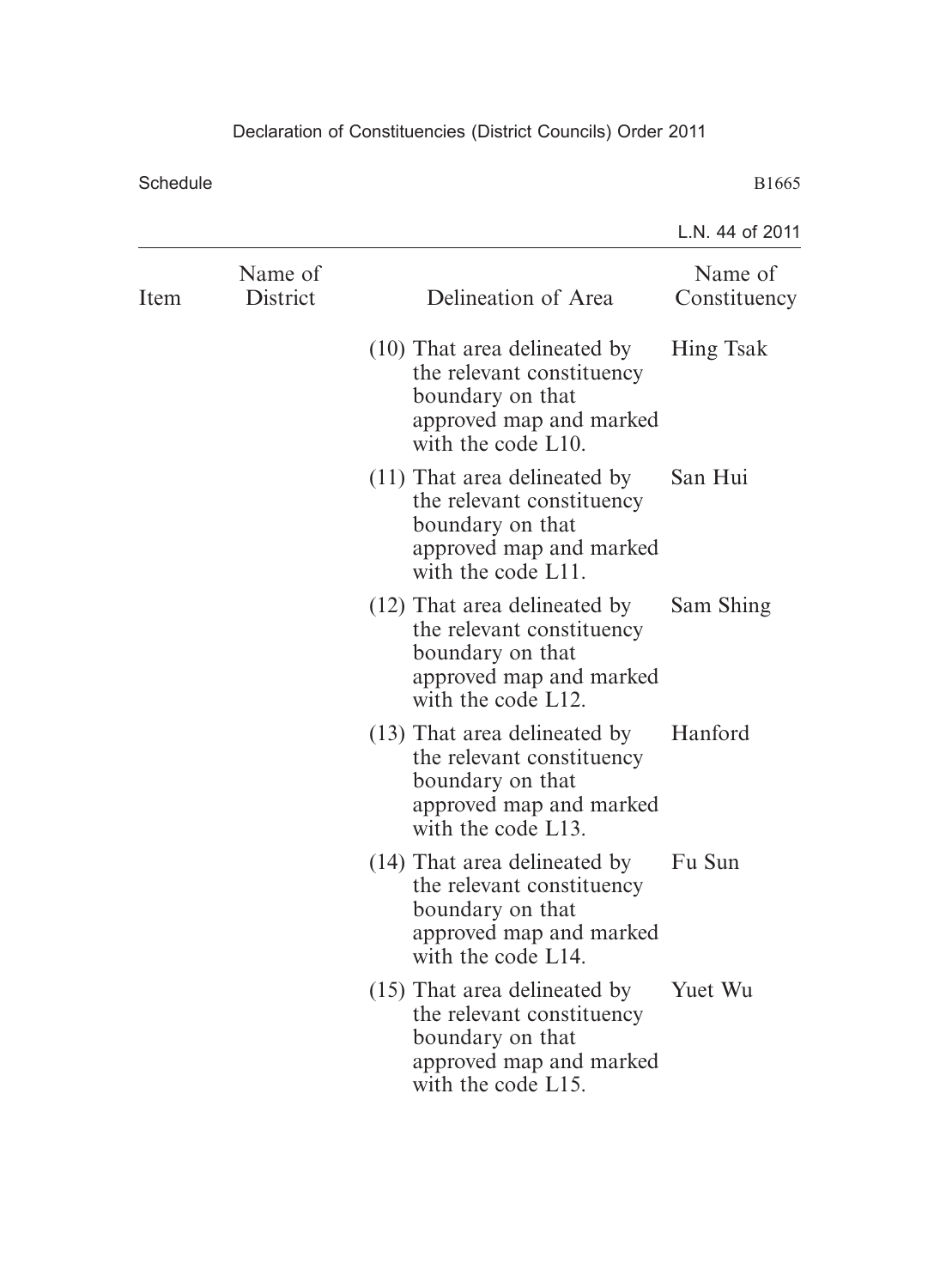|      |                     |                                                                                                                                  | L.N. 44 of 2011         |
|------|---------------------|----------------------------------------------------------------------------------------------------------------------------------|-------------------------|
| Item | Name of<br>District | Delineation of Area                                                                                                              | Name of<br>Constituency |
|      |                     | $(16)$ That area delineated by<br>the relevant constituency<br>boundary on that<br>approved map and marked<br>with the code L16. | Siu Hei                 |
|      |                     | $(17)$ That area delineated by<br>the relevant constituency<br>boundary on that<br>approved map and marked<br>with the code L17. | Wu King                 |
|      |                     | (18) That area delineated by<br>the relevant constituency<br>boundary on that<br>approved map and marked<br>with the code L18.   | <b>Butterfly</b>        |
|      |                     | (19) That area delineated by<br>the relevant constituency<br>boundary on that<br>approved map and marked<br>with the code L19.   | Lok Tsui                |
|      |                     | (20) That area delineated by<br>the relevant constituency<br>boundary on that<br>approved map and marked<br>with the code L20.   | Lung Mun                |
|      |                     | (21) That area delineated by<br>the relevant constituency<br>boundary on that<br>approved map and marked<br>with the code L21.   | San King                |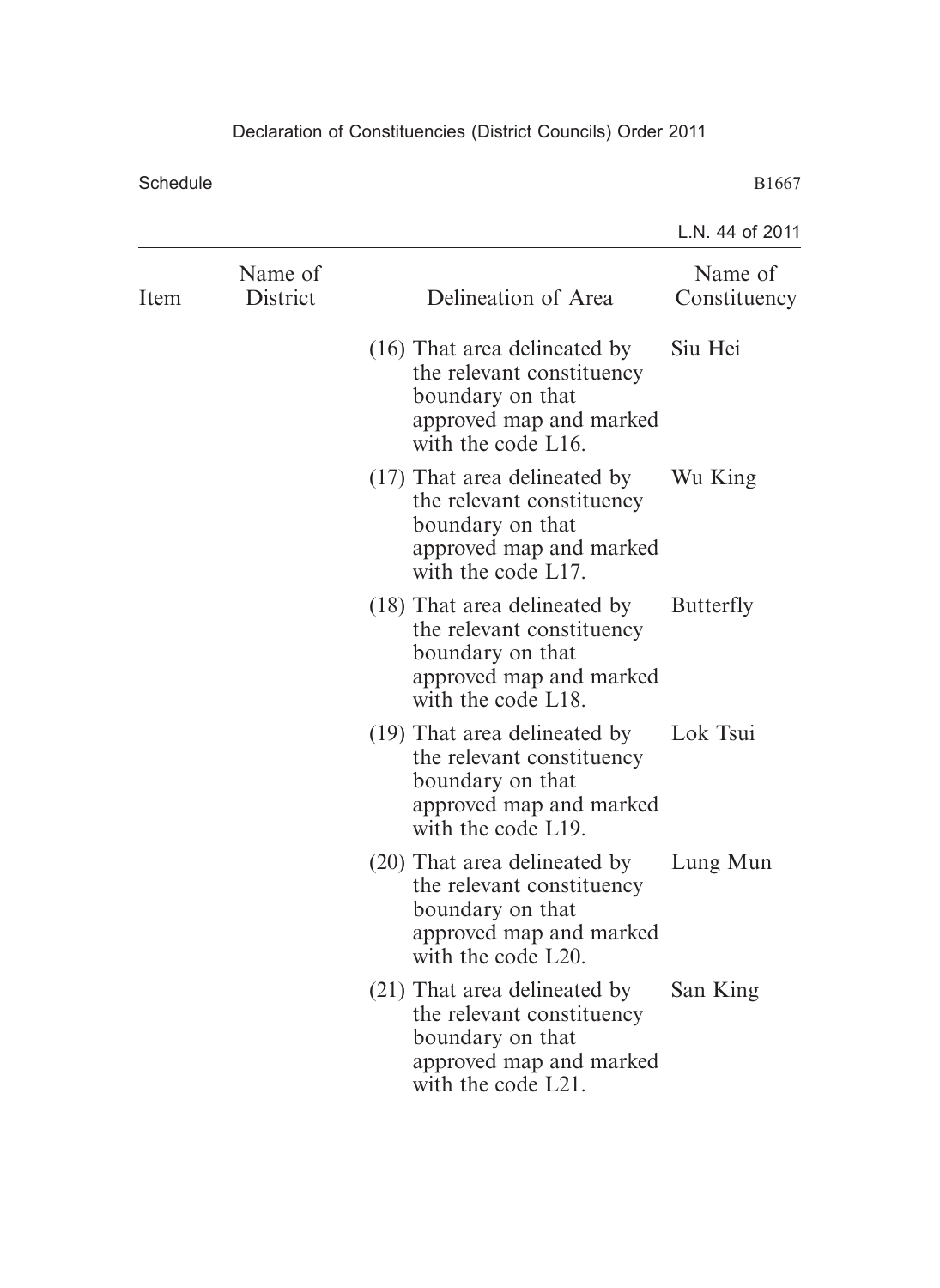|      |                     |                                                                                                                                  | L.N. 44 of 2011         |
|------|---------------------|----------------------------------------------------------------------------------------------------------------------------------|-------------------------|
| Item | Name of<br>District | Delineation of Area                                                                                                              | Name of<br>Constituency |
|      |                     | (22) That area delineated by<br>the relevant constituency<br>boundary on that<br>approved map and marked<br>with the code L22.   | Leung King              |
|      |                     | (23) That area delineated by<br>the relevant constituency<br>boundary on that<br>approved map and marked<br>with the code L23.   | Tin King                |
|      |                     | (24) That area delineated by<br>the relevant constituency<br>boundary on that<br>approved map and marked<br>with the code L24.   | Po Tin                  |
|      |                     | (25) That area delineated by<br>the relevant constituency<br>boundary on that<br>approved map and marked<br>with the code L25.   | Kin Sang                |
|      |                     | $(26)$ That area delineated by<br>the relevant constituency<br>boundary on that<br>approved map and marked<br>with the code L26. | Siu Hong                |
|      |                     | (27) That area delineated by<br>the relevant constituency<br>boundary on that<br>approved map and marked<br>with the code L27.   | Prime View              |
|      |                     |                                                                                                                                  |                         |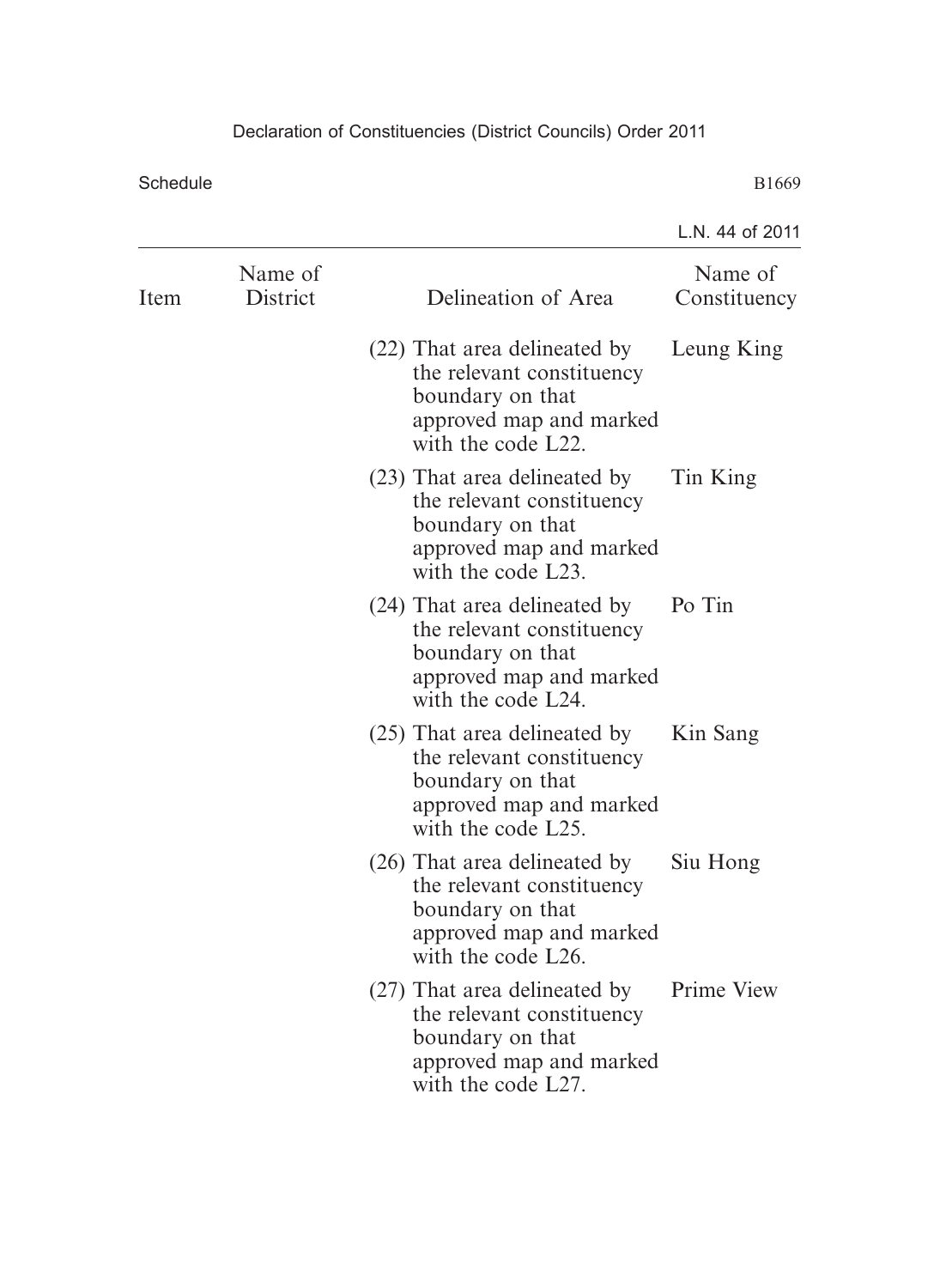|      |                       |     |                                                                                                                                                                           | L.N. 44 of 2011         |
|------|-----------------------|-----|---------------------------------------------------------------------------------------------------------------------------------------------------------------------------|-------------------------|
| Item | Name of<br>District   |     | Delineation of Area                                                                                                                                                       | Name of<br>Constituency |
|      |                       |     | (28) That area delineated by<br>the relevant constituency<br>boundary on that<br>approved map and marked<br>with the code L28.                                            | Fu Tai                  |
|      |                       |     | (29) That area delineated by<br>the relevant constituency<br>boundary on that<br>approved map and marked<br>with the code L29.                                            | Tuen Mun<br>Rural       |
| 12.  | Yuen Long<br>District |     | (1) That area delineated by<br>the relevant constituency<br>boundary on the approved<br>map identified as Plan No.<br>$DCCA/R/2011/M$ and<br>marked with the code<br>M01. | Fung Nin                |
|      |                       | (2) | That area delineated by<br>the relevant constituency<br>boundary on that<br>approved map and marked<br>with the code M02.                                                 | Shui Pin                |
|      |                       | (3) | That area delineated by<br>the relevant constituency<br>boundary on that<br>approved map and marked<br>with the code M03.                                                 | Nam Ping                |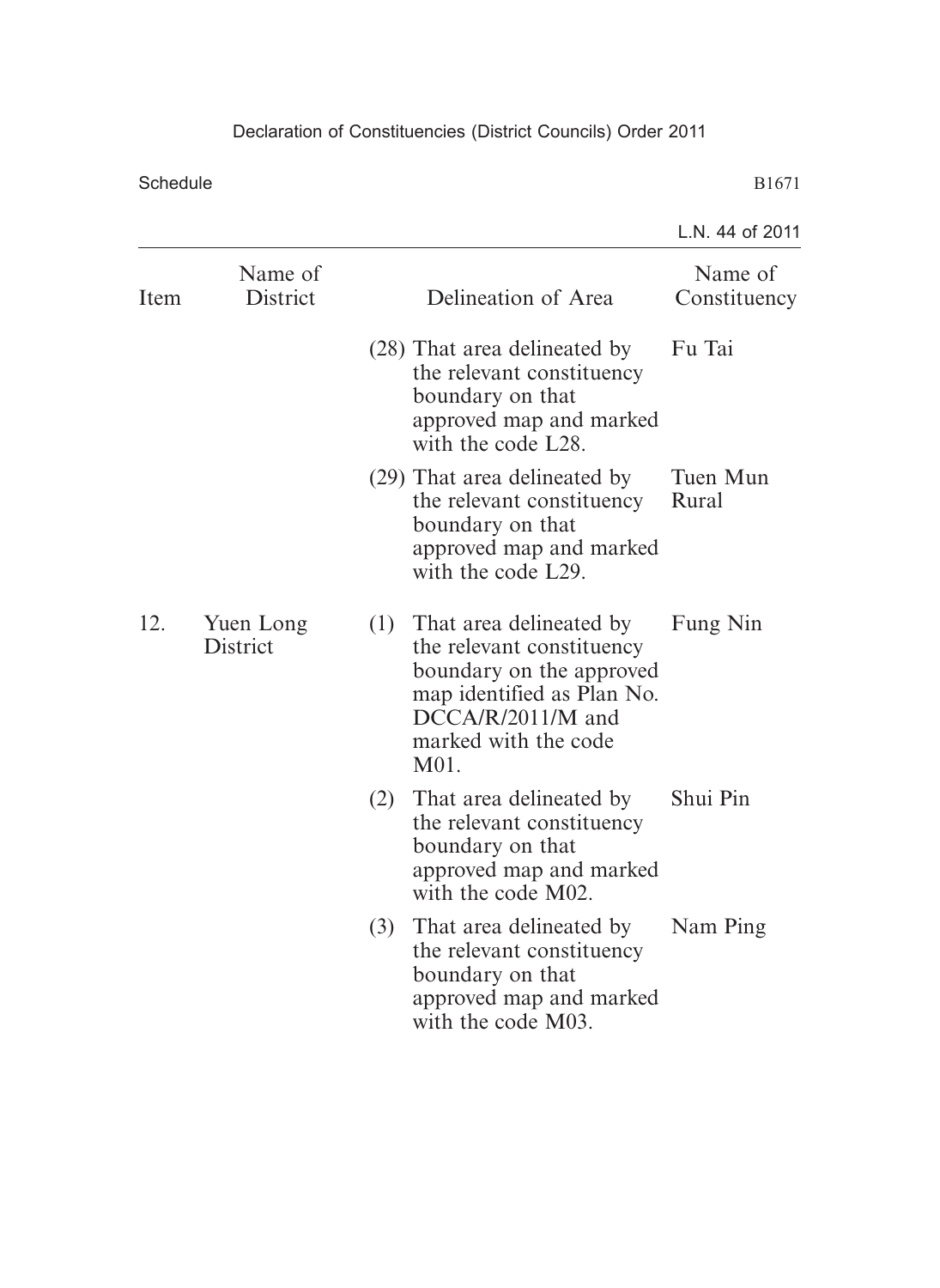|      |                            |     |                                                                                                                               | L.N. 44 of 2011                |
|------|----------------------------|-----|-------------------------------------------------------------------------------------------------------------------------------|--------------------------------|
| Item | Name of<br><b>District</b> |     | Delineation of Area                                                                                                           | Name of<br>Constituency        |
|      |                            |     | (4) That area delineated by<br>the relevant constituency<br>boundary on that<br>approved map and marked<br>with the code M04. | Pek Long                       |
|      |                            |     | (5) That area delineated by<br>the relevant constituency<br>boundary on that<br>approved map and marked<br>with the code M05. | Yuen Long<br>Centre            |
|      |                            |     | (6) That area delineated by<br>the relevant constituency<br>boundary on that<br>approved map and marked<br>with the code M06. | Fung Cheung                    |
|      |                            |     | (7) That area delineated by<br>the relevant constituency<br>boundary on that<br>approved map and marked<br>with the code M07. | <b>Shap Pat</b><br>Heung North |
|      |                            | (8) | That area delineated by<br>the relevant constituency<br>boundary on that<br>approved map and marked<br>with the code M08.     | <b>Shap Pat</b><br>Heung South |
|      |                            | (9) | That area delineated by<br>the relevant constituency<br>boundary on that<br>approved map and marked<br>with the code M09.     | Ping Shan<br>South             |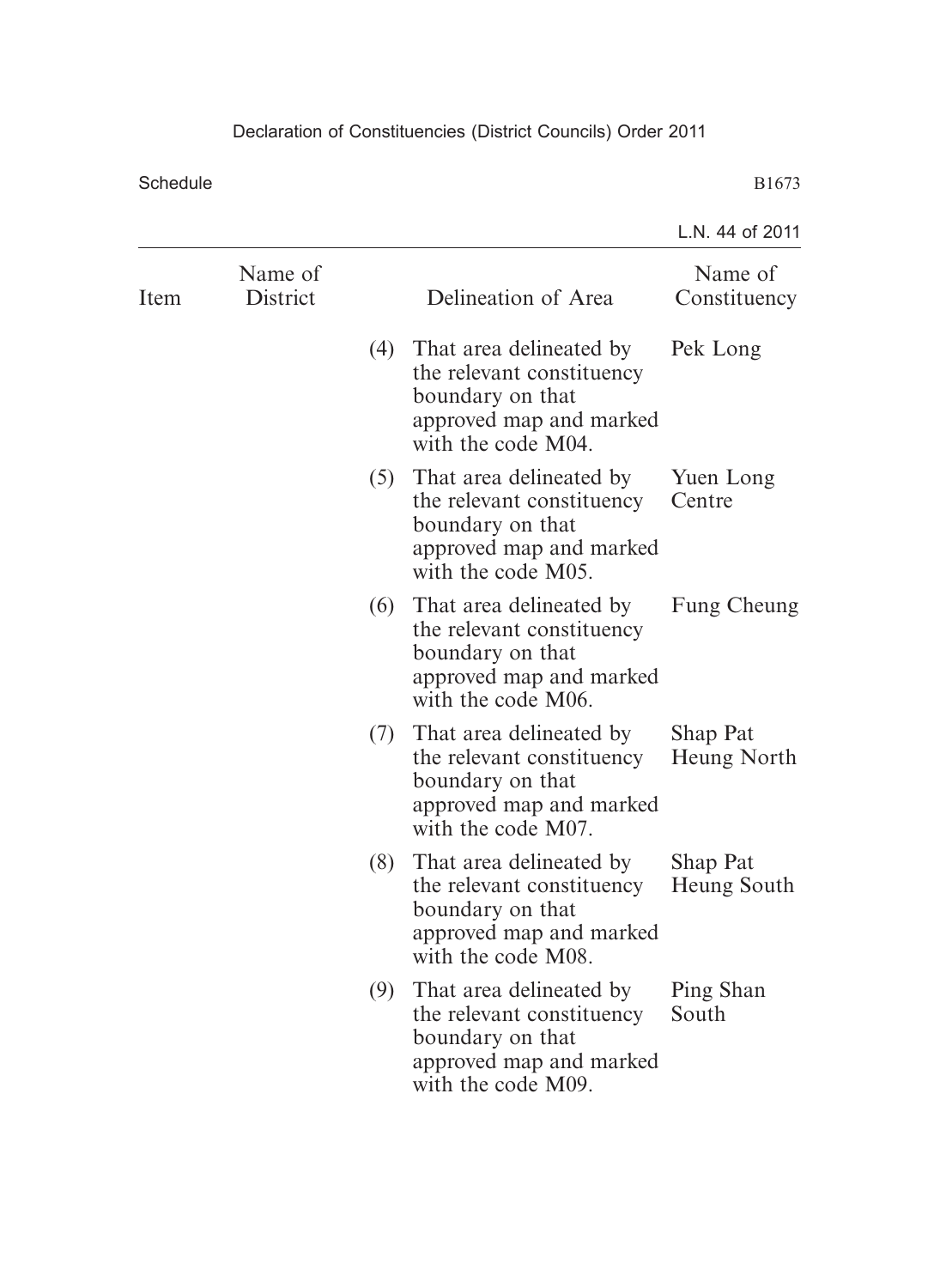|      |                     |                                                                                                                                  | L.N. 44 of 2011         |
|------|---------------------|----------------------------------------------------------------------------------------------------------------------------------|-------------------------|
| Item | Name of<br>District | Delineation of Area                                                                                                              | Name of<br>Constituency |
|      |                     | $(10)$ That area delineated by<br>the relevant constituency<br>boundary on that<br>approved map and marked<br>with the code M10. | Ping Shan<br>North      |
|      |                     | $(11)$ That area delineated by<br>the relevant constituency<br>boundary on that<br>approved map and marked<br>with the code M11. | Ha Tsuen                |
|      |                     | (12) That area delineated by<br>the relevant constituency<br>boundary on that<br>approved map and marked<br>with the code M12.   | Tin Shing               |
|      |                     | $(13)$ That area delineated by<br>the relevant constituency<br>boundary on that<br>approved map and marked<br>with the code M13. | Shui Oi                 |
|      |                     | (14) That area delineated by<br>the relevant constituency<br>boundary on that<br>approved map and marked<br>with the code M14.   | Shui Wah                |
|      |                     | $(15)$ That area delineated by<br>the relevant constituency<br>boundary on that<br>approved map and marked<br>with the code M15. | Chung Wah               |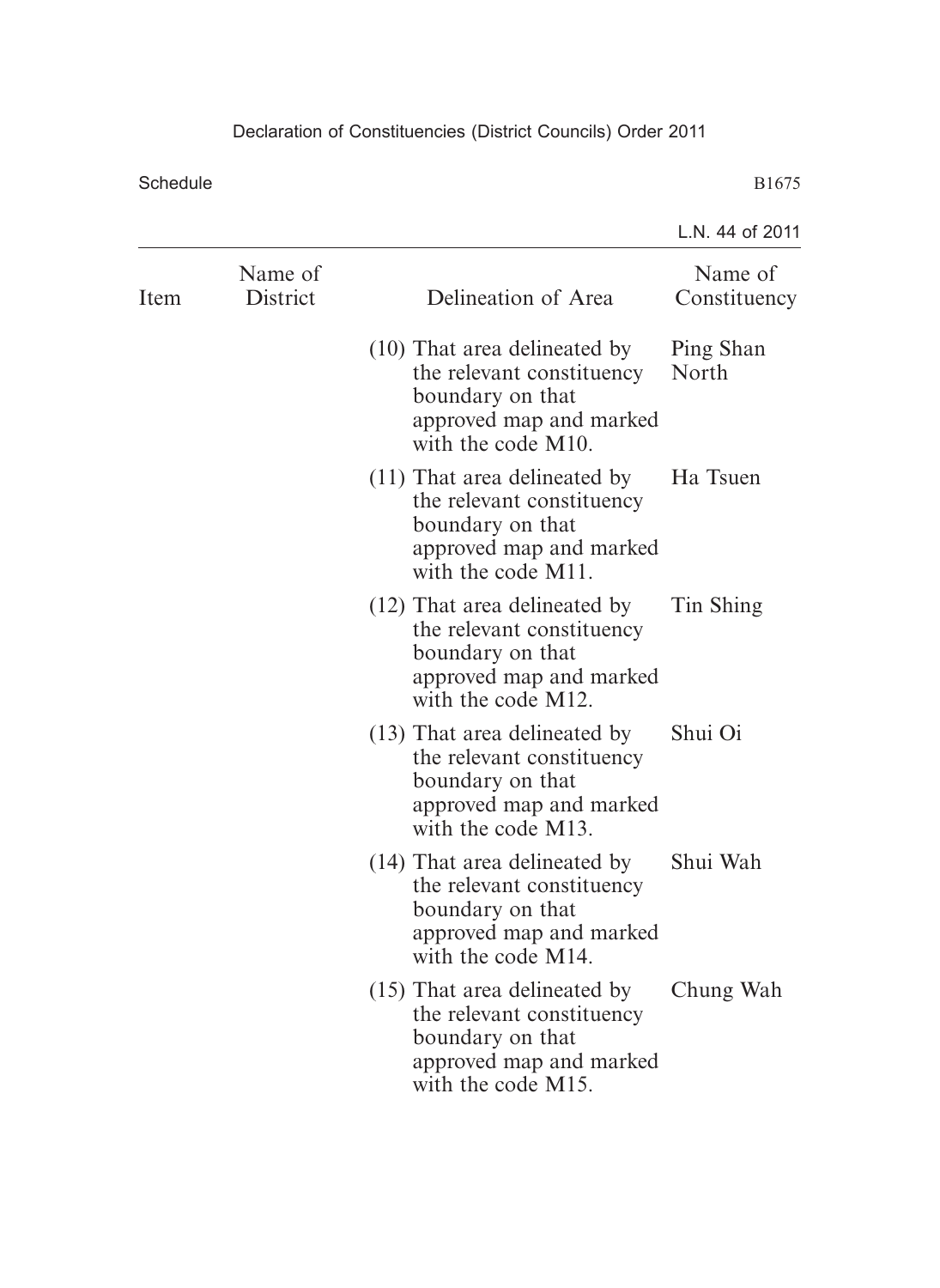|      |                     |                                                                                                                                  | L.N. 44 of 2011         |
|------|---------------------|----------------------------------------------------------------------------------------------------------------------------------|-------------------------|
| Item | Name of<br>District | Delineation of Area                                                                                                              | Name of<br>Constituency |
|      |                     | (16) That area delineated by<br>the relevant constituency<br>boundary on that<br>approved map and marked<br>with the code M16.   | Yuet Yan                |
|      |                     | $(17)$ That area delineated by<br>the relevant constituency<br>boundary on that<br>approved map and marked<br>with the code M17. | Fu Yan                  |
|      |                     | (18) That area delineated by<br>the relevant constituency<br>boundary on that<br>approved map and marked<br>with the code M18.   | Yat Chak                |
|      |                     | (19) That area delineated by<br>the relevant constituency<br>boundary on that<br>approved map and marked<br>with the code M19.   | Tin Heng                |
|      |                     | (20) That area delineated by<br>the relevant constituency<br>boundary on that<br>approved map and marked<br>with the code M20.   | Wang Yat                |
|      |                     | (21) That area delineated by<br>the relevant constituency<br>boundary on that<br>approved map and marked<br>with the code M21.   | Ching King              |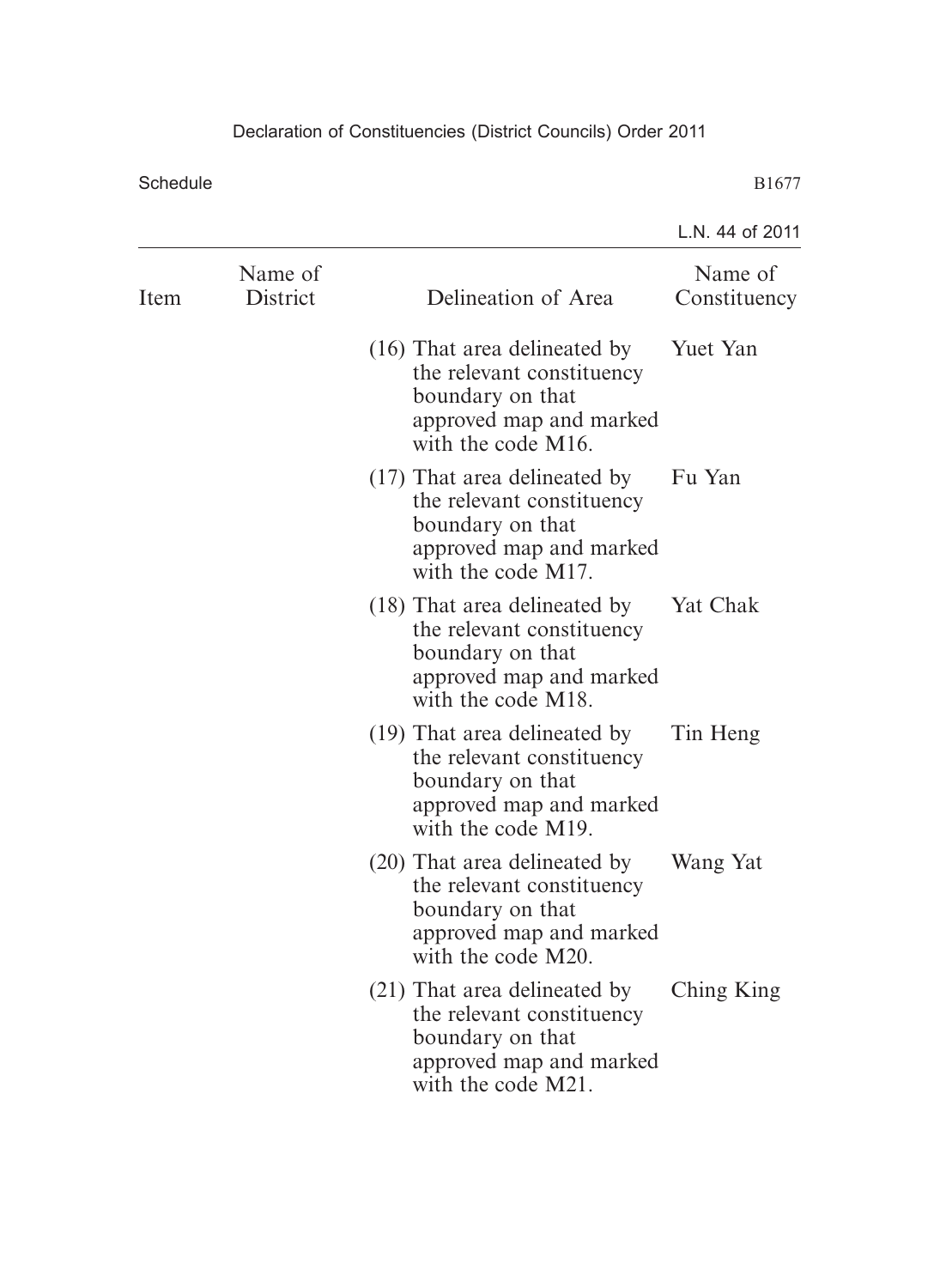|      |                     |                                                                                                                                | L.N. 44 of 2011         |
|------|---------------------|--------------------------------------------------------------------------------------------------------------------------------|-------------------------|
| Item | Name of<br>District | Delineation of Area                                                                                                            | Name of<br>Constituency |
|      |                     | (22) That area delineated by<br>the relevant constituency<br>boundary on that<br>approved map and marked<br>with the code M22. | Kingswood<br>North      |
|      |                     | (23) That area delineated by<br>the relevant constituency<br>boundary on that<br>approved map and marked<br>with the code M23. | Tsz Yau                 |
|      |                     | (24) That area delineated by<br>the relevant constituency<br>boundary on that<br>approved map and marked<br>with the code M24. | Tin Yiu                 |
|      |                     | (25) That area delineated by<br>the relevant constituency<br>boundary on that<br>approved map and marked<br>with the code M25. | Kingswood<br>South      |
|      |                     | (26) That area delineated by<br>the relevant constituency<br>boundary on that<br>approved map and marked<br>with the code M26. | Chung Pak               |
|      |                     | (27) That area delineated by<br>the relevant constituency<br>boundary on that<br>approved map and marked<br>with the code M27. | <b>Fairview Park</b>    |
|      |                     |                                                                                                                                |                         |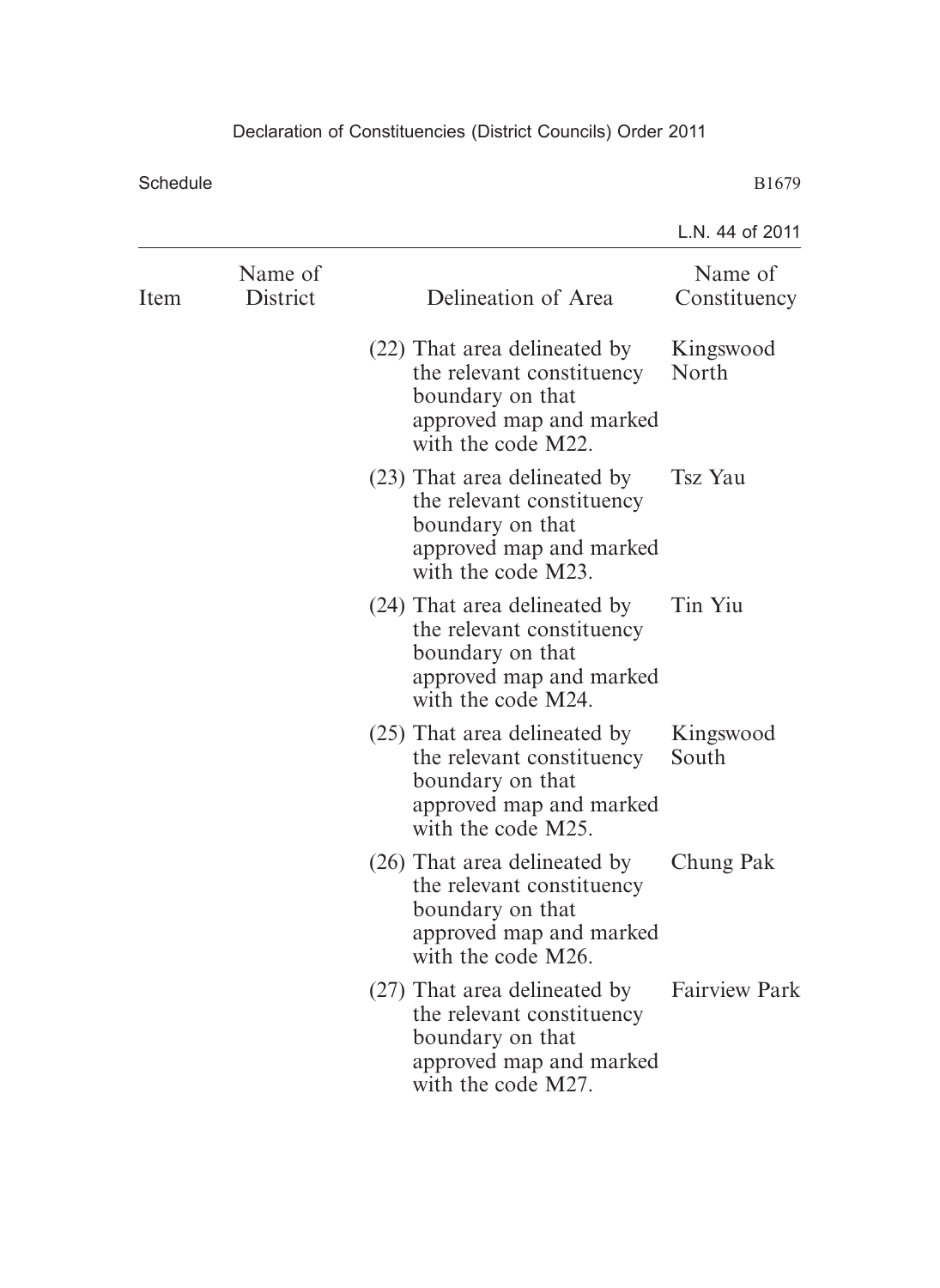|      |                       |                                                                                                                                                                            | L.N. 44 of 2011         |
|------|-----------------------|----------------------------------------------------------------------------------------------------------------------------------------------------------------------------|-------------------------|
| Item | Name of<br>District   | Delineation of Area                                                                                                                                                        | Name of<br>Constituency |
|      |                       | (28) That area delineated by<br>the relevant constituency<br>boundary on that<br>approved map and marked<br>with the code M28.                                             | San Tin                 |
|      |                       | (29) That area delineated by<br>the relevant constituency<br>boundary on that<br>approved map and marked<br>with the code M29.                                             | Kam Tin                 |
|      |                       | (30) That area delineated by<br>the relevant constituency<br>boundary on that<br>approved map and marked<br>with the code M30.                                             | Pat Heung<br>North      |
|      |                       | (31) That area delineated by<br>the relevant constituency<br>boundary on that<br>approved map and marked<br>with the code M31.                                             | Pat Heung<br>South      |
| 13.  | <b>North District</b> | (1) That area delineated by<br>the relevant constituency<br>boundary on the approved<br>map identified as Plan No.<br>$DCCA/R/2011/N1$ and<br>marked with the code<br>N01. | Luen Wo Hui             |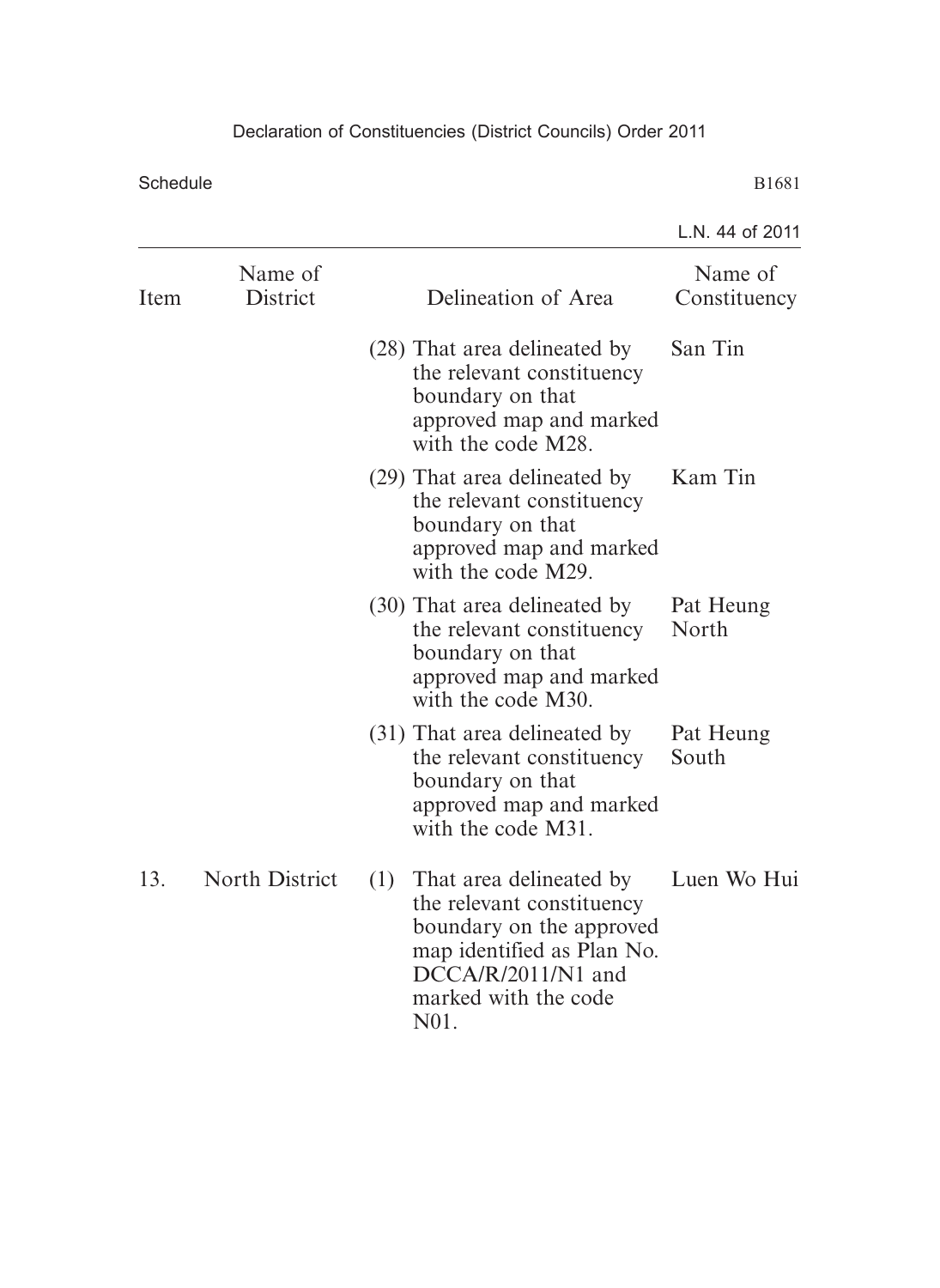|      |                     |     |                                                                                                                               | L.N. 44 of 2011         |
|------|---------------------|-----|-------------------------------------------------------------------------------------------------------------------------------|-------------------------|
| Item | Name of<br>District |     | Delineation of Area                                                                                                           | Name of<br>Constituency |
|      |                     |     | (2) That area delineated by<br>the relevant constituency<br>boundary on that<br>approved map and marked<br>with the code N02. | <b>Fanling Town</b>     |
|      |                     |     | (3) That area delineated by<br>the relevant constituency<br>boundary on that<br>approved map and marked<br>with the code N03. | Cheung Wah              |
|      |                     |     | (4) That area delineated by<br>the relevant constituency<br>boundary on that<br>approved map and marked<br>with the code N04. | Wah Do                  |
|      |                     | (5) | That area delineated by<br>the relevant constituency<br>boundary on that<br>approved map and marked<br>with the code N05.     | Wah Ming                |
|      |                     | (6) | That area delineated by<br>the relevant constituency<br>boundary on that<br>approved map and marked<br>with the code N06.     | Yan Shing               |
|      |                     |     | (7) That area delineated by<br>the relevant constituency<br>boundary on that<br>approved map and marked<br>with the code N07. | Shing Fuk               |
|      |                     |     |                                                                                                                               |                         |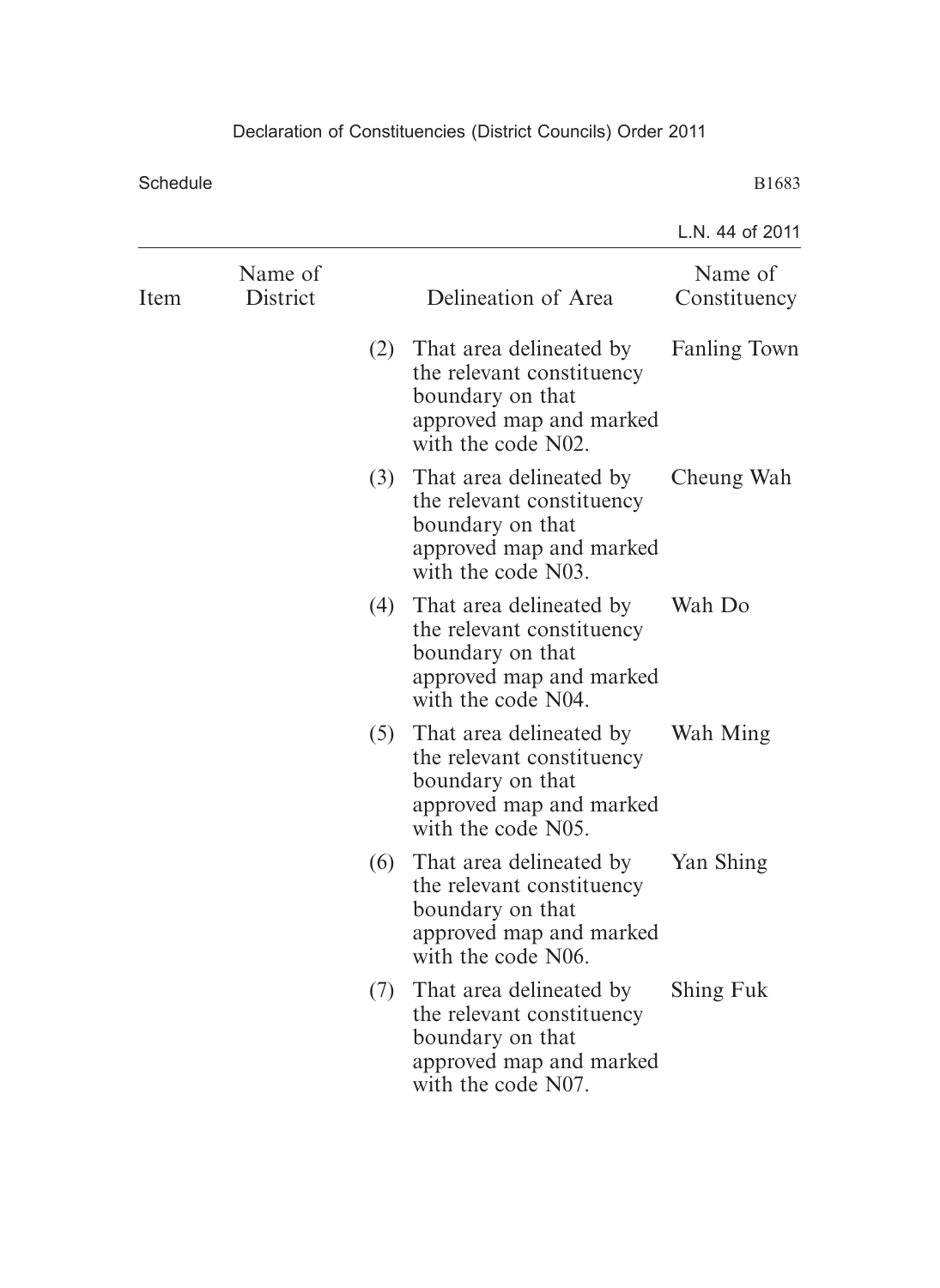|      |                     |                                                                                                                                  | L.N. 44 of 2011         |
|------|---------------------|----------------------------------------------------------------------------------------------------------------------------------|-------------------------|
| Item | Name of<br>District | Delineation of Area                                                                                                              | Name of<br>Constituency |
|      |                     | (8) That area delineated by<br>the relevant constituency<br>boundary on that<br>approved map and marked<br>with the code N08.    | Sheung Shui<br>Rural    |
|      |                     | (9) That area delineated by<br>the relevant constituency<br>boundary on that<br>approved map and marked<br>with the code N09.    | Ching Ho                |
|      |                     | (10) That area delineated by<br>the relevant constituency<br>boundary on that<br>approved map and marked<br>with the code N10.   | Yu Tai                  |
|      |                     | $(11)$ That area delineated by<br>the relevant constituency<br>boundary on that<br>approved map and marked<br>with the code N11. | Choi Yuen               |
|      |                     | (12) That area delineated by<br>the relevant constituency<br>boundary on that<br>approved map and marked<br>with the code N12.   | Shek Wu Hui             |
|      |                     | (13) That area delineated by<br>the relevant constituency<br>boundary on that<br>approved map and marked<br>with the code N13.   | Tin Ping West           |
|      |                     |                                                                                                                                  |                         |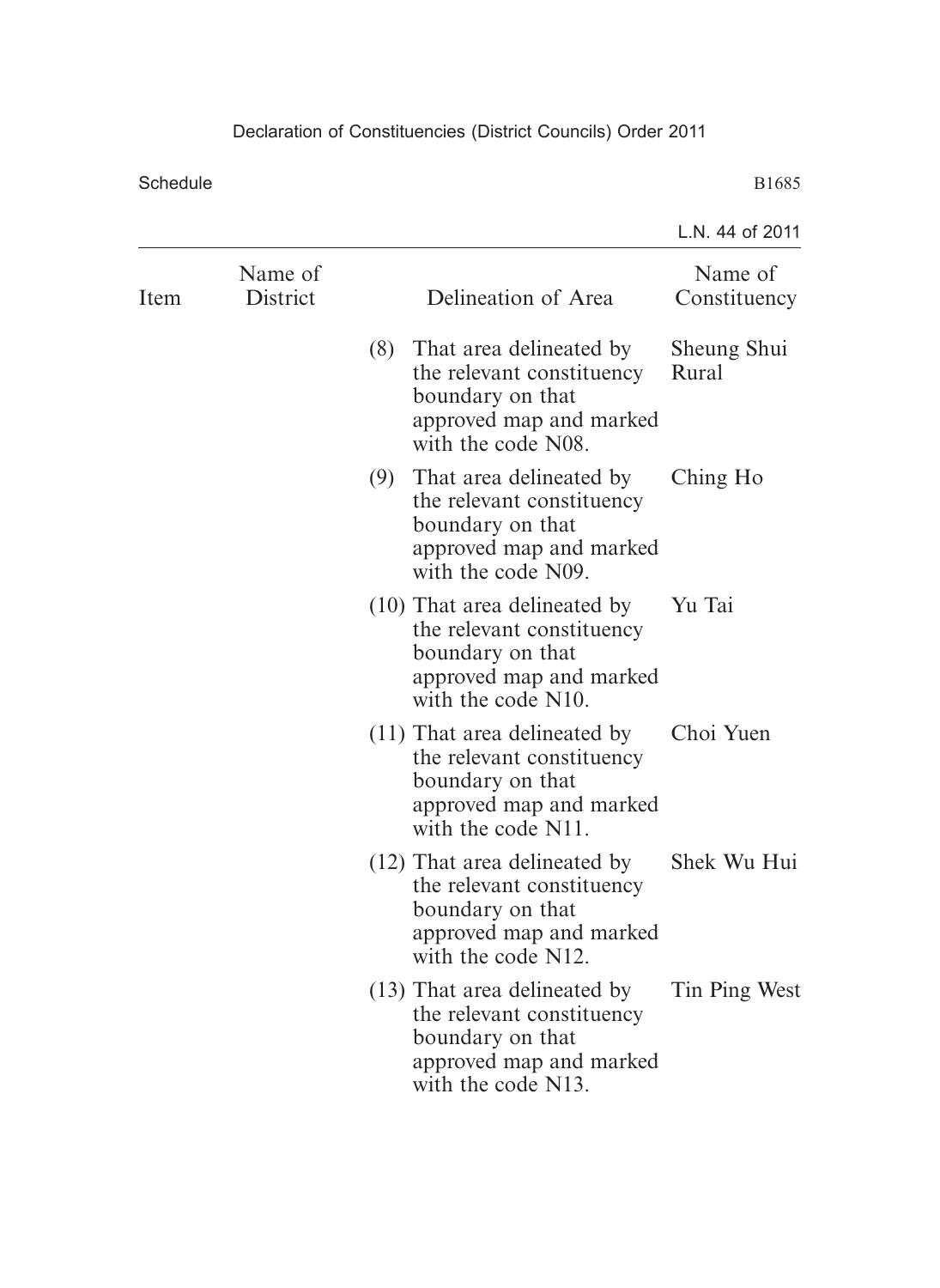|      |                     |                                                                                                                                                                                                                              | L.N. 44 of 2011         |
|------|---------------------|------------------------------------------------------------------------------------------------------------------------------------------------------------------------------------------------------------------------------|-------------------------|
| Item | Name of<br>District | Delineation of Area                                                                                                                                                                                                          | Name of<br>Constituency |
|      |                     | (14) That area delineated by<br>the relevant constituency<br>boundary on that<br>approved map and marked<br>with the code N14.                                                                                               | Fung Tsui               |
|      |                     | $(15)$ That area delineated by<br>the relevant constituency<br>boundary on the approved<br>maps identified as Plan<br>Nos. DCCA/R/2011/N1<br>and DCCA/R/2011/N2<br>and marked with the code<br>N <sub>15</sub> on both maps. | Sha Ta                  |
|      |                     | (16) That area delineated by<br>the relevant constituency<br>boundary on the approved<br>map identified as Plan No.<br>$DCCA/R/2011/N1$ and<br>marked with the code<br>N <sub>16</sub> .                                     | Tin Ping East           |
|      |                     | (17) That area delineated by Queen's Hill<br>the relevant constituency<br>boundary on that<br>approved map and marked<br>with the code N17.                                                                                  |                         |
|      |                     |                                                                                                                                                                                                                              |                         |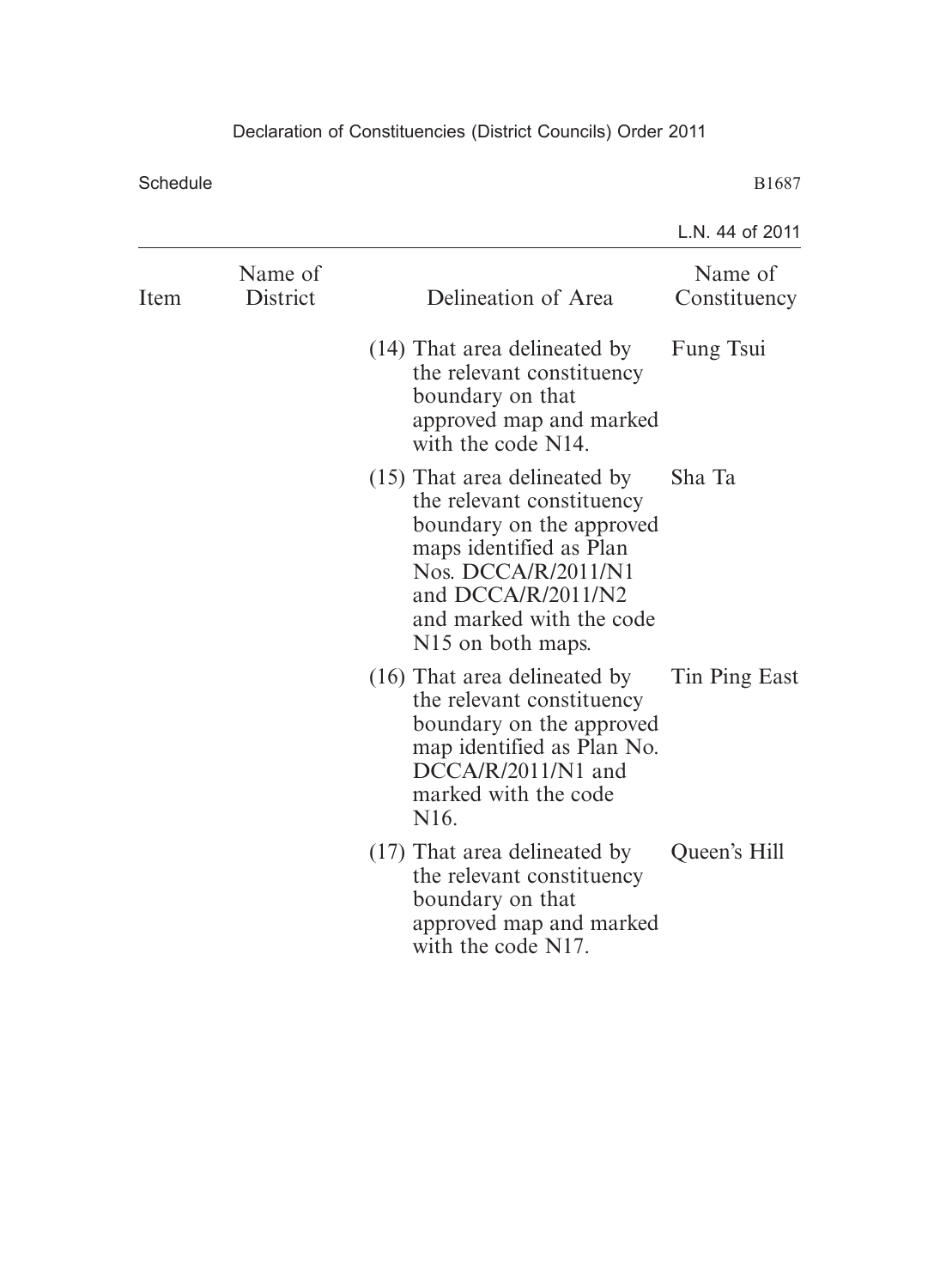|                     |     |                                                                                                                                          | L.N. 44 of 2011                                                                                                                 |
|---------------------|-----|------------------------------------------------------------------------------------------------------------------------------------------|---------------------------------------------------------------------------------------------------------------------------------|
| Name of<br>District |     | Delineation of Area                                                                                                                      | Name of<br>Constituency                                                                                                         |
| Tai Po District     |     | the relevant constituency<br>boundary on the approved<br>map identified as Plan No.<br>$DCCA/R/2011/P1$ and<br>marked with the code P01. | Tai Po Hui                                                                                                                      |
|                     |     | the relevant constituency<br>boundary on that<br>approved map and marked<br>with the code P02.                                           | Tai Po<br>Central                                                                                                               |
|                     |     | the relevant constituency<br>boundary on that<br>approved map and marked<br>with the code P03.                                           | Chung Ting                                                                                                                      |
|                     |     | the relevant constituency<br>boundary on that<br>approved map and marked<br>with the code P04.                                           | Tai Yuen                                                                                                                        |
|                     |     | That area delineated by<br>the relevant constituency<br>boundary on that<br>approved map and marked<br>with the code P05.                | Fu Heng                                                                                                                         |
|                     | (6) | That area delineated by<br>the relevant constituency<br>boundary on that<br>approved map and marked<br>with the code P06.                | Yee Fu                                                                                                                          |
|                     |     |                                                                                                                                          | (1) That area delineated by<br>(2) That area delineated by<br>(3) That area delineated by<br>(4) That area delineated by<br>(5) |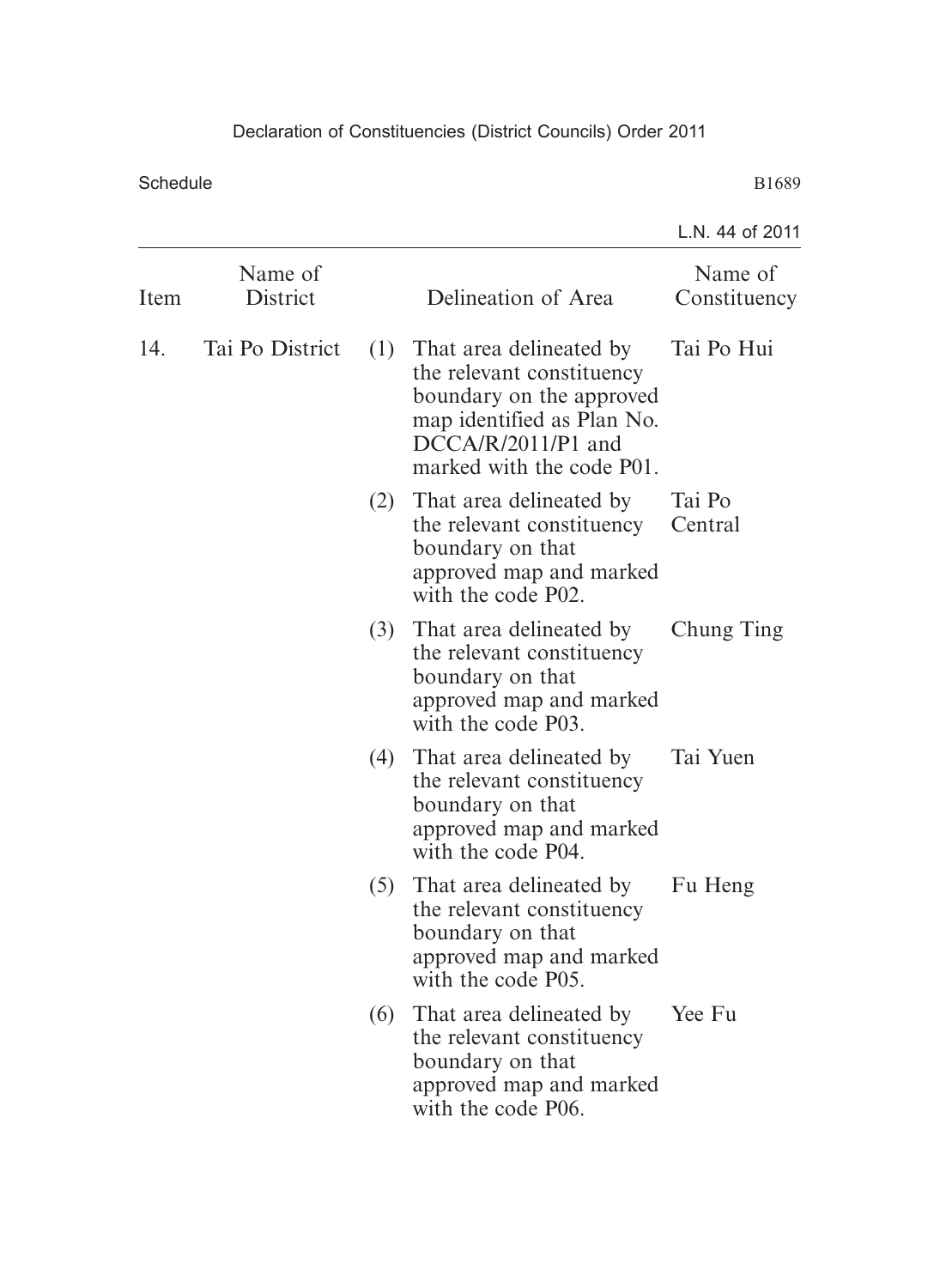|                     |     |                                                                                                                           | L.N. 44 of 2011                                                                                                                                              |
|---------------------|-----|---------------------------------------------------------------------------------------------------------------------------|--------------------------------------------------------------------------------------------------------------------------------------------------------------|
| Name of<br>District |     | Delineation of Area                                                                                                       | Name of<br>Constituency                                                                                                                                      |
|                     |     | the relevant constituency<br>boundary on that<br>approved map and marked<br>with the code P07.                            | Fu Ming Sun                                                                                                                                                  |
|                     | (8) | That area delineated by<br>the relevant constituency<br>boundary on that<br>approved map and marked<br>with the code P08. | Kwong Fuk<br>& Plover<br>Cove                                                                                                                                |
|                     |     | the relevant constituency<br>boundary on that<br>approved map and marked<br>with the code P09.                            | Wang Fuk                                                                                                                                                     |
|                     |     | the relevant constituency<br>boundary on that<br>approved map and marked<br>with the code P10.                            | Tai Po Kau                                                                                                                                                   |
|                     |     | the relevant constituency<br>boundary on that<br>approved map and marked<br>with the code P11.                            | Wan Tau<br>Tong                                                                                                                                              |
|                     |     | the relevant constituency<br>boundary on that<br>approved map and marked<br>with the code P12.                            | San Fu                                                                                                                                                       |
|                     |     |                                                                                                                           | (7) That area delineated by<br>(9) That area delineated by<br>(10) That area delineated by<br>$(11)$ That area delineated by<br>(12) That area delineated by |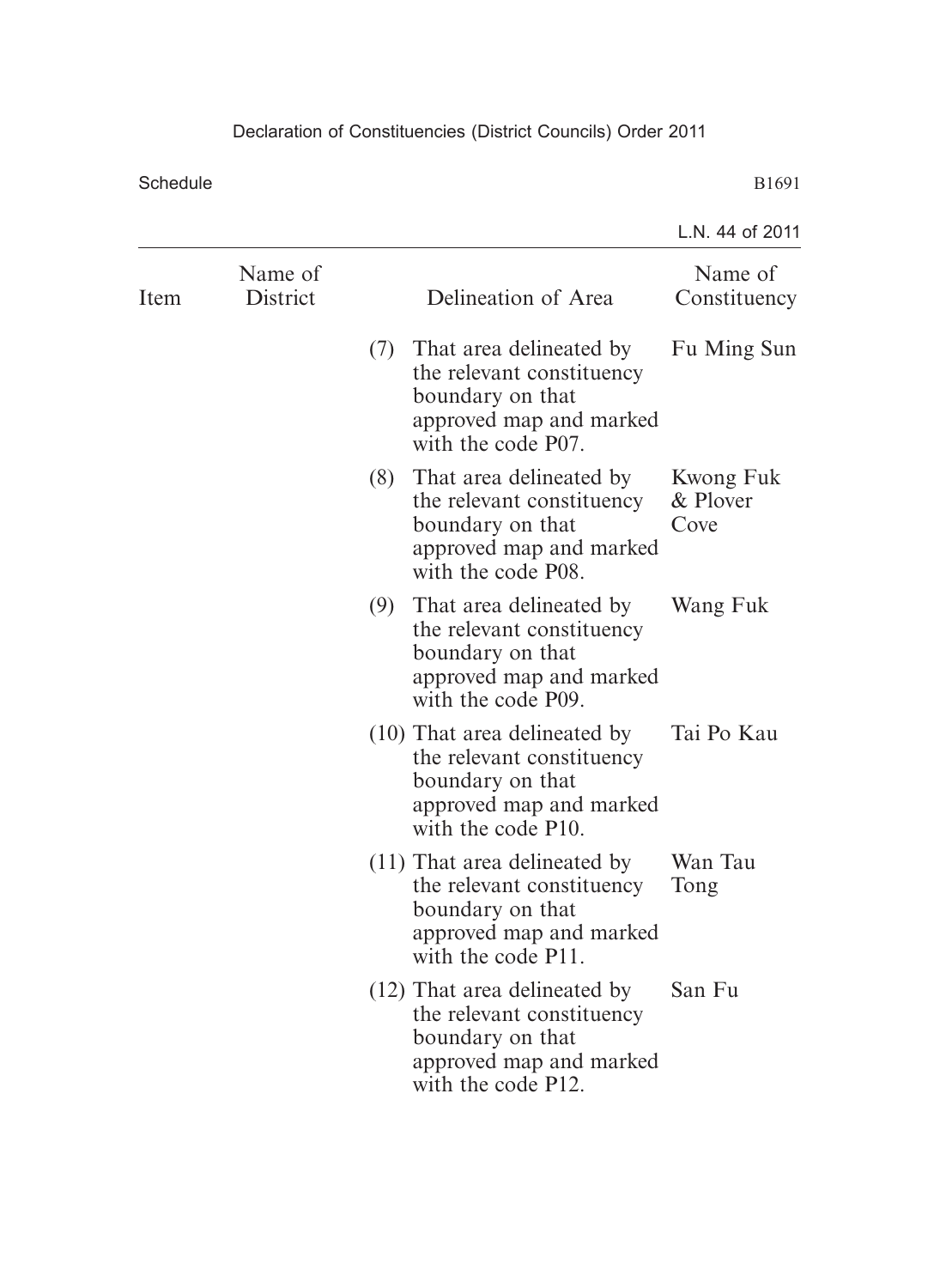|                     |                                                                                                                                  | L.N. 44 of 2011          |
|---------------------|----------------------------------------------------------------------------------------------------------------------------------|--------------------------|
| Name of<br>District | Delineation of Area                                                                                                              | Name of<br>Constituency  |
|                     | (13) That area delineated by<br>the relevant constituency<br>boundary on that<br>approved map and marked<br>with the code P13.   | Lam Tsuen<br>Valley      |
|                     | (14) That area delineated by<br>the relevant constituency<br>boundary on that<br>approved map and marked<br>with the code P14.   | Po Nga                   |
|                     | $(15)$ That area delineated by<br>the relevant constituency<br>boundary on that<br>approved map and marked<br>with the code P15. | Tai Wo                   |
|                     | (16) That area delineated by<br>the relevant constituency<br>boundary on that<br>approved map and marked<br>with the code P16.   | Old Market<br>& Serenity |
|                     | (17) That area delineated by<br>the relevant constituency<br>boundary on that<br>approved map and marked<br>with the code P17.   | Hong Lok<br>Yuen         |
|                     |                                                                                                                                  |                          |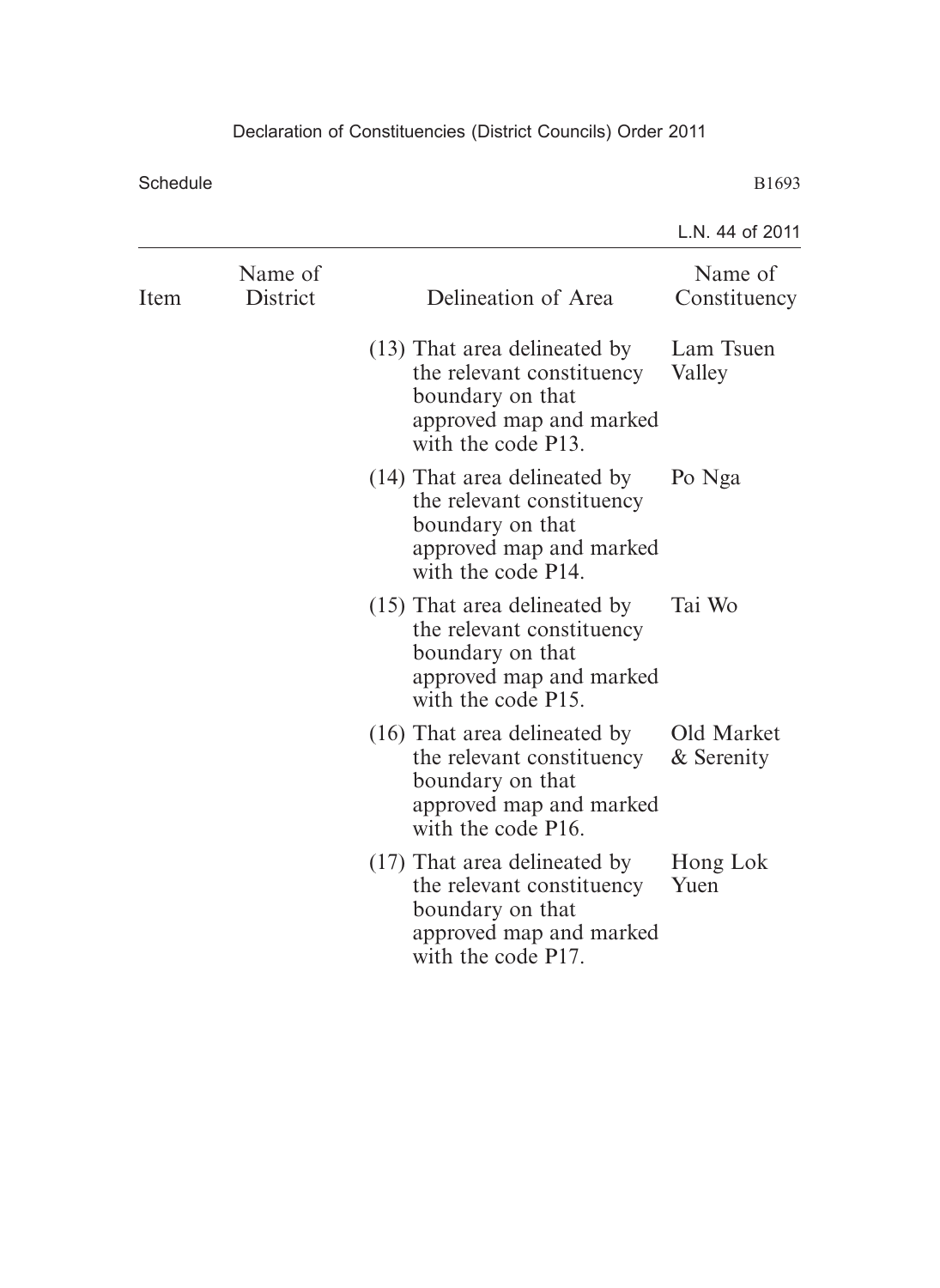|      |                      |     |                                                                                                                                                                                                                            | L.N. 44 of 2011         |
|------|----------------------|-----|----------------------------------------------------------------------------------------------------------------------------------------------------------------------------------------------------------------------------|-------------------------|
| Item | Name of<br>District  |     | Delineation of Area                                                                                                                                                                                                        | Name of<br>Constituency |
|      |                      |     | (18) That area delineated by<br>the relevant constituency<br>boundary on the approved<br>maps identified as Plan<br>Nos. DCCA/R/2011/P1<br>and DCCA/R/2011/P2<br>and marked with the code<br>P <sub>18</sub> on both maps. | Shuen Wan               |
|      |                      |     | (19) That area delineated by<br>the relevant constituency<br>boundary on the approved<br>map identified as Plan No.<br>$DCCA/R/2011/P2$ and<br>marked with the code P19.                                                   | Sai Kung<br>North       |
| 15.  | Sai Kung<br>District | (1) | That area delineated by<br>the relevant constituency<br>boundary on the approved<br>map identified as Plan No.<br>DCCA/R/2011/Q1 and<br>marked with the code<br>Q01.                                                       | Sai Kung<br>Central     |
|      |                      | (2) | That area delineated by<br>the relevant constituency<br>boundary on that<br>approved map and marked<br>with the code Q02.                                                                                                  | Pak Sha Wan             |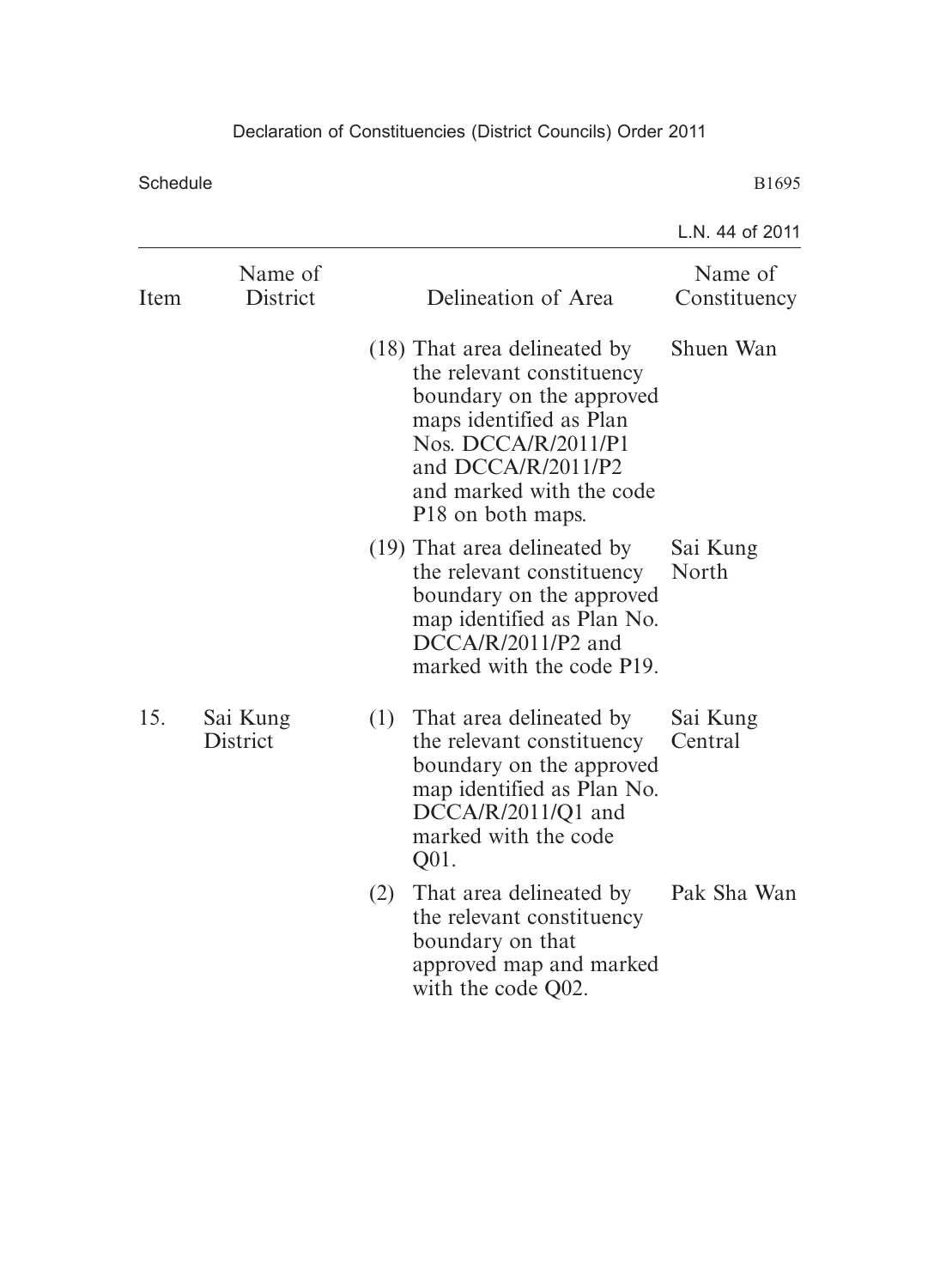|      |                     |     |                                                                                                                                                                                                           | L.N. 44 of 2011         |
|------|---------------------|-----|-----------------------------------------------------------------------------------------------------------------------------------------------------------------------------------------------------------|-------------------------|
| Item | Name of<br>District |     | Delineation of Area                                                                                                                                                                                       | Name of<br>Constituency |
|      |                     | (3) | That area delineated by<br>the relevant constituency<br>boundary on the approved<br>maps identified as Plan<br>Nos. DCCA/R/2011/Q1<br>and DCCA/R/2011/Q2<br>and marked with the code<br>Q03 on both maps. | Sai Kung<br>Islands     |
|      |                     | (4) | That area delineated by<br>the relevant constituency<br>boundary on the approved<br>map identified as Plan No.<br>$DCCA/R/2011/Q2$ and<br>marked with the code<br>Q04.                                    | Hang Hau<br>East        |
|      |                     | (5) | That area delineated by<br>the relevant constituency<br>boundary on that<br>approved map and marked<br>with the code Q05.                                                                                 | Hang Hau<br>West        |
|      |                     | (6) | That area delineated by Po Kwan<br>the relevant constituency<br>boundary on that<br>approved map and marked<br>with the code Q06.                                                                         |                         |
|      |                     | (7) | That area delineated by<br>the relevant constituency<br>boundary on that<br>approved map and marked<br>with the code Q07.                                                                                 | Wai Do                  |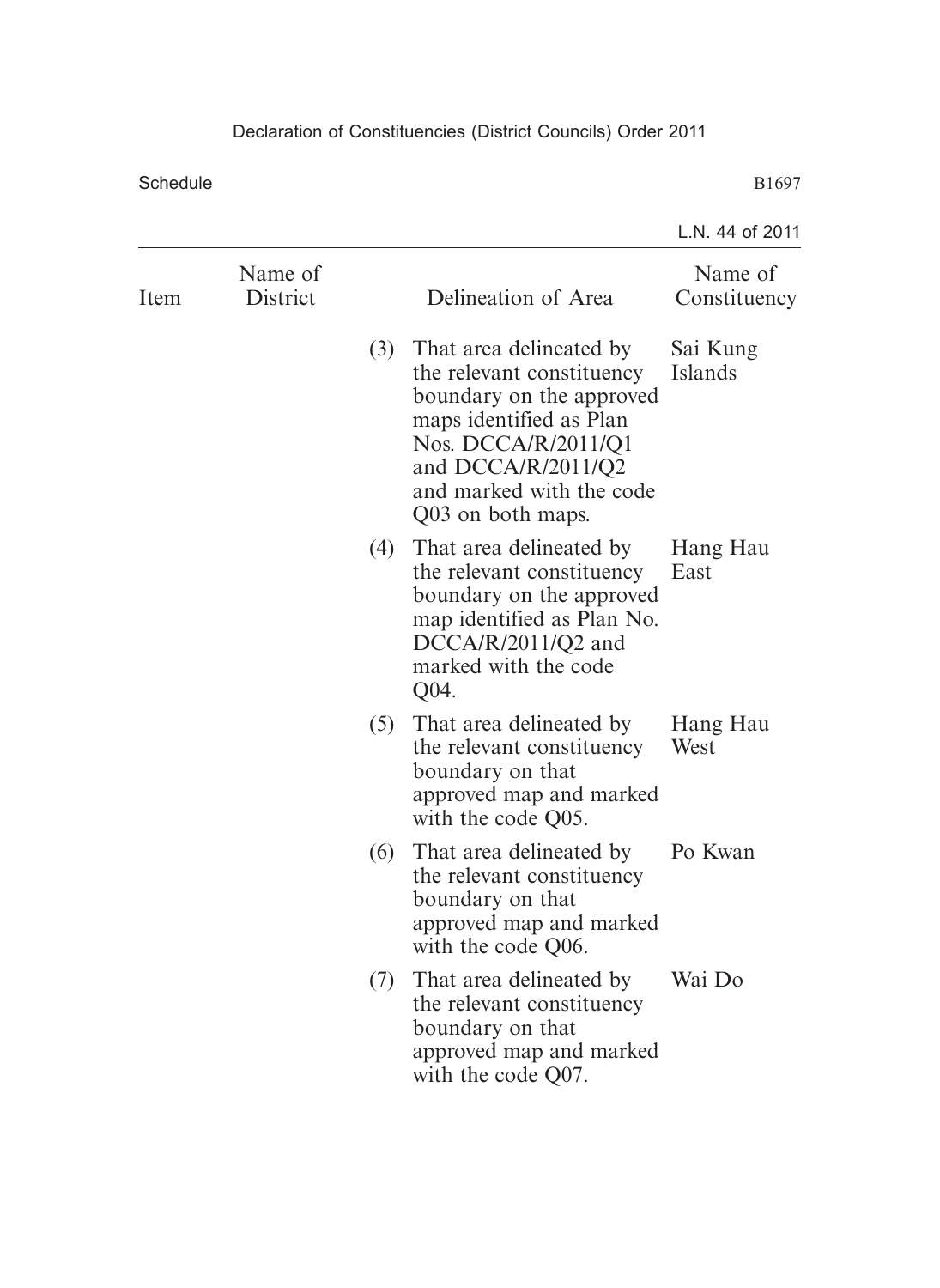|      |                     |                                                                                                                                  | L.N. 44 of 2011         |
|------|---------------------|----------------------------------------------------------------------------------------------------------------------------------|-------------------------|
| Item | Name of<br>District | Delineation of Area                                                                                                              | Name of<br>Constituency |
|      |                     | (8)<br>That area delineated by<br>the relevant constituency<br>boundary on that<br>approved map and marked<br>with the code Q08. | Kin Shin                |
|      |                     | That area delineated by<br>(9)<br>the relevant constituency<br>boundary on that<br>approved map and marked<br>with the code Q09. | Choi Kin                |
|      |                     | $(10)$ That area delineated by<br>the relevant constituency<br>boundary on that<br>approved map and marked<br>with the code Q10. | O Tong                  |
|      |                     | $(11)$ That area delineated by<br>the relevant constituency<br>boundary on that<br>approved map and marked<br>with the code Q11. | Fu Kwan                 |
|      |                     | (12) That area delineated by<br>the relevant constituency<br>boundary on that<br>approved map and marked<br>with the code Q12.   | Nam On                  |
|      |                     | $(13)$ That area delineated by<br>the relevant constituency<br>boundary on that<br>approved map and marked<br>with the code Q13. | Hong King               |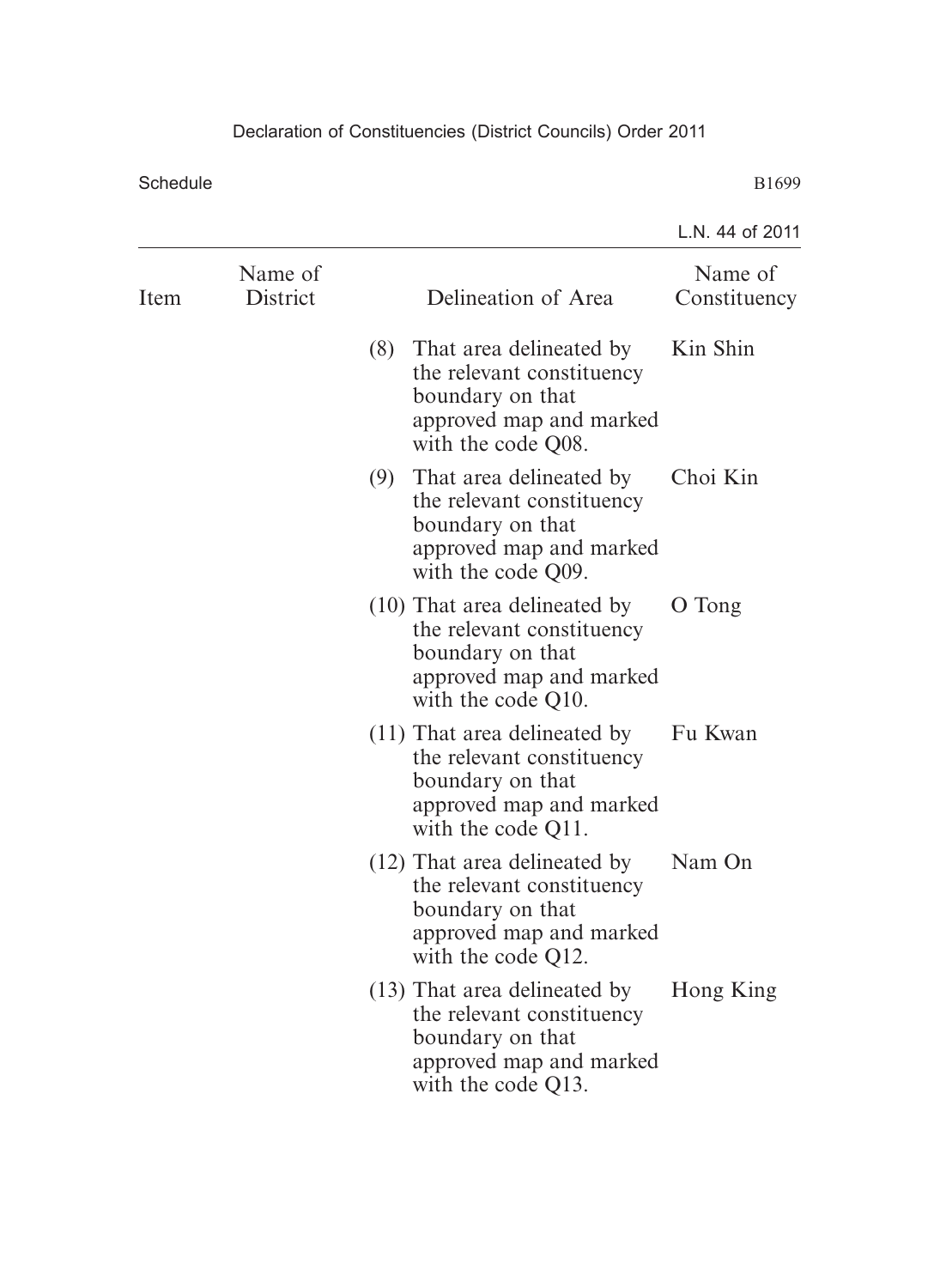|      |                     |                                                                                                                                  | L.N. 44 of 2011         |
|------|---------------------|----------------------------------------------------------------------------------------------------------------------------------|-------------------------|
| Item | Name of<br>District | Delineation of Area                                                                                                              | Name of<br>Constituency |
|      |                     | (14) That area delineated by<br>the relevant constituency<br>boundary on that<br>approved map and marked<br>with the code Q14.   | Tsui Lam                |
|      |                     | (15) That area delineated by<br>the relevant constituency<br>boundary on that<br>approved map and marked<br>with the code Q15.   | Po Lam                  |
|      |                     | $(16)$ That area delineated by<br>the relevant constituency<br>boundary on that<br>approved map and marked<br>with the code Q16. | Yan Ying                |
|      |                     | (17) That area delineated by<br>the relevant constituency<br>boundary on that<br>approved map and marked<br>with the code Q17.   | Wan Hang                |
|      |                     | (18) That area delineated by<br>the relevant constituency<br>boundary on that<br>approved map and marked<br>with the code Q18.   | King Lam                |
|      |                     | (19) That area delineated by<br>the relevant constituency<br>boundary on that<br>approved map and marked<br>with the code Q19.   | Hau Tak                 |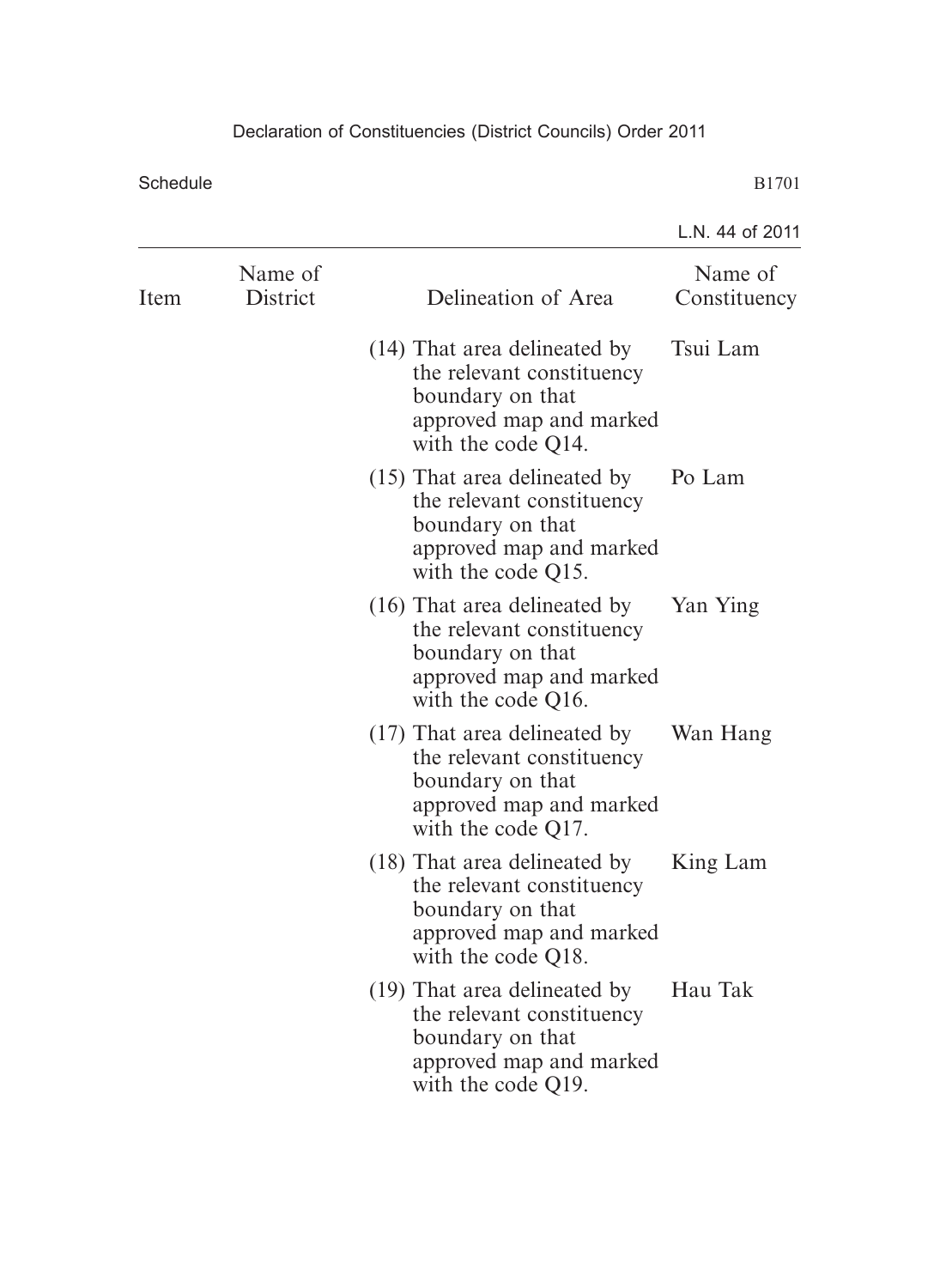| Name of           |
|-------------------|
| Constituency      |
| Fu Nam            |
| Tak Ming          |
| <b>Sheung Tak</b> |
| Kwong Ming        |
| Wan Po            |
|                   |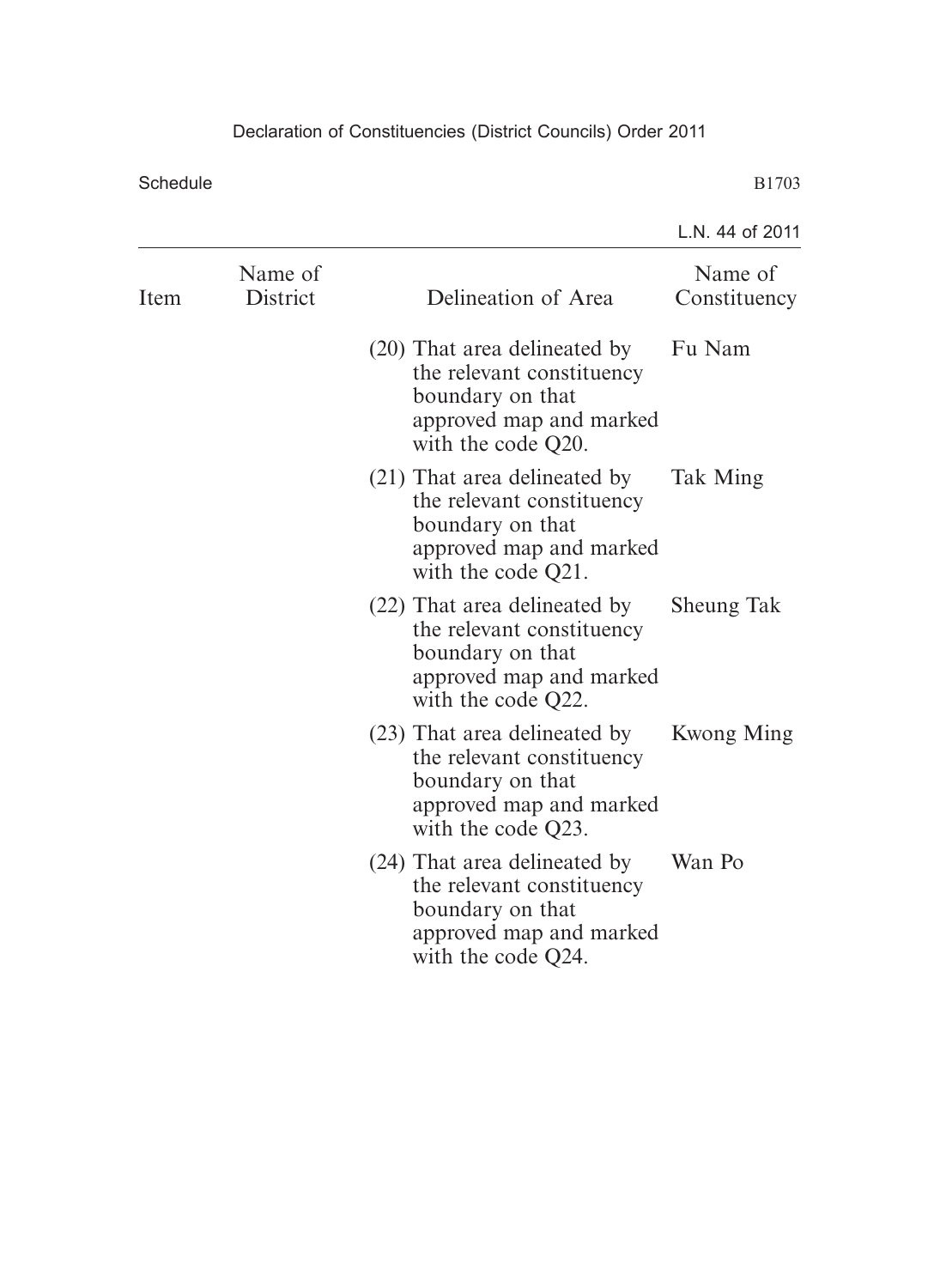|      |                     |     |                                                                                                                                                                                                         | L.N. 44 of 2011         |
|------|---------------------|-----|---------------------------------------------------------------------------------------------------------------------------------------------------------------------------------------------------------|-------------------------|
| Item | Name of<br>District |     | Delineation of Area                                                                                                                                                                                     | Name of<br>Constituency |
| 16.  |                     |     | Sha Tin District (1) That area delineated by<br>the relevant constituency<br>boundary on the approved<br>map identified as Plan No.<br>$DCCA/R/2011/R$ and<br>marked with the code<br>R <sub>0</sub> 1. | Sha Tin Town<br>Centre  |
|      |                     |     | (2) That area delineated by<br>the relevant constituency<br>boundary on that<br>approved map and marked<br>with the code R02.                                                                           | Lek Yuen                |
|      |                     |     | (3) That area delineated by<br>the relevant constituency<br>boundary on that<br>approved map and marked<br>with the code R03.                                                                           | Wo Che<br>Estate        |
|      |                     | (4) | That area delineated by<br>the relevant constituency<br>boundary on that<br>approved map and marked<br>with the code R04.                                                                               | City One                |
|      |                     |     | (5) That area delineated by<br>the relevant constituency<br>boundary on that<br>approved map and marked<br>with the code R05.                                                                           | Yue Shing               |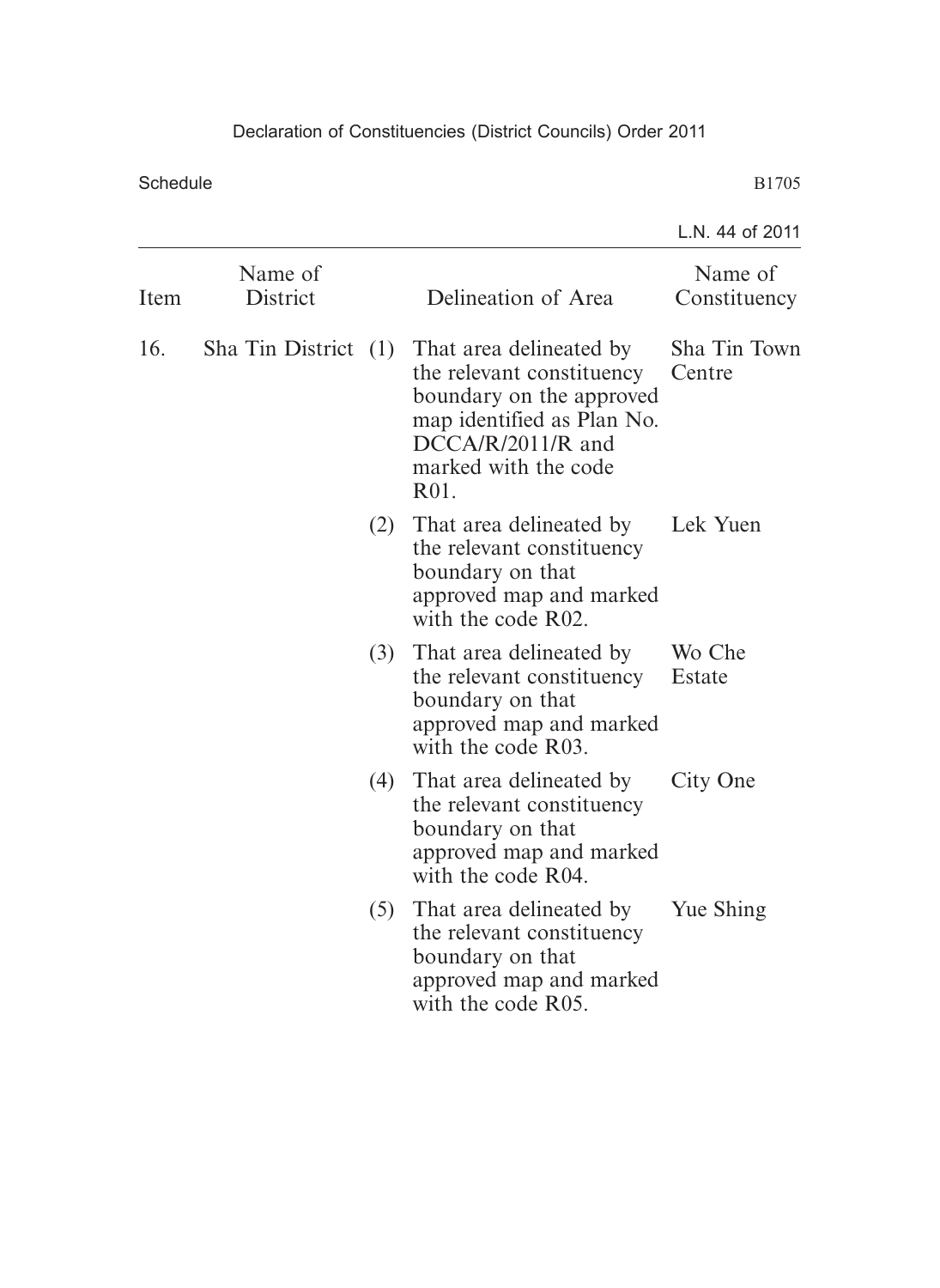|      |                     |     |                                                                                                                                  | L.N. 44 of 2011         |
|------|---------------------|-----|----------------------------------------------------------------------------------------------------------------------------------|-------------------------|
| Item | Name of<br>District |     | Delineation of Area                                                                                                              | Name of<br>Constituency |
|      |                     | (6) | That area delineated by<br>the relevant constituency<br>boundary on that<br>approved map and marked<br>with the code R06.        | Wong Uk                 |
|      |                     | (7) | That area delineated by<br>the relevant constituency<br>boundary on that<br>approved map and marked<br>with the code R07.        | Sha Kok                 |
|      |                     | (8) | That area delineated by<br>the relevant constituency<br>boundary on that<br>approved map and marked<br>with the code R08.        | Pok Hong                |
|      |                     |     | (9) That area delineated by<br>the relevant constituency<br>boundary on that<br>approved map and marked<br>with the code R09.    | Jat Min                 |
|      |                     |     | $(10)$ That area delineated by<br>the relevant constituency<br>boundary on that<br>approved map and marked<br>with the code R10. | Chun Fung               |
|      |                     |     | $(11)$ That area delineated by<br>the relevant constituency<br>boundary on that<br>approved map and marked<br>with the code R11. | Sun Tin Wai             |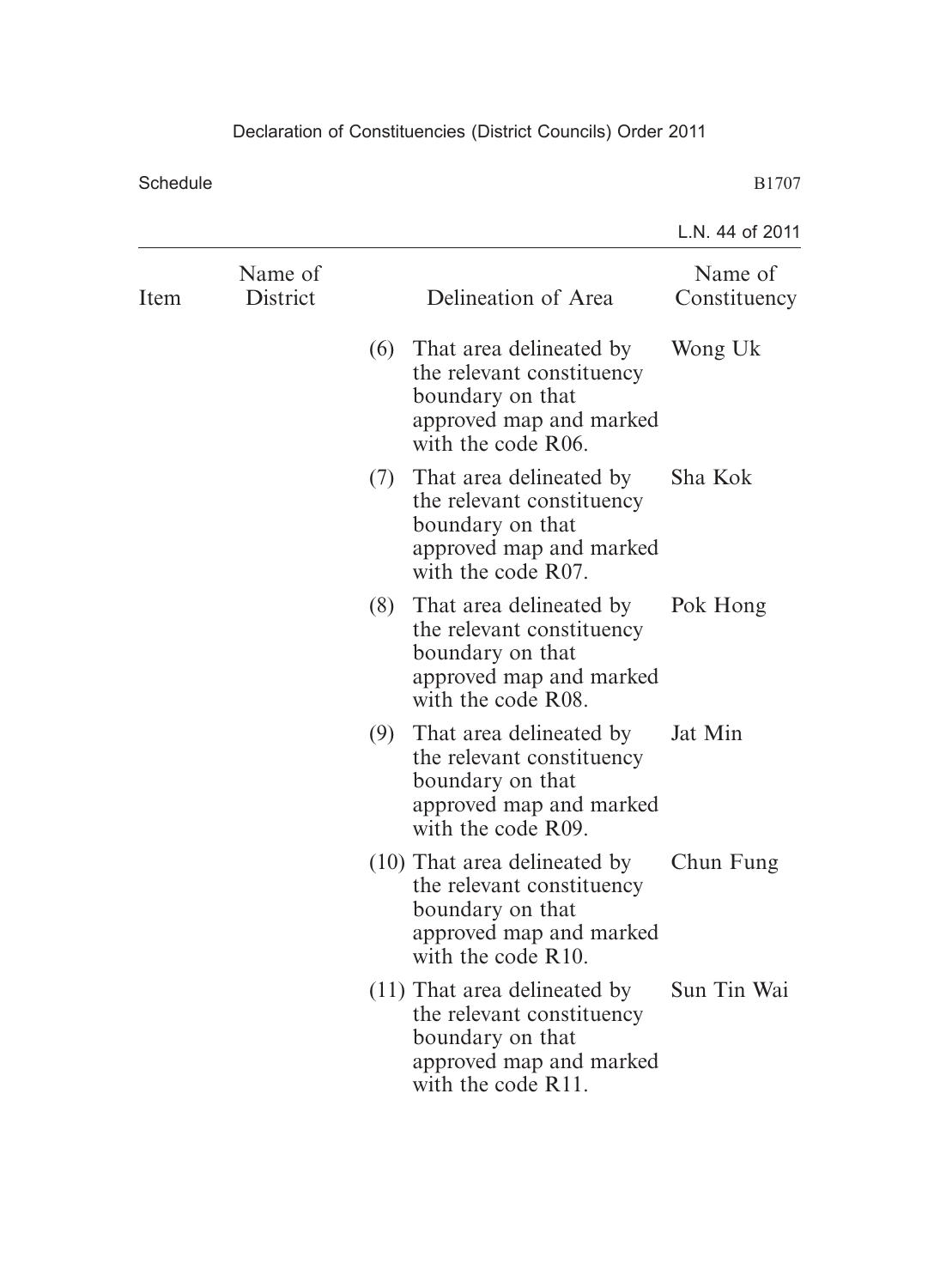|      |                     |                                                                                                                                  | L.N. 44 of 2011         |
|------|---------------------|----------------------------------------------------------------------------------------------------------------------------------|-------------------------|
| Item | Name of<br>District | Delineation of Area                                                                                                              | Name of<br>Constituency |
|      |                     | (12) That area delineated by<br>the relevant constituency<br>boundary on that<br>approved map and marked<br>with the code R12.   | Chui Tin                |
|      |                     | (13) That area delineated by<br>the relevant constituency<br>boundary on that<br>approved map and marked<br>with the code R13.   | Hin Ka                  |
|      |                     | (14) That area delineated by<br>the relevant constituency<br>boundary on that<br>approved map and marked<br>with the code R14.   | Lower Shing<br>Mun      |
|      |                     | (15) That area delineated by<br>the relevant constituency<br>boundary on that<br>approved map and marked<br>with the code R15.   | Keng Hau                |
|      |                     | (16) That area delineated by<br>the relevant constituency<br>boundary on that<br>approved map and marked<br>with the code R16.   | Tin Sum                 |
|      |                     | $(17)$ That area delineated by<br>the relevant constituency<br>boundary on that<br>approved map and marked<br>with the code R17. | Chui Ka                 |
|      |                     |                                                                                                                                  |                         |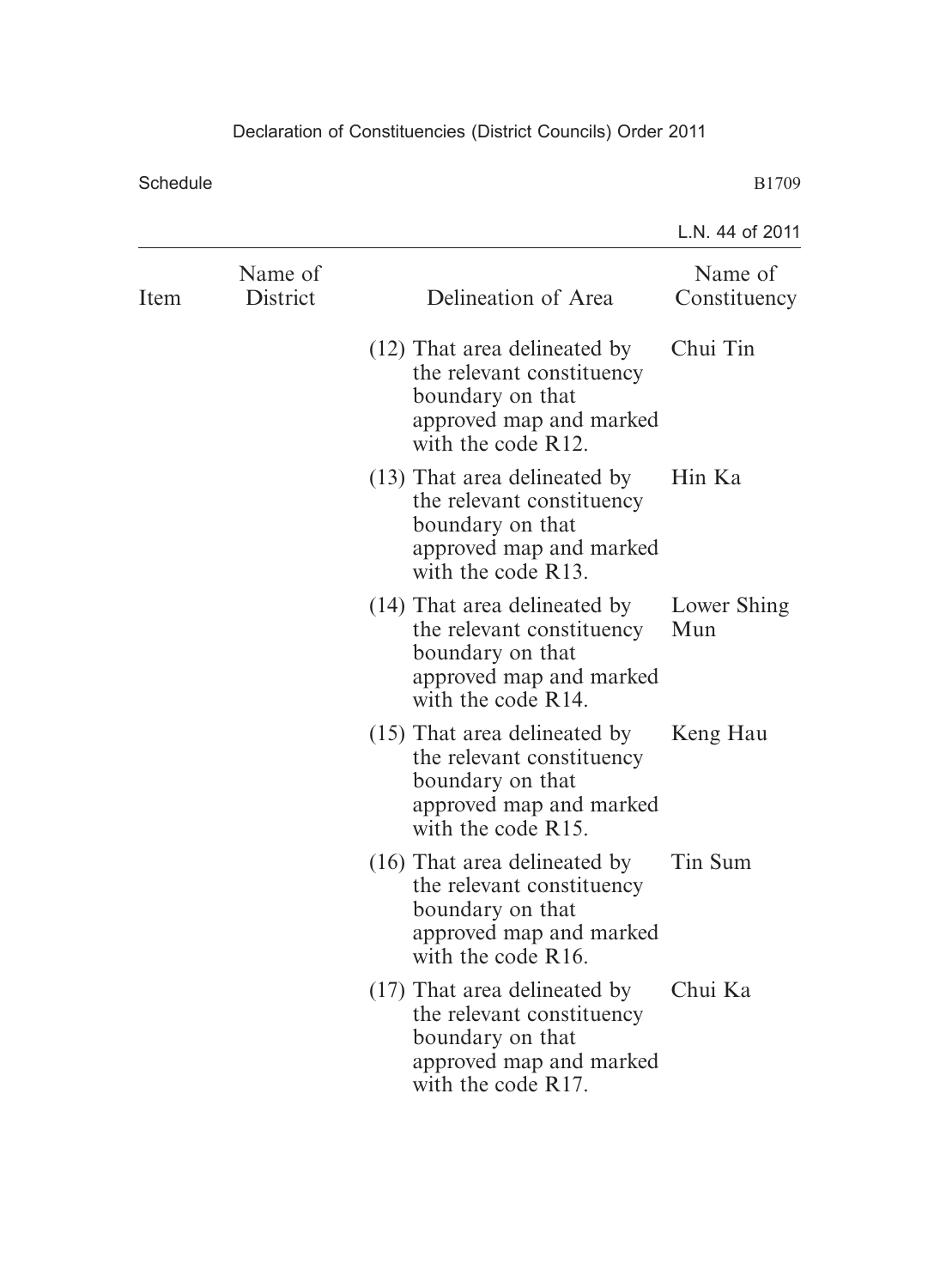|                                                                                                                                | L.N. 44 of 2011         |
|--------------------------------------------------------------------------------------------------------------------------------|-------------------------|
| Name of<br>Item<br>District<br>Delineation of Area                                                                             | Name of<br>Constituency |
| (18) That area delineated by<br>the relevant constituency<br>boundary on that<br>approved map and marked<br>with the code R18. | Tai Wai                 |
| (19) That area delineated by<br>the relevant constituency<br>boundary on that<br>approved map and marked<br>with the code R19. | Chung Tin               |
| (20) That area delineated by<br>the relevant constituency<br>boundary on that<br>approved map and marked<br>with the code R20. | Sui Wo                  |
| (21) That area delineated by<br>the relevant constituency<br>boundary on that<br>approved map and marked<br>with the code R21. | Fo Tan                  |
| (22) That area delineated by<br>the relevant constituency<br>boundary on that<br>approved map and marked<br>with the code R22. | Chun Ma                 |
| (23) That area delineated by<br>the relevant constituency<br>boundary on that<br>approved map and marked<br>with the code R23. | Chung On                |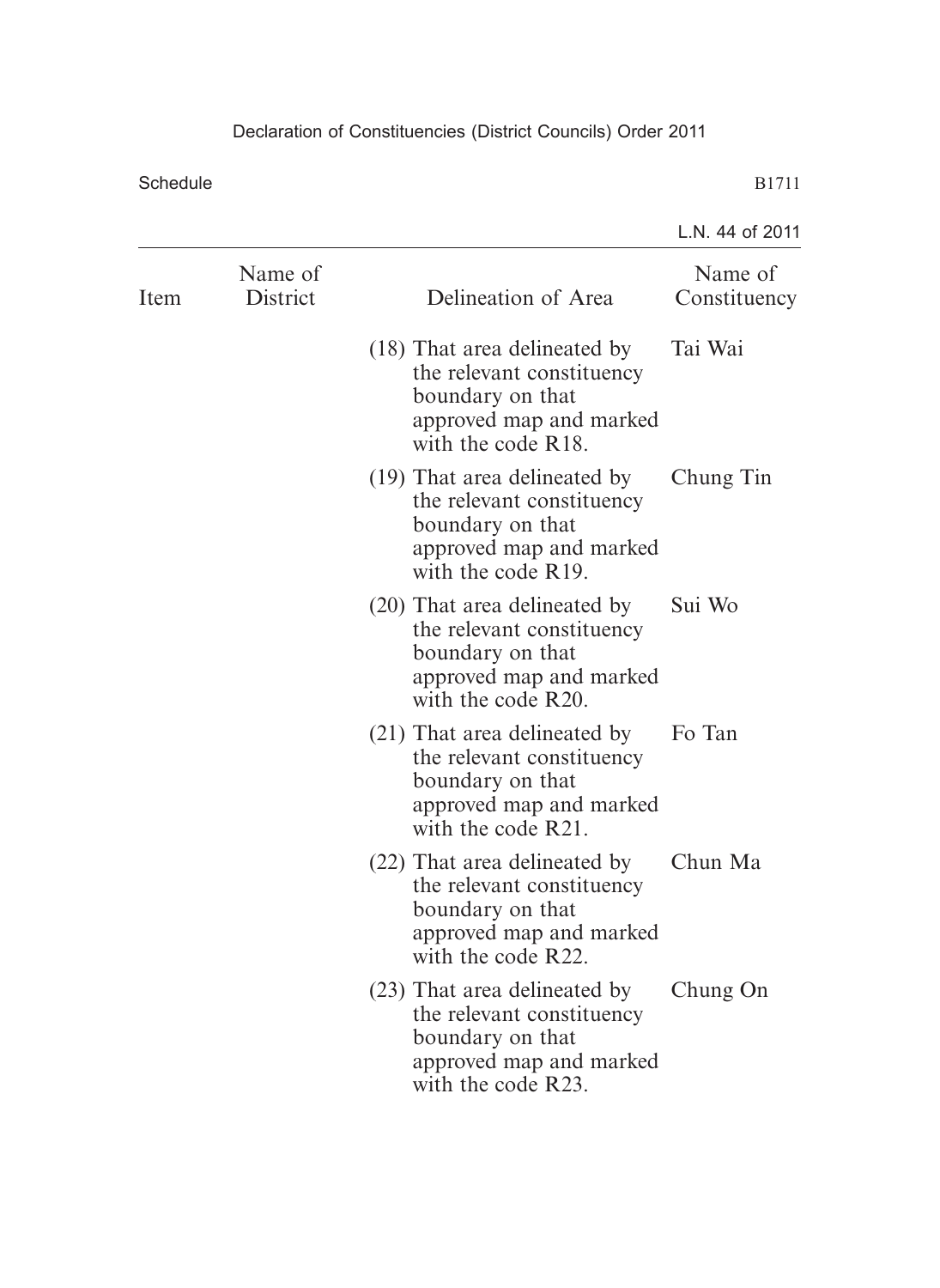|      |                     |                                                                                                                                | L.N. 44 of 2011           |
|------|---------------------|--------------------------------------------------------------------------------------------------------------------------------|---------------------------|
| Item | Name of<br>District | Delineation of Area                                                                                                            | Name of<br>Constituency   |
|      |                     | (24) That area delineated by<br>the relevant constituency<br>boundary on that<br>approved map and marked<br>with the code R24. | Kam To                    |
|      |                     | (25) That area delineated by<br>the relevant constituency<br>boundary on that<br>approved map and marked<br>with the code R25. | Ma On Shan<br>Town Centre |
|      |                     | (26) That area delineated by<br>the relevant constituency<br>boundary on that<br>approved map and marked<br>with the code R26. | Lee On                    |
|      |                     | (27) That area delineated by<br>the relevant constituency<br>boundary on that<br>approved map and marked<br>with the code R27. | Fu Lung                   |
|      |                     | (28) That area delineated by<br>the relevant constituency<br>boundary on that<br>approved map and marked<br>with the code R28. | Kam Ying                  |
|      |                     | (29) That area delineated by<br>the relevant constituency<br>boundary on that<br>approved map and marked<br>with the code R29. | Yiu On                    |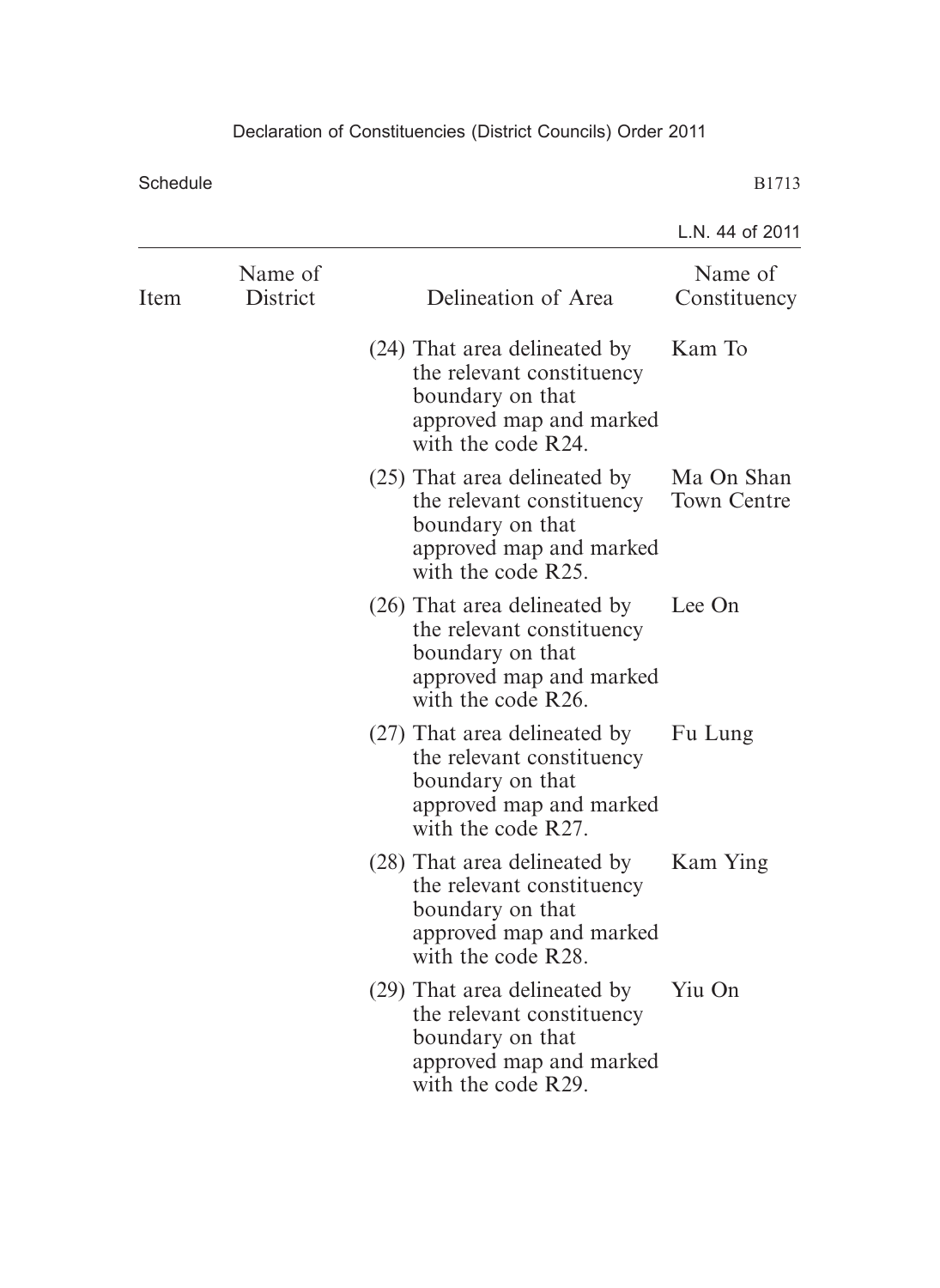|      |                     |                                                                                                                                | L.N. 44 of 2011         |
|------|---------------------|--------------------------------------------------------------------------------------------------------------------------------|-------------------------|
| Item | Name of<br>District | Delineation of Area                                                                                                            | Name of<br>Constituency |
|      |                     | (30) That area delineated by<br>the relevant constituency<br>boundary on that<br>approved map and marked<br>with the code R30. | Heng On                 |
|      |                     | (31) That area delineated by<br>the relevant constituency<br>boundary on that<br>approved map and marked<br>with the code R31. | On Tai                  |
|      |                     | (32) That area delineated by<br>the relevant constituency<br>boundary on that<br>approved map and marked<br>with the code R32. | Tai Shui<br>Hang        |
|      |                     | (33) That area delineated by<br>the relevant constituency<br>boundary on that<br>approved map and marked<br>with the code R33. | Yu Yan                  |
|      |                     | (34) That area delineated by<br>the relevant constituency<br>boundary on that<br>approved map and marked<br>with the code R34. | Bik Woo                 |
|      |                     | (35) That area delineated by<br>the relevant constituency<br>boundary on that<br>approved map and marked<br>with the code R35. | Kwong Hong              |
|      |                     |                                                                                                                                |                         |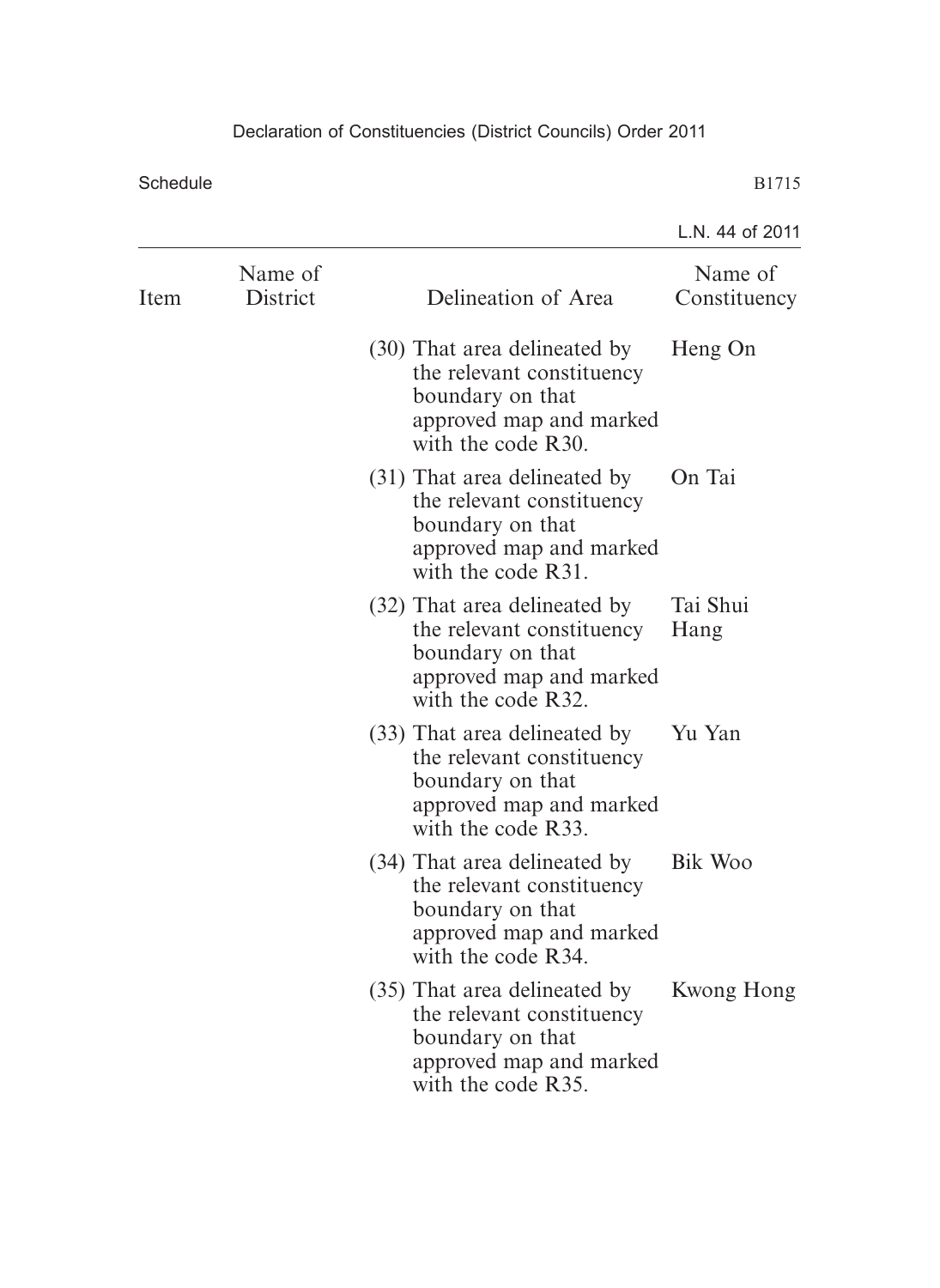## Declaration of Constituencies (District Councils) Order 2011

Schedule

|      |                            |     |                                                                                                                                                                  | L.N. 44 of 2011           |
|------|----------------------------|-----|------------------------------------------------------------------------------------------------------------------------------------------------------------------|---------------------------|
| Item | Name of<br><b>District</b> |     | Delineation of Area                                                                                                                                              | Name of<br>Constituency   |
|      |                            |     | (36) That area delineated by<br>the relevant constituency<br>boundary on that<br>approved map and marked<br>with the code R36.                                   | Kwong Yuen                |
| 17.  | Kwai Tsing<br>District     | (1) | That area delineated by<br>the relevant constituency<br>boundary on the approved<br>map identified as Plan No.<br>DCCA/R/2011/S and<br>marked with the code S01. | Kwai Hing                 |
|      |                            | (2) | That area delineated by<br>the relevant constituency<br>boundary on that<br>approved map and marked<br>with the code S02.                                        | Kwai Shing<br>East Estate |
|      |                            | (3) | That area delineated by<br>the relevant constituency<br>boundary on that<br>approved map and marked<br>with the code S03.                                        | Upper Tai<br>Wo Hau       |
|      |                            | (4) | That area delineated by<br>the relevant constituency<br>boundary on that<br>approved map and marked<br>with the code S04.                                        | Lower Tai<br>Wo Hau       |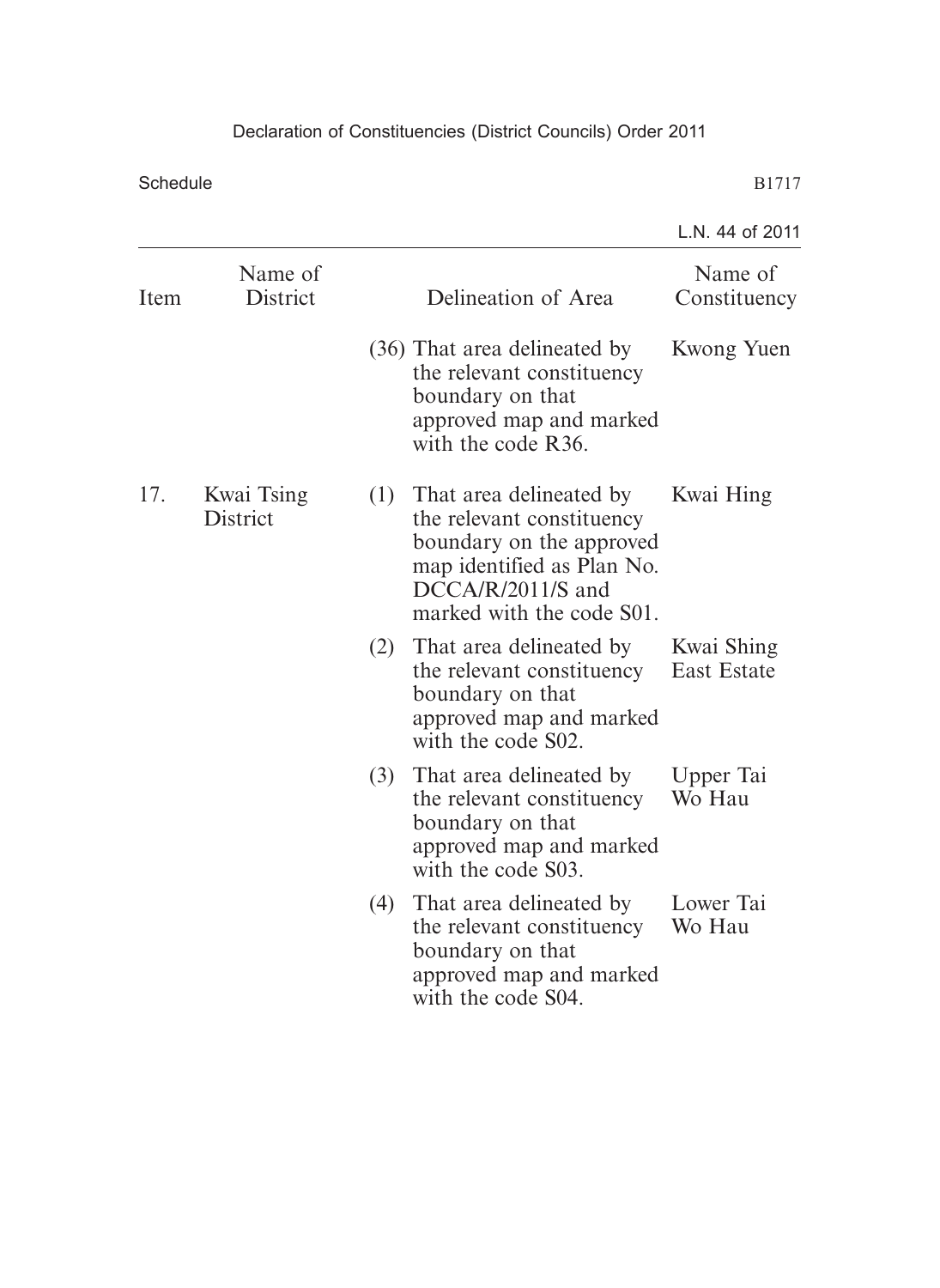|      |                     |     |                                                                                                                                | L.N. 44 of 2011                   |
|------|---------------------|-----|--------------------------------------------------------------------------------------------------------------------------------|-----------------------------------|
| Item | Name of<br>District |     | Delineation of Area                                                                                                            | Name of<br>Constituency           |
|      |                     |     | (5) That area delineated by<br>the relevant constituency<br>boundary on that<br>approved map and marked<br>with the code S05.  | Kwai Chung<br><b>Estate North</b> |
|      |                     |     | (6) That area delineated by<br>the relevant constituency<br>boundary on that<br>approved map and marked<br>with the code S06.  | Kwai Chung<br>Estate<br>Central   |
|      |                     |     | (7) That area delineated by<br>the relevant constituency<br>boundary on that<br>approved map and marked<br>with the code S07.  | <b>Shek Yam</b>                   |
|      |                     | (8) | That area delineated by<br>the relevant constituency<br>boundary on that<br>approved map and marked<br>with the code S08.      | On Yam                            |
|      |                     | (9) | That area delineated by<br>the relevant constituency<br>boundary on that<br>approved map and marked<br>with the code S09.      | Shek Lei<br>Extension             |
|      |                     |     | (10) That area delineated by<br>the relevant constituency<br>boundary on that<br>approved map and marked<br>with the code S10. | Shek Lei                          |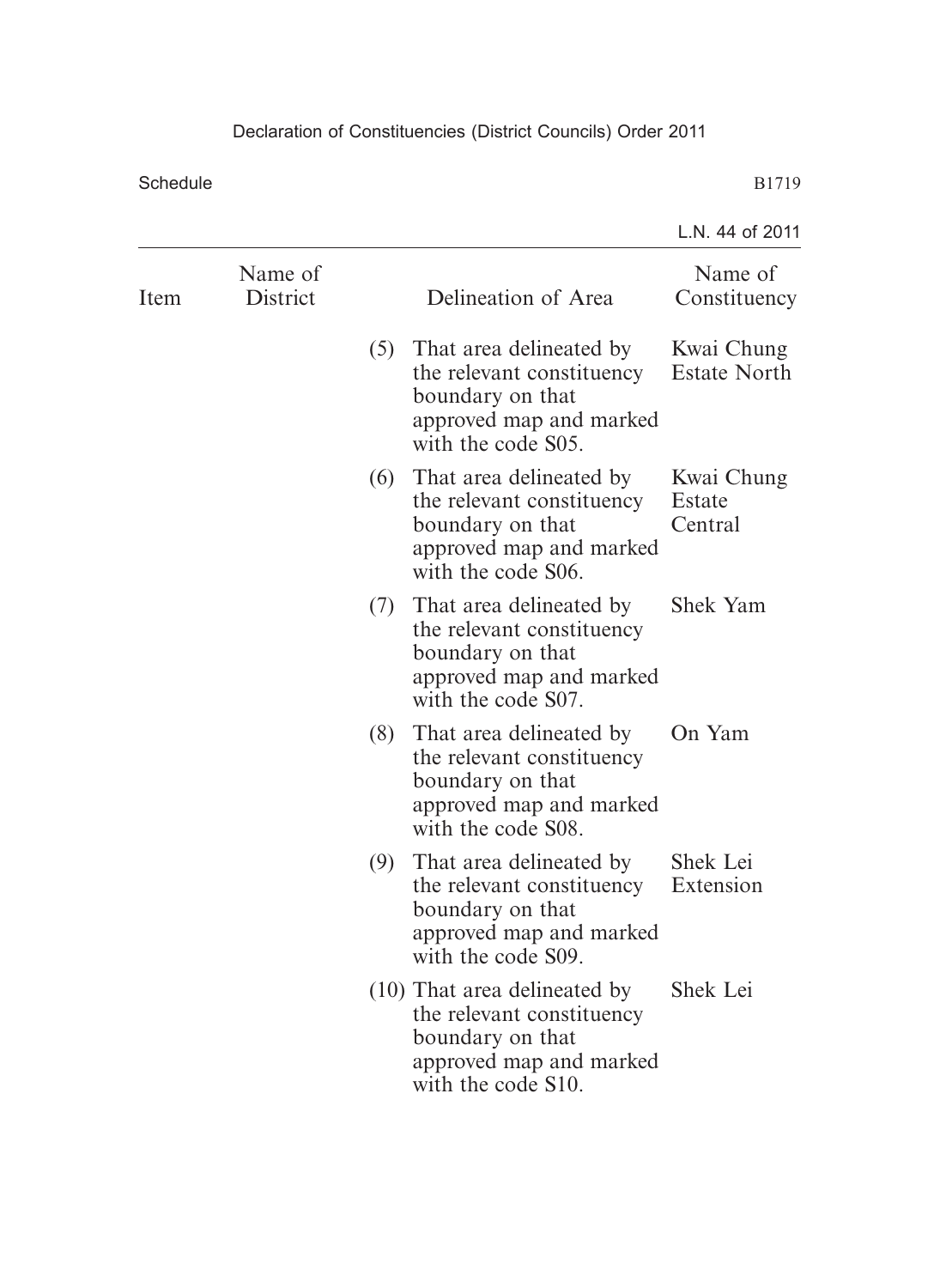|      |                     |                                                                                                                                  | L.N. 44 of 2011         |
|------|---------------------|----------------------------------------------------------------------------------------------------------------------------------|-------------------------|
| Item | Name of<br>District | Delineation of Area                                                                                                              | Name of<br>Constituency |
|      |                     | $(11)$ That area delineated by<br>the relevant constituency<br>boundary on that<br>approved map and marked<br>with the code S11. | Tai Pak Tin             |
|      |                     | (12) That area delineated by<br>the relevant constituency<br>boundary on that<br>approved map and marked<br>with the code S12.   | Kwai Fong               |
|      |                     | (13) That area delineated by<br>the relevant constituency<br>boundary on that<br>approved map and marked<br>with the code S13.   | Wah Lai                 |
|      |                     | (14) That area delineated by<br>the relevant constituency<br>boundary on that<br>approved map and marked<br>with the code S14.   | Lai Wah                 |
|      |                     | $(15)$ That area delineated by<br>the relevant constituency<br>boundary on that<br>approved map and marked<br>with the code S15. | Cho Yiu                 |
|      |                     | $(16)$ That area delineated by<br>the relevant constituency<br>boundary on that<br>approved map and marked<br>with the code S16. | Hing Fong               |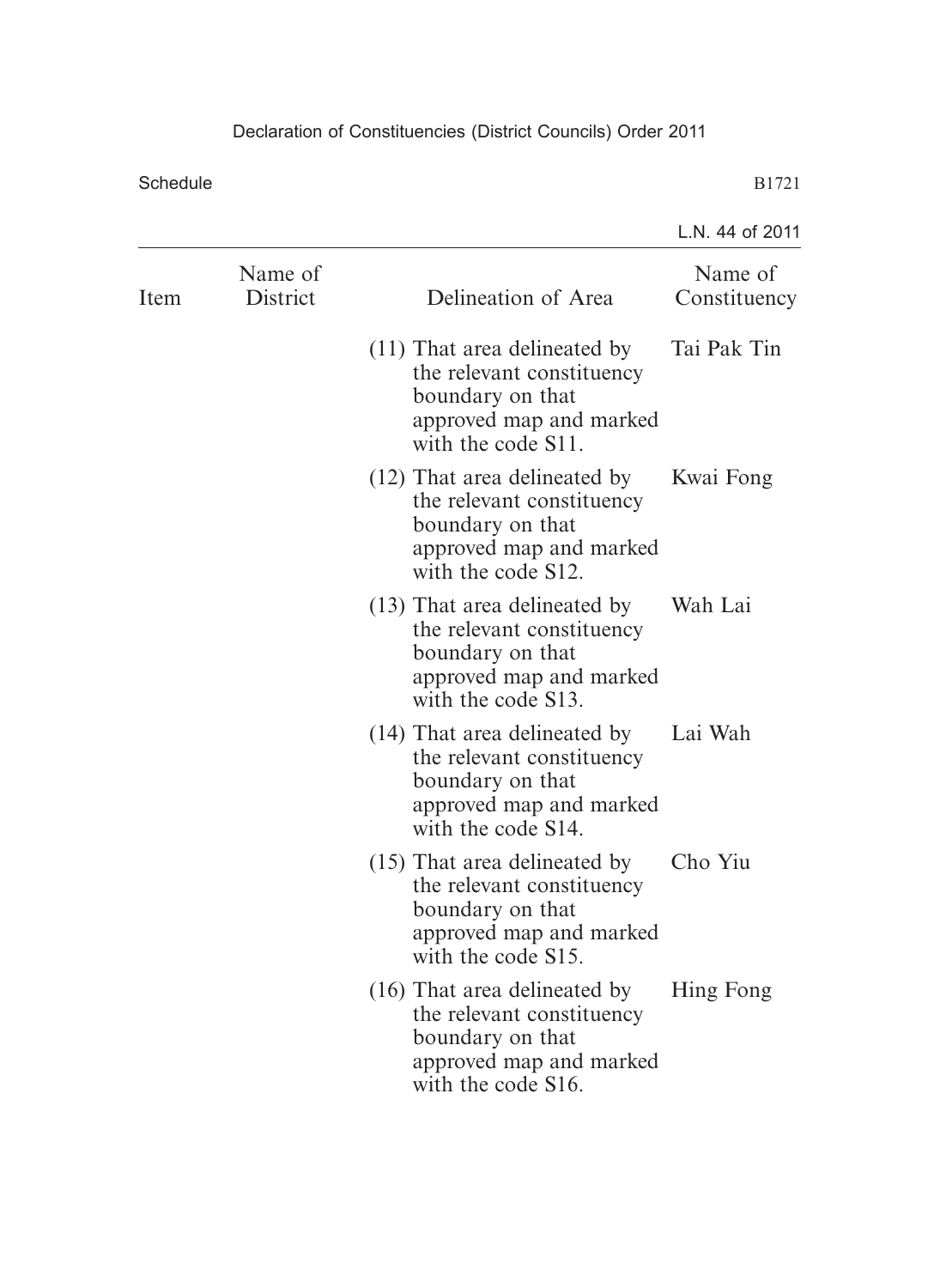|      |                     |                                                                                                                                  | L.N. 44 of 2011           |
|------|---------------------|----------------------------------------------------------------------------------------------------------------------------------|---------------------------|
| Item | Name of<br>District | Delineation of Area                                                                                                              | Name of<br>Constituency   |
|      |                     | $(17)$ That area delineated by<br>the relevant constituency<br>boundary on that<br>approved map and marked<br>with the code S17. | Lai King                  |
|      |                     | (18) That area delineated by<br>the relevant constituency<br>boundary on that<br>approved map and marked<br>with the code S18.   | Kwai Shing<br>West Estate |
|      |                     | (19) That area delineated by<br>the relevant constituency<br>boundary on that<br>approved map and marked<br>with the code S19.   | On Ho                     |
|      |                     | (20) That area delineated by<br>the relevant constituency<br>boundary on that<br>approved map and marked<br>with the code S20.   | Wai Ying                  |
|      |                     | (21) That area delineated by<br>the relevant constituency<br>boundary on that<br>approved map and marked<br>with the code S21.   | Tsing Yi<br>Estate        |
|      |                     | (22) That area delineated by<br>the relevant constituency<br>boundary on that<br>approved map and marked<br>with the code S22.   | Greenfield                |
|      |                     |                                                                                                                                  |                           |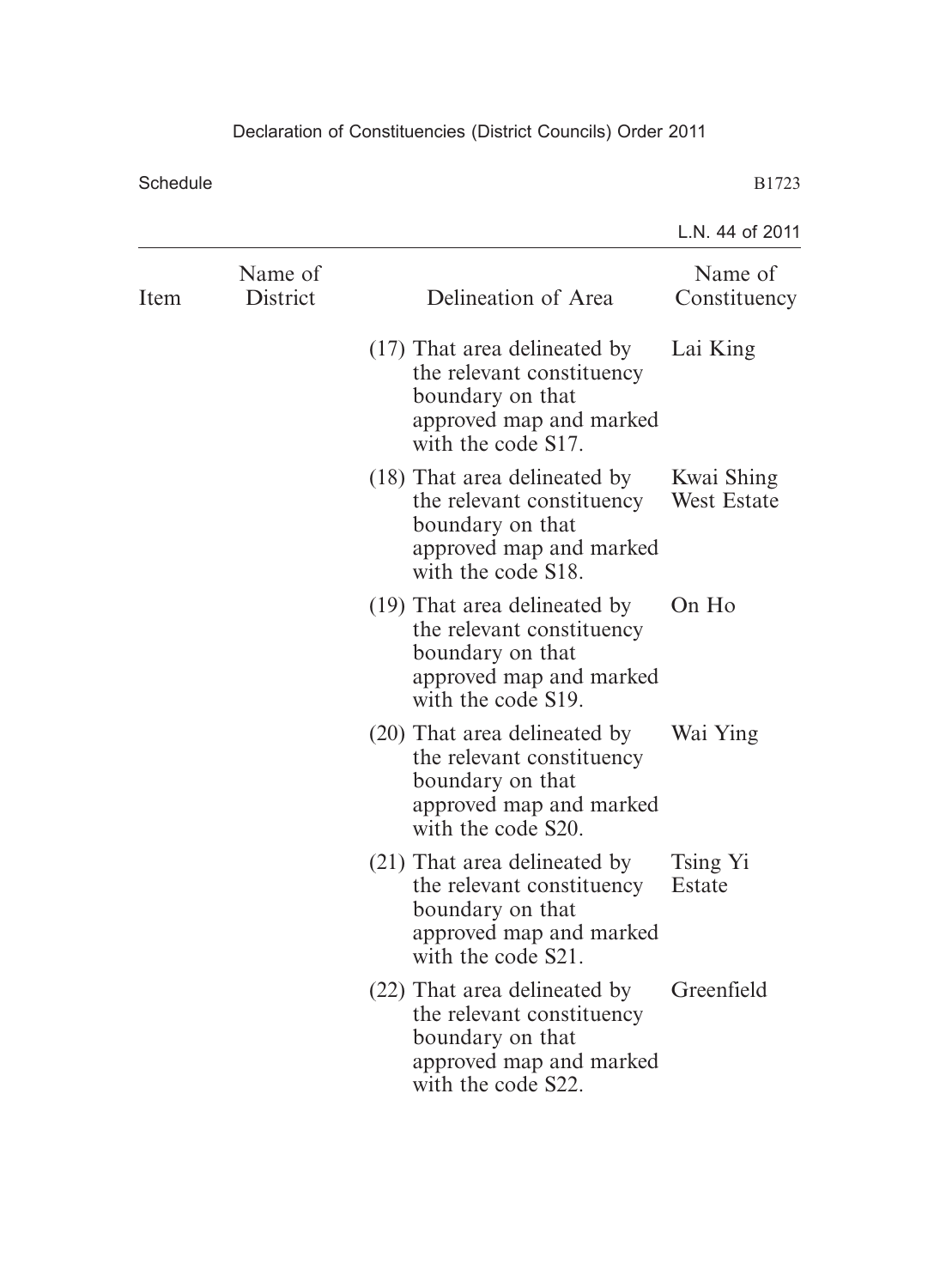Schedule

|                     |                                                                                                                                | L.N. 44 of 2011         |
|---------------------|--------------------------------------------------------------------------------------------------------------------------------|-------------------------|
| Name of<br>District | Delineation of Area                                                                                                            | Name of<br>Constituency |
|                     | (23) That area delineated by<br>the relevant constituency<br>boundary on that<br>approved map and marked<br>with the code S23. | Cheung<br>Ching         |
|                     | (24) That area delineated by<br>the relevant constituency<br>boundary on that<br>approved map and marked<br>with the code S24. | Cheung Hong             |
|                     | (25) That area delineated by<br>the relevant constituency<br>boundary on that<br>approved map and marked<br>with the code S25. | Shing Hong              |
|                     | (26) That area delineated by<br>the relevant constituency<br>boundary on that<br>approved map and marked<br>with the code S26. | Tsing Yi<br>South       |
|                     | (27) That area delineated by<br>the relevant constituency<br>boundary on that<br>approved map and marked<br>with the code S27. | <b>Cheung Hang</b>      |
|                     | (28) That area delineated by<br>the relevant constituency<br>boundary on that<br>approved map and marked<br>with the code S28. | Ching Fat               |
|                     |                                                                                                                                |                         |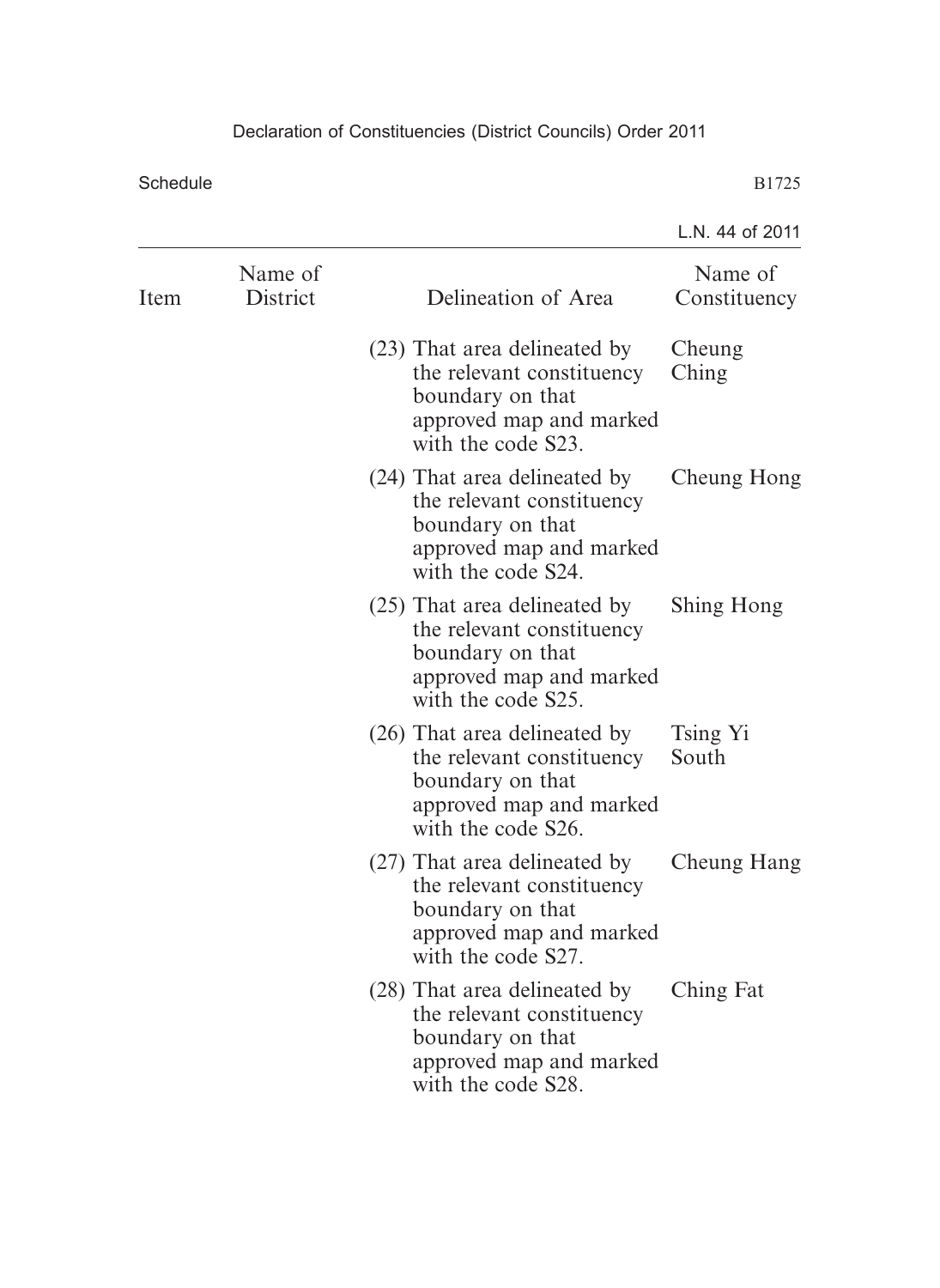## Declaration of Constituencies (District Councils) Order 2011

Schedule

|      |                     |     |                                                                                                                                                                       | L.N. 44 of 2011                 |
|------|---------------------|-----|-----------------------------------------------------------------------------------------------------------------------------------------------------------------------|---------------------------------|
| Item | Name of<br>District |     | Delineation of Area                                                                                                                                                   | Name of<br>Constituency         |
|      |                     |     | (29) That area delineated by<br>the relevant constituency<br>boundary on that<br>approved map and marked<br>with the code S29.                                        | Cheung On                       |
| 18.  | Islands District    | (1) | That area delineated by<br>the relevant constituency<br>boundary on the approved<br>map identified as Plan No.<br>$DCCA/R/2011/T$ and<br>marked with the code<br>T01. | Lantau                          |
|      |                     | (2) | That area delineated by<br>the relevant constituency<br>boundary on that<br>approved map and marked<br>with the code T02.                                             | Yat Tung<br><b>Estate North</b> |
|      |                     | (3) | That area delineated by<br>the relevant constituency<br>boundary on that<br>approved map and marked<br>with the code T03.                                             | Yat Tung<br><b>Estate South</b> |
|      |                     | (4) | That area delineated by<br>the relevant constituency<br>boundary on that<br>approved map and marked<br>with the code T04.                                             | Tung Chung<br>North             |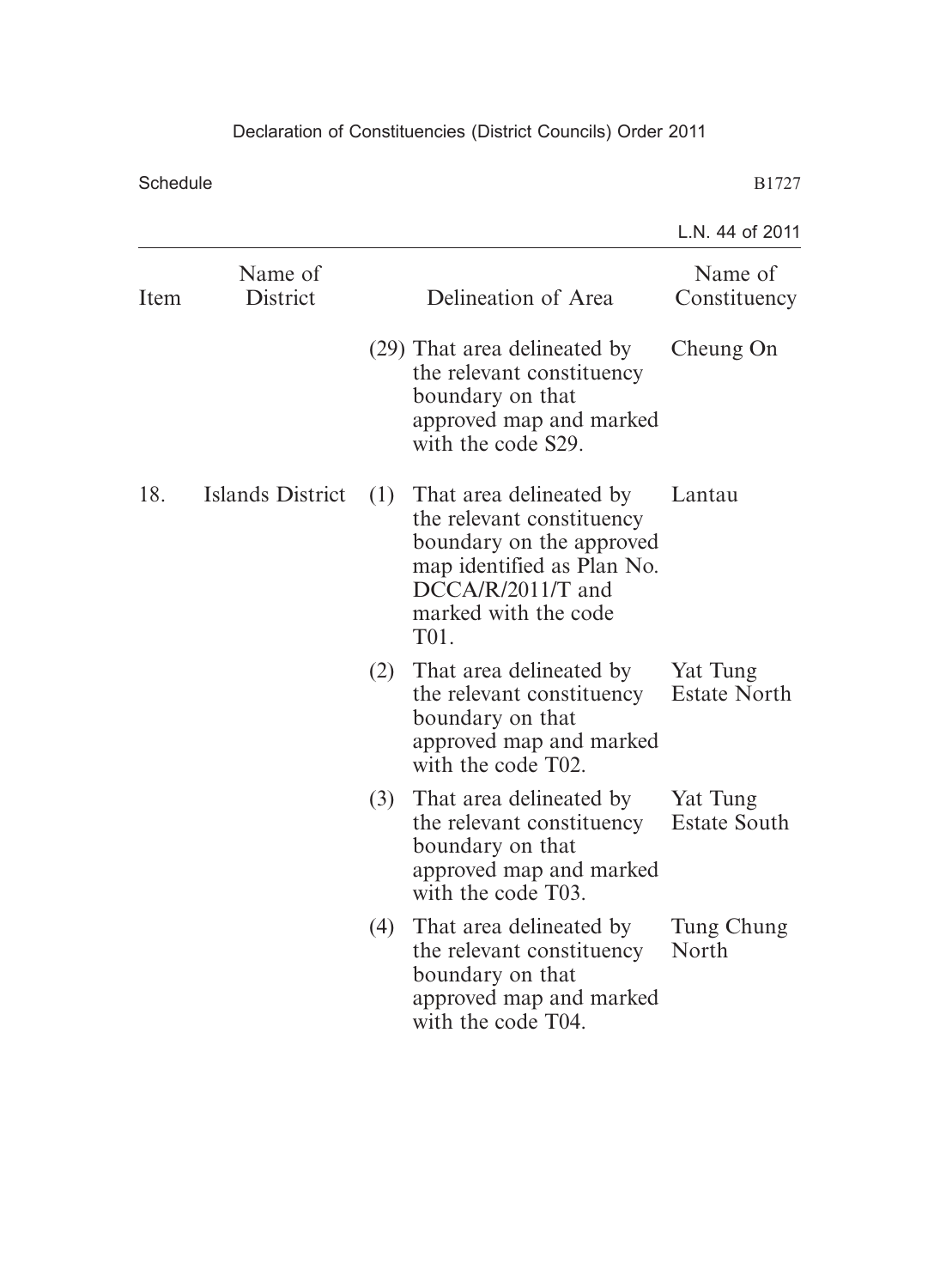Schedule

|      |                     |     |                                                                                                                                  | L.N. 44 of 2011                 |
|------|---------------------|-----|----------------------------------------------------------------------------------------------------------------------------------|---------------------------------|
| Item | Name of<br>District |     | Delineation of Area                                                                                                              | Name of<br>Constituency         |
|      |                     |     | (5) That area delineated by<br>the relevant constituency<br>boundary on that<br>approved map and marked<br>with the code T05.    | Tung Chung<br>South             |
|      |                     |     | (6) That area delineated by<br>the relevant constituency<br>boundary on that<br>approved map and marked<br>with the code T06.    | Discovery<br>Bay                |
|      |                     |     | (7) That area delineated by<br>the relevant constituency<br>boundary on that<br>approved map and marked<br>with the code T07.    | Peng Chau &<br>Hei Ling<br>Chau |
|      |                     | (8) | That area delineated by<br>the relevant constituency<br>boundary on that<br>approved map and marked<br>with the code T08.        | Lamma & Po<br>Toi               |
|      |                     | (9) | That area delineated by<br>the relevant constituency<br>boundary on that<br>approved map and marked<br>with the code T09.        | Cheung Chau<br>South            |
|      |                     |     | $(10)$ That area delineated by<br>the relevant constituency<br>boundary on that<br>approved map and marked<br>with the code T10. | Cheung Chau<br>North            |
|      |                     |     |                                                                                                                                  |                                 |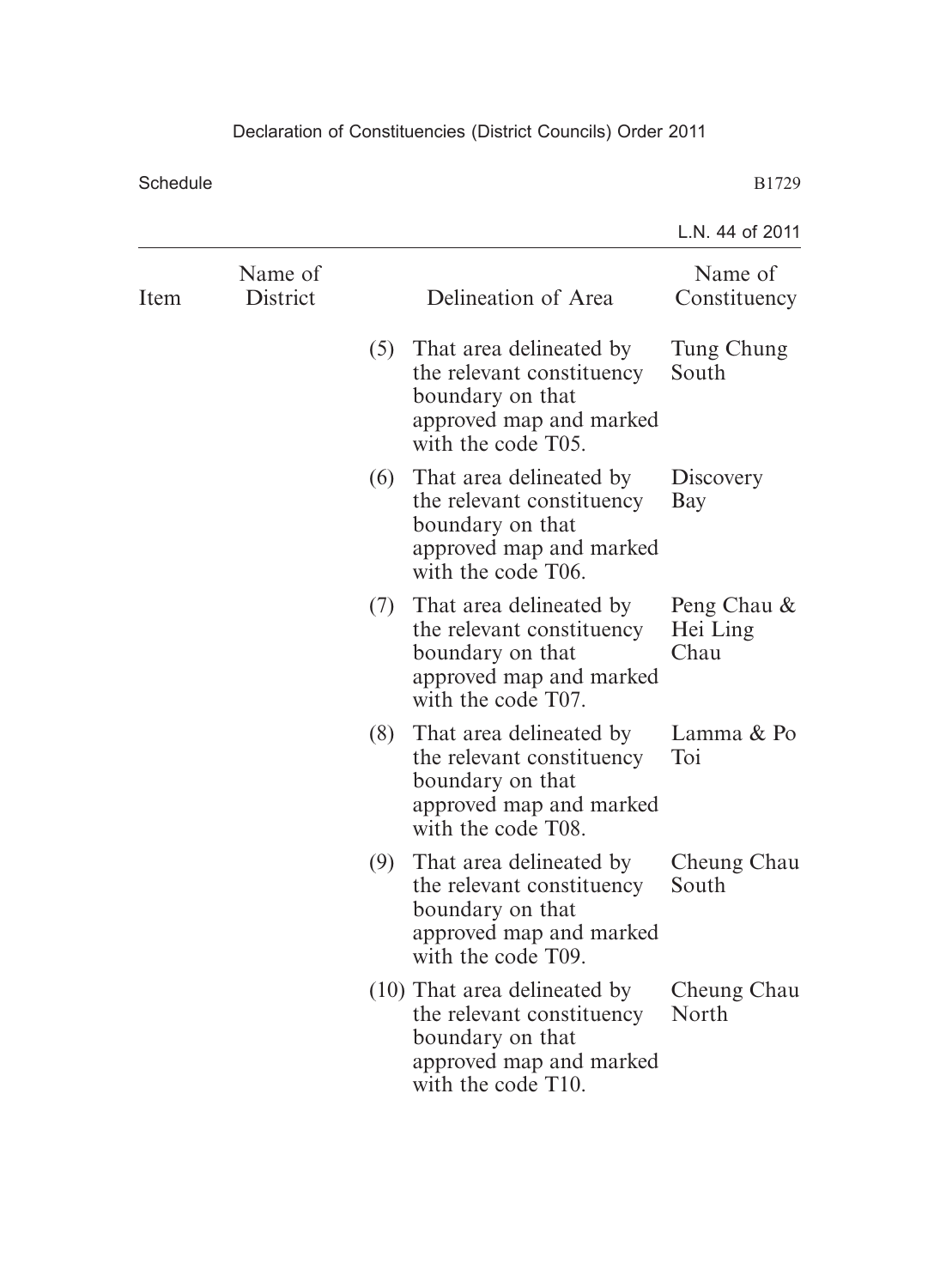B1731

L.N. 44 of 2011

Manda CHAN Clerk to the Executive Council

COUNCIL CHAMBER

22 March 2011